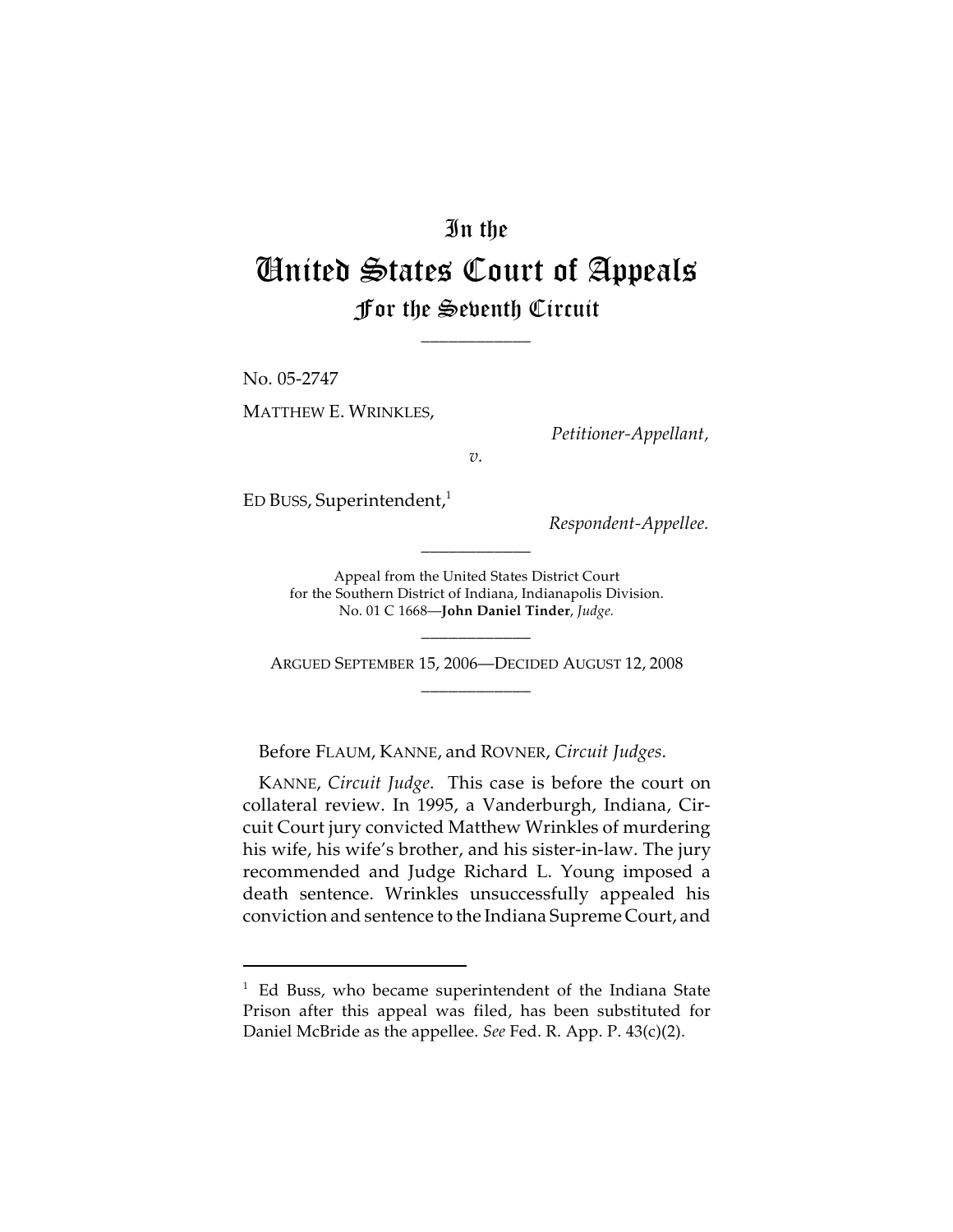thereafter, Judge Carl Heldt of the Vanderburgh Circuit Court denied his request for post-conviction relief. Wrinkles then filed a petition for a writ of habeas corpus, 28 U.S.C. § 2254, in the United States District Court for the Southern District of Indiana. Wrinkles argued that his constitutional rights were violated during the trial and sentencing proceedings because, pursuant to the Indiana trial judge's blanket policy of restraint, he was required to wear a stun belt that he alleges was visible to the jury.

Wrinkles was barred from raising a direct challenge to the constitutionality of the stun belt because he procedurally defaulted the claim in state court. Wrinkles instead claimed that he received ineffective assistance of counsel under *Strickland v. Washington*, 466 U.S. 668 (1984), because his counsel failed to object to the imposition of the stun-belt restraint. With respect to the prejudice prong of *Strickland*, Wrinkles claimed that the jurors saw the stun belt, and that he presumptively suffered prejudice as a result. United States District Judge, John Daniel Tinder, concluded that Wrinkles could not demonstrate prejudice because the jury was not aware of the stun belt.

Wrinkles's habeas claim hinges on whether the jurors saw the stun belt during the trial and the sentencing proceedings. One passage in the Indiana Supreme Court's opinion—actually, one sentence—complicates our review. We ultimately conclude that the Indiana Supreme Court made no factual finding regarding the belt's visibility. The last state-court decision on point—the post-conviction court decision—holds that the jurors did not see the belt. We defer to that finding and agree with the district court that Wrinkles suffered no prejudice from his counsels' failure to object to the stun belt.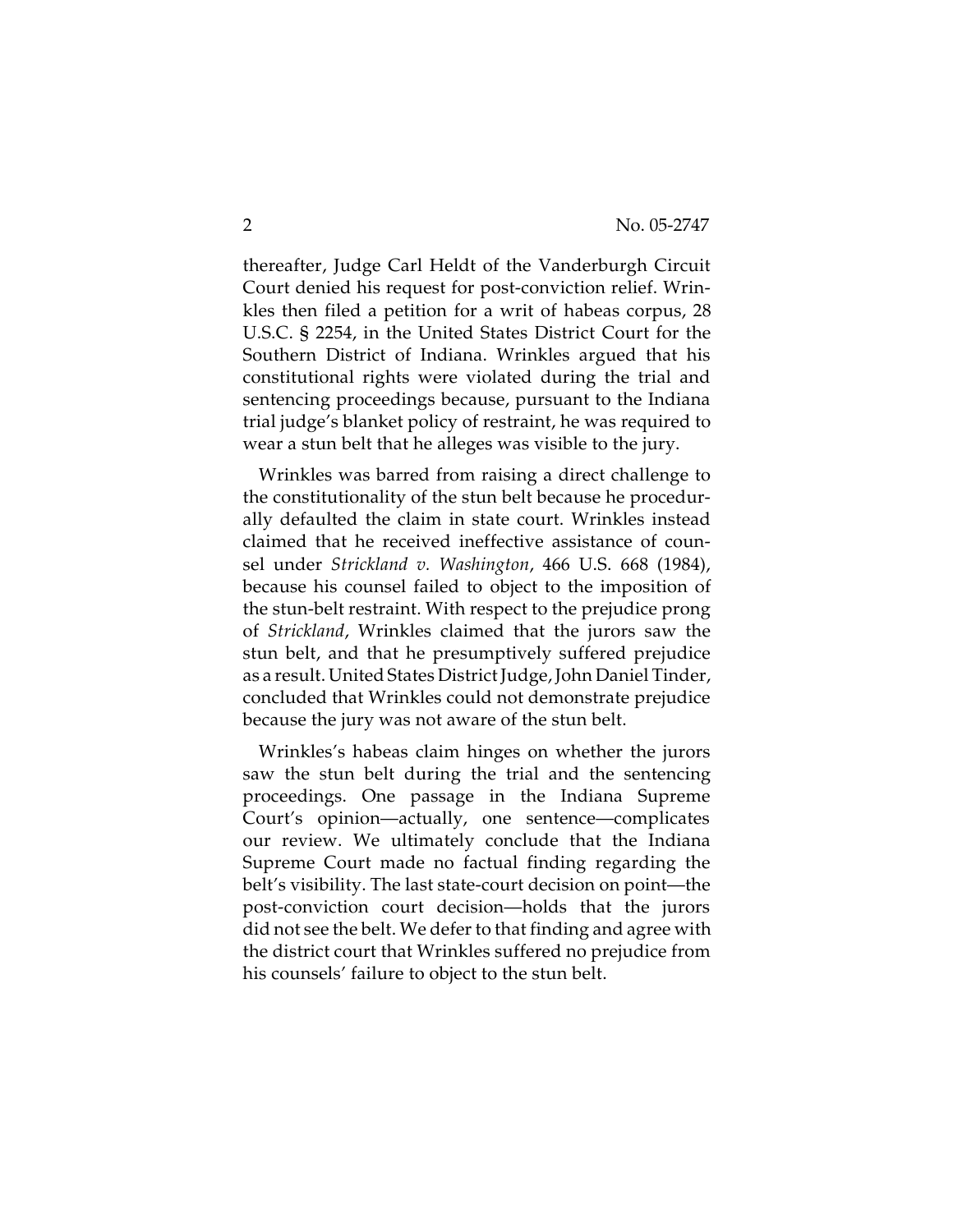#### **I. HISTORY**

### *A. Factual history*

By the spring of 1994, the marriage of Matthew and Debbie Wrinkles was coming to an end. On May 3, 1994, police were dispatched to the Wrinkles' home in response to a report of gunfire. Wrinkles told the responding officers that he and Debbie were having financial and marital problems and that he would kill Debbie if she ever left him. David Plemmons, a witness to the events, would later testify that Wrinkles pointed a gun at Debbie during the argument and the gun discharged when Debbie grabbed it. According to Plemmons, Wrinkles hid the gun when the police arrived, and Debbie and Plemmons "covered" for Wrinkles by lying to the police about the incident. The Indiana Supreme Court later characterized the Wrinkles' relationship as "stormy and often violent." *Wrinkles v. State*, 690 N.E.2d 1156, 1159 (Ind. 1997) ("*Wrinkles I*"), *cert. denied*, 525 U.S. 861 (1998).

In June 1994, Debbie moved herself and the children—Lindsay, age thirteen, and Seth, age eight—to the home of Mark and Natalie Fulkerson, Debbie's brother and sister-in-law. This move marked the end of Wrinkles and Debbie's marriage, and Debbie filed for divorce on June 30. A few weeks later, on July 20, Wrinkles and Debbie attended a provisional divorce hearing, during which it was decided that Debbie would have custody of the children and Wrinkles would have visitation rights. Wrinkles and Debbie agreed to a meet at a fast-food restaurant later that day so that Wrinkles could see his children. But Debbie did not show that afternoon as scheduled.

Wrinkles had hit a low point in his life. He had a close relationship with his children and he believed that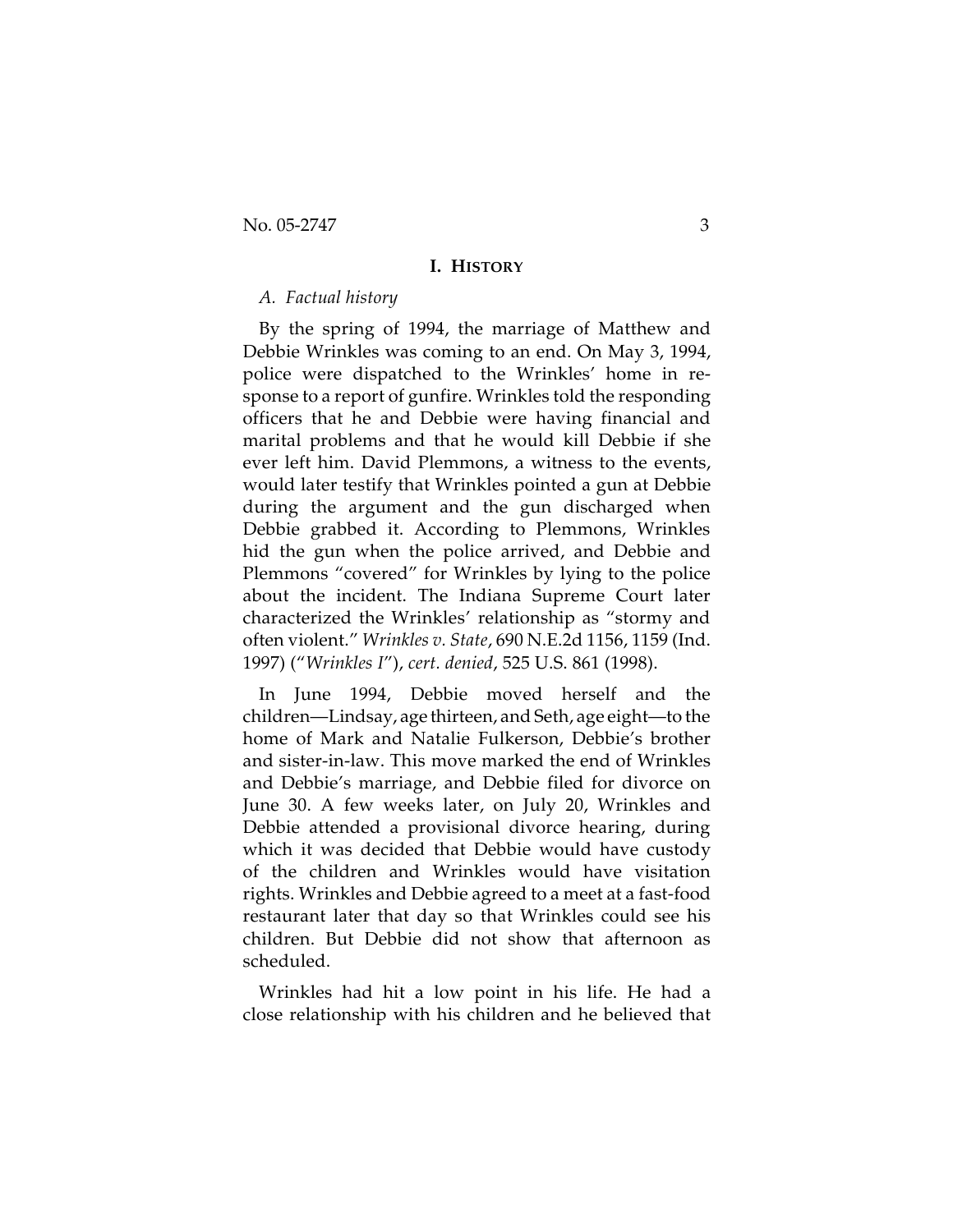his estranged wife and her family were conspiring to deny him access to the children. In addition to his marital problems, the automotive-repair business that he ran out of his garage was failing. Several zoning complaints had been made against his business and he was forced to shut down. Wrinkles had also been dependent on methamphetamine for some time, and this dependence caused him to become easily agitated and paranoid. In addition to his mental and emotional decay, his drug use caused him to wither away physically. Wrinkles's addiction kept him from sleeping, except sporadically, and he lost sixty pounds in a three-month period.

Wrinkles's obvious decline had begun to terrify Debbie. Her friend would testify at trial that Debbie had become a "nervous wreck." *Id.* at 1159. She had begun to take "medication [and] every time she heard a noise she would jump cause she was scared. And . . . she had to sleep with a gun underneath her pillow [because] she was scared" of Wrinkles.

Debbie's failure to appear with the children at the fastfood restaurant on July 20 set into motion a tragic series of events. Wrinkles called to complain to his divorce attorney, who told Wrinkles that nothing could be done until the next day because the courts had already closed. Wrinkles then called the Fulkerson home to speak with Debbie, but she was not there. Debbie returned Wrinkles's call later that evening, but she did not get an answer. Eventually, Debbie and the rest of the Fulkerson household turned in for the night on July 20. Given the growing tension in their lives, it was an uneasy rest; both Mark Fulkerson and Debbie had guns with them in their bedrooms.

Wrinkles drove to the Fulkerson home at approximately 2:00 a.m. on July 21, and parked his truck about one block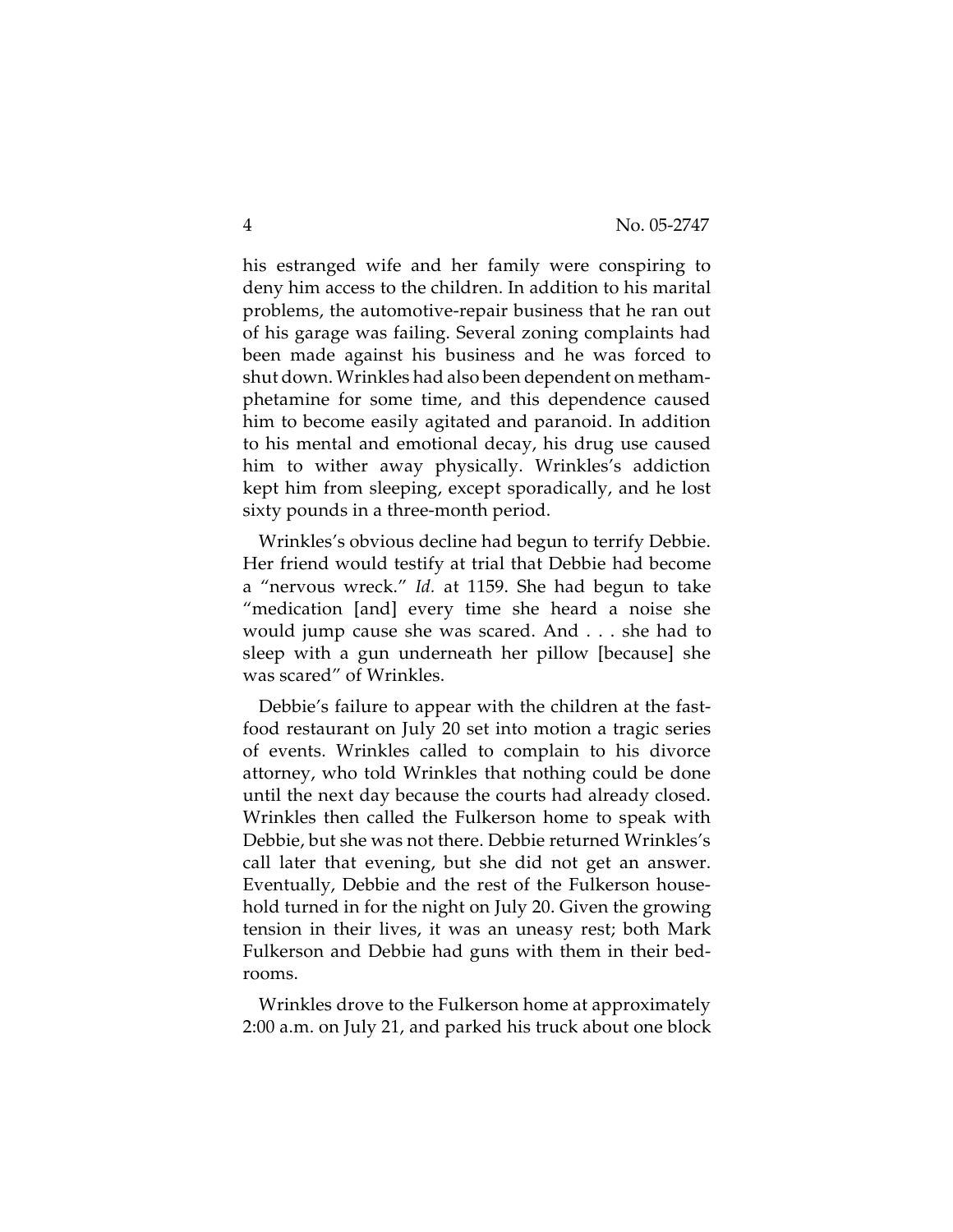from the home. He was wearing camouflage clothing, had painted his face, and was armed with a .357 magnum revolver and a knife. He climbed over a fence into the Fulkersons' backyard. He cut the telephone wires and kicked in the back door, entering the home.

Wrinkles went down the hallway and into the Fulkersons' bedroom, where he shot Mark Fulkerson four times, killing him in front of his three-year-old son, Matthew. Debbie was awakened by the gunshots. She grabbed her gun and ran to the hallway where she confronted Wrinkles. She fired and hit him in the arm, knocking herself down in the process. At that point, Lindsay Wrinkles had also awakened and had come upon the confrontation between her parents. She saw that her father was about to shoot her mother and she "pleaded, 'Dad, please don't shoot Mom.' " *Wrinkles v. State*, 749 N.E.2d 1179, 1186 (Ind. 2001) ("*Wrinkles II*"), *cert. denied*, 535 U.S. 1019 (2002). Wrinkles responded by telling Lindsay to "shut up," and then he promptly shot Debbie.

During the commotion, Natalie Fulkerson made her way to the living room and out the front door, in an attempt to flee. Wrinkles gave chase and caught Natalie on the front porch, shooting her in her face at close range. Natalie died on the porch. Wrinkles fled. The Fulkersons' ten-year-old daughter, Kimberly, and her 19-year-old cousin, Tracy, ran to neighbors' houses for help.

Wrinkles was arrested later that morning in a neighboring county and was charged with three counts of murder, pursuant to Ind. Code § 35-42-1-1(1), for knowingly killing his victims. The state filed notice of its intent to seek the death penalty on July 28, 1994. Under Indiana law, the state can seek the death penalty when a defendant commits multiple murders. Ind. Code § 35-50-2-9(b)(8).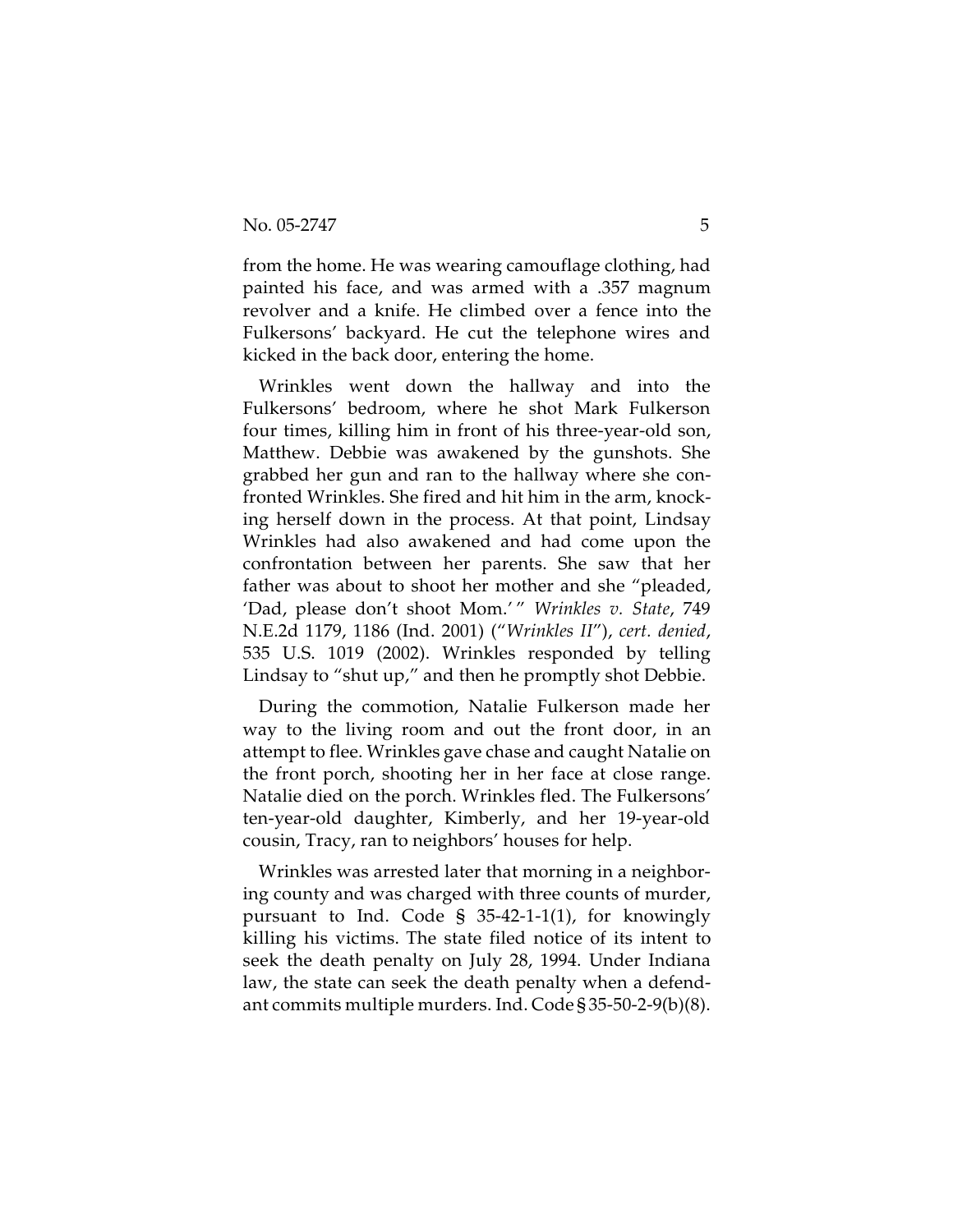# *B. Procedural history*

Based on their pre-trial investigations, Wrinkles's attorneys' theory of his defense centered on the fact that, at the time of the crimes, Wrinkles was in the midst of a very difficult period in his life. The attorneys decided to stress the loss of Wrinkles's business, the break-up of his marriage, and his perception that Debbie and the Fulkersons were trying to keep his children from him. The defense argued that Wrinkles had broken into the Fulkersons' home with the intent of retrieving his children because he feared that he would never see them again—a paranoia magnified by his methamphetamine addiction. The paranoia was further enhanced when, according to Wrinkles, his victims confronted him with guns when he entered the home. Wrinkles also would cast Debbie as the aggressor in their confrontation in the hallway; he would testify that Debbie said, "Die, you bastard, die," when she shot him. *Wrinkles I*, 690 N.E.2d at 1159.

This strategy was necessary given the facts of the case. First, there was no dispute that Wrinkles had shot the three victims, and therefore Wrinkles's motivation for the shootings would be the primary issue at trial. And Wrinkles's state of mind would likewise be a significant issue for sentencing in terms of whether the death penalty or a lesser sentence was appropriate. In addition, the attorneys concluded that although Wrinkles's mental state might impact his culpability and sentence, the facts did not support an insanity defense. A neuropsychologist enlisted by Wrinkles's attorneys concluded that, while Wrinkles suffered from a Mixed Personality Disorder and a Delusional Disorder that became more intense during the weeks leading up to the shootings, and while Wrinkles's judgment was substantially impaired at the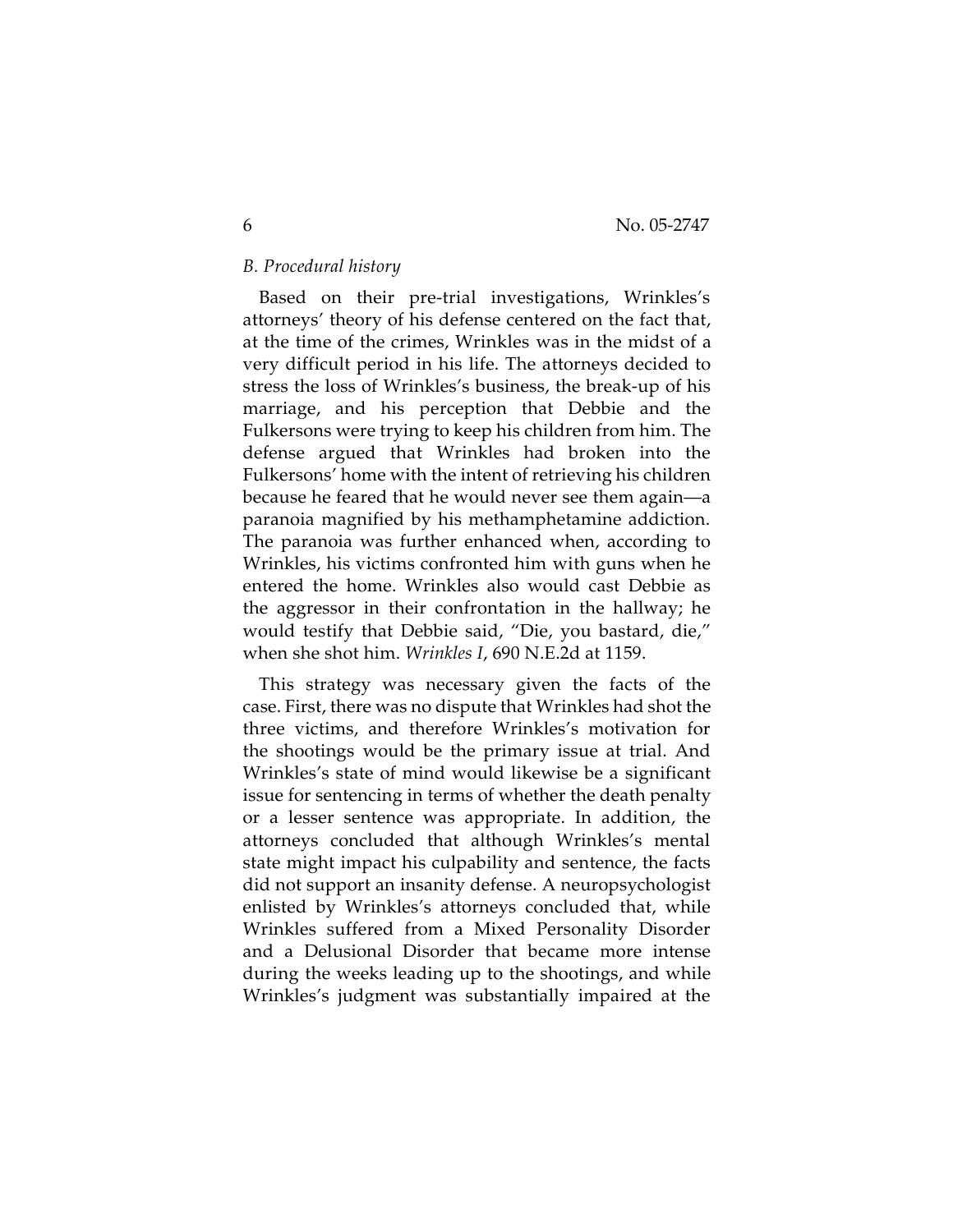time of the shootings, he was nonetheless sane because he had known what he was doing and was able to conform his conduct to the requirements of the law.

Before trial commenced, the trial judge informed Wrinkles's counsel that Wrinkles would have to wear some sort of restraining device—either shackles or a stun belt. The trial court did not make a specific finding that Wrinkles presented a risk of danger, escape, or courtroom disruption. But "the trial court apparently [had] a policy of requiring defendants to wear restraints regardless of whether they [had] previously exhibited any conduct justifying restraints." *Wrinkles II*, 749 N.E.2d at 1195. According to the Indiana Supreme Court in *Wrinkles II*, a stun belt is a restraining device that is placed around an individual's waist as an alternative to leg-irons or shackles. The battery-powered belt has two prongs that are placed over the wearer's kidney region. A court bailiff or other law-enforcement officer can activate the belt by a remote control and, once activated, it sends a shock to the wearer that cannot be stopped. The electrical shock travels through the body via blood channels and nerve pathways. The shock knocks down most people, incapacitates them for up to 45 minutes, and causes them to shake uncontrollably. The individual may also have uncontrollable defecation and urination, irregular heartbeats, seizures, and welts, due to the shock. Wrinkles's attorneys did not object to the mandatory restraint policy. When faced with the choice of shackles or a stun belt, they opted for the latter, reasoning that there was less likelihood that the jury would see the belt during trial.

A jury found Wrinkles guilty of all three counts of murder, and recommended the death penalty; the trial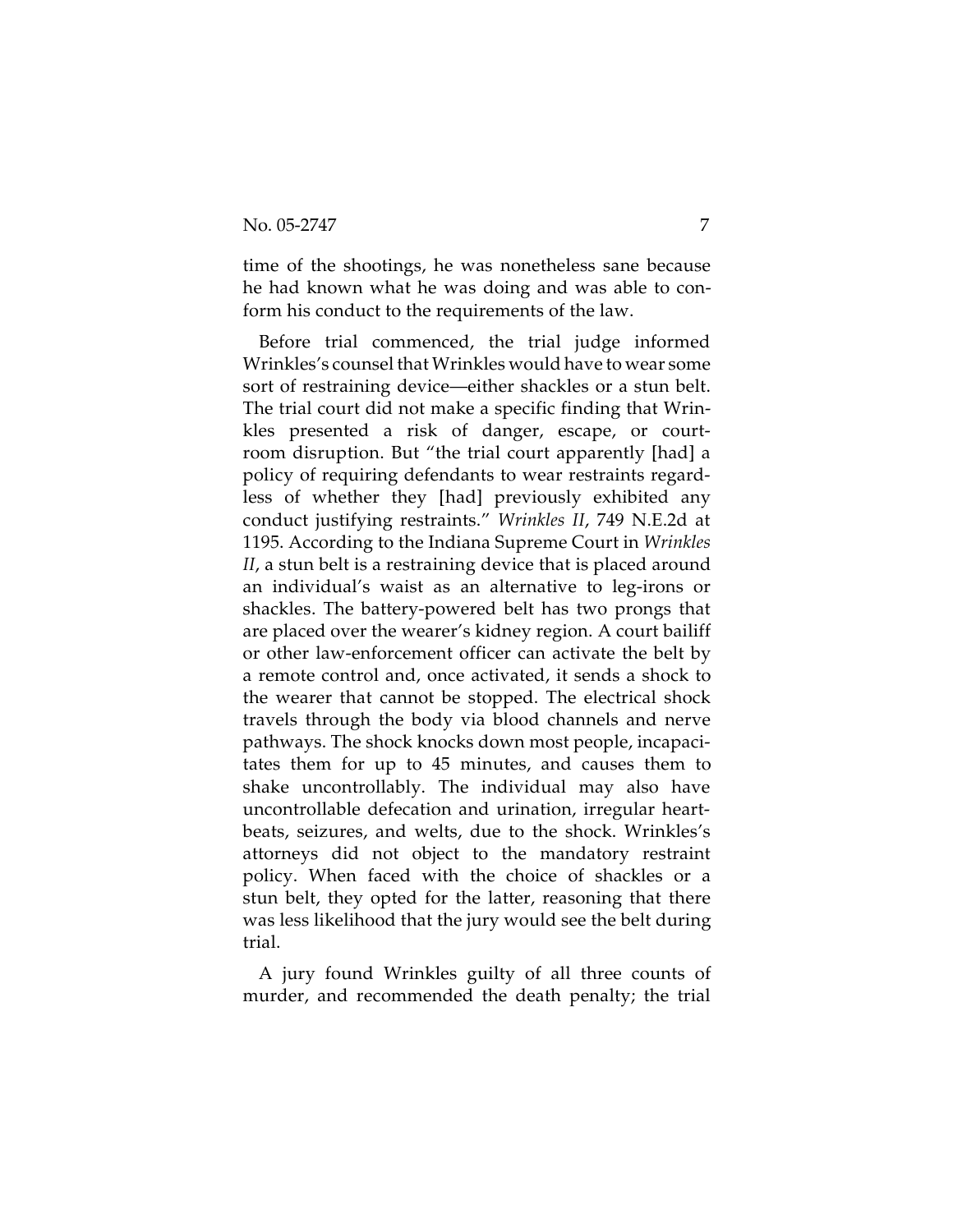judge sentenced Wrinkles to death. Wrinkles appealed his conviction and death sentence, raising a number of evidentiary claims and challenging both Indiana's deathpenalty statute and his own sentence. He did not, however, appeal the trial court's blanket policy of requiring him to wear the stun belt at trial. Unpersuaded, the Indiana Supreme Court affirmed Wrinkles's convictions and sentence (*Wrinkles I*).

Thereafter, Wrinkles filed a petition for post-conviction relief, in which he challenged the constitutionality of the stun belt and raised ineffective-assistance-of-counsel claims, among other claims. Central to his claim for postconviction relief were three affidavits from jurors in his trial who claimed to have seen the stun belt. The postconviction court discounted the reliability of the affidavits and upheld Wrinkles's convictions and sentence:

The trial court did not strip the presumption of innocence from Petitioner by requiring him to wear the belt. The purpose of the belt is to maintain control over a prisoner *without* the prisoner appearing restrained. Petitioner did not prove that the belt was visible or that the jury knew about it. The affidavits from three jurors that they knew about the belt from the trial court, the bailiff, and/or newspaper articles read after trial, and Petitioner's appearance during trial are insufficient. First, the juror affidavits are inconsistent with each other. One juror stated that the jury was not told why Petitioner wore the belt, while another juror averred that the trial court told the jury about the belt to assure the jurors that they would be safe. Second, some of the juror affidavits are inconsistent with bailiff Todd Woodmansee's affidavit that he did not tell the jury about the belt. Third, both [of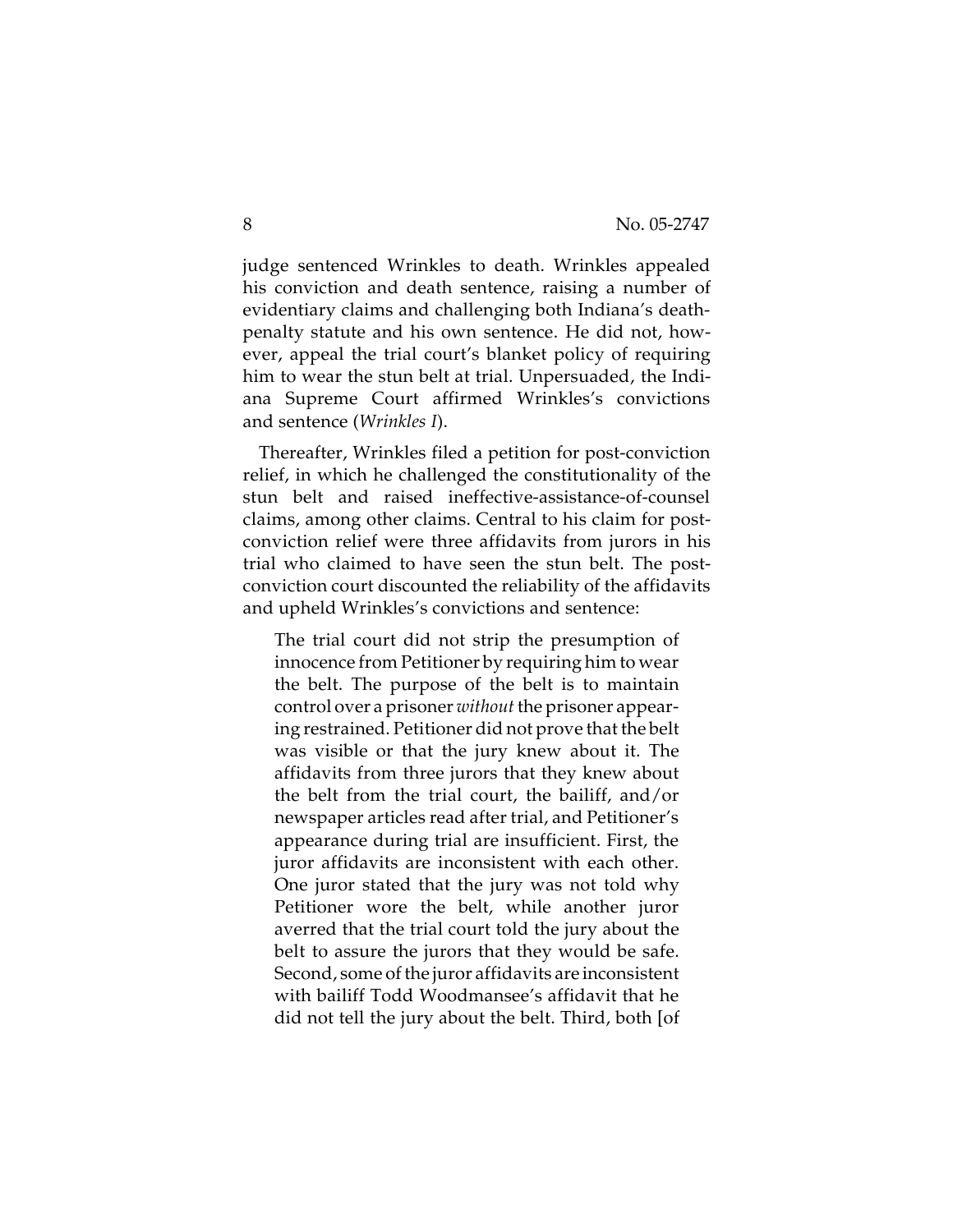Wrinkles's attorneys] testified that the belt was not visible during trial. Fourth, the juror affidavits were not subjected to cross-examination. Because petitioner did not *appear* restrained during the trial, he was not stripped of the presumption of innocence.

Vanderburgh Circuit Court's Findings of Fact, Conclusions of Law and Judgment on Petition for Post Conviction Relief, *Wrinkles v. State*, No. 82C01-9407-CF-447 (Sept. 3, 1999) (emphasis in original).

After the post-conviction court rendered its decision, Wrinkles filed with that court a Motion to Correct Error, to which he attached new affidavits from additional jurors, who claimed to have seen the stun belt during trial. The post-conviction court did not grant Wrinkles's motion, nor did it admit the additional juror affidavits into evidence.

Wrinkles then appealed the post-conviction court's ruling to the Indiana Supreme Court. Relying on Indiana law, the supreme court in *Wrinkles II* prospectively banned the use of stun belts in Indiana courts. The court was specifically concerned with the mental impact on a defendant who might be afraid about the potential infliction of pain from the belt, and how this mental concern could impact the defendant's ability to participate in his own defense. *Wrinkles II*, 749 N.E.2d at 1194.

But the Indiana Supreme Court denied Wrinkles the benefit of its holding. The court held that Wrinkles's claim was procedurally defaulted because Wrinkles had failed to raise the issue on direct appeal. In addition, the court held that Wrinkles had not suffered from ineffective assistance of counsel when his attorneys failed to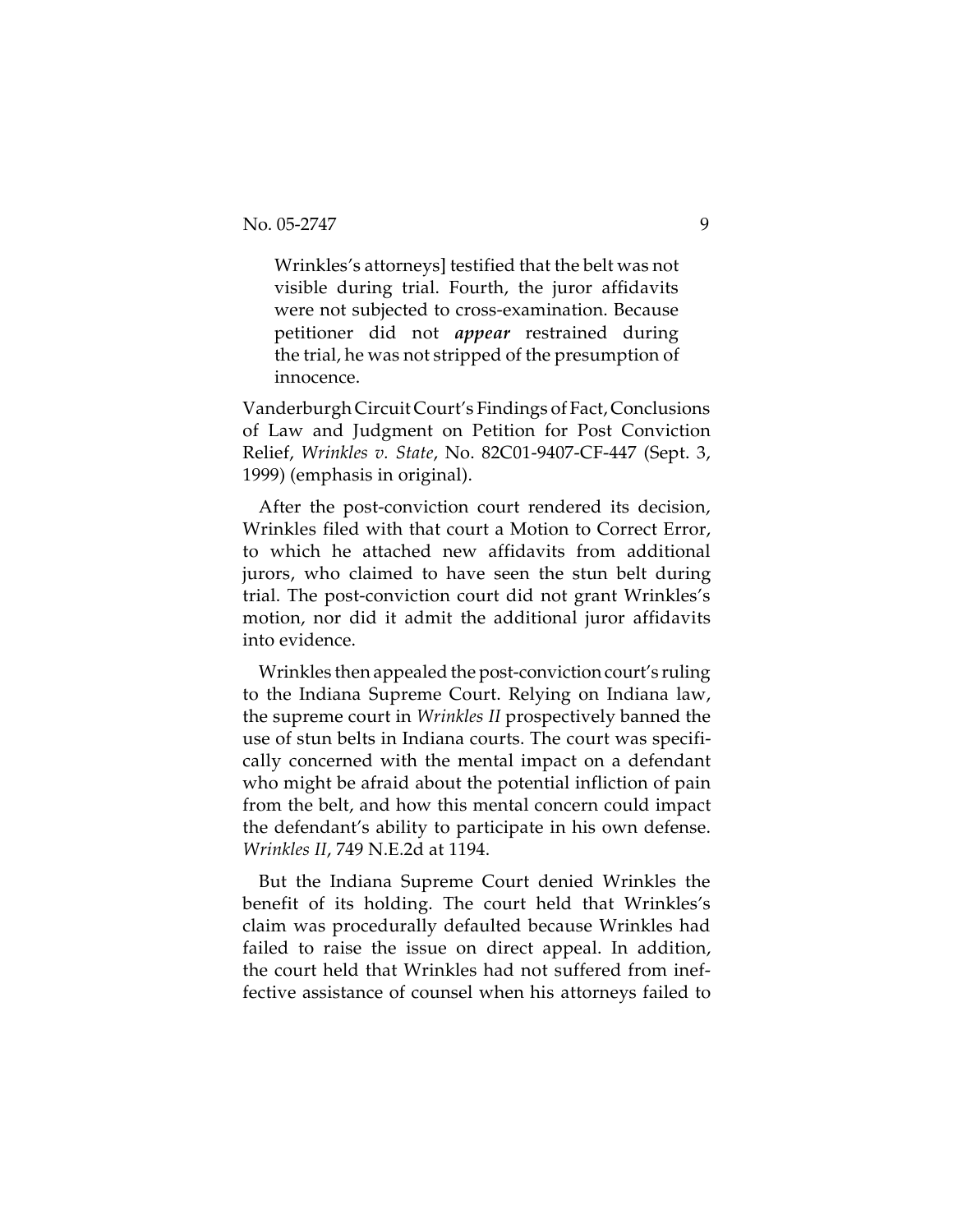object to the use of the stun belt at his trial. The court characterized Wrinkles's attorneys' choice to acquiesce to the stun belt as a "strategic decision":

Before trial began, the trial court informed counsel that Wrinkles would have to wear either shackles or a stun belt during trial. Without objection counsel chose a stun belt, and Wrinkles claims they rendered ineffective assistance as a result. We disagree. Although with this opinion we declare that stun belts no longer have a place in Indiana courtrooms, that was not the case at the time of Wrinkles' trial. Our prohibition is motivated primarily by the potential effect a stun belt may have upon the person wearing the device. However, without the benefit of this declaration, counsel were concerned about the effect on the jurors if they were to observe their client wearing a particular device. Counsel believed that the chance of the jury seeing the shackles was fairly high. On the other hand, counsel opted for the stun belt because they thought that jurors would not be able to see it. Obviously, they were later proven wrong. However, at the time the decision was made, it was a prudent one.

Wrinkles filed a petition for a writ of habeas corpus under 28 U.S.C. § 2554, in the United States District Court for the Southern District of Indiana. He presented a host of arguments, all of which Judge Tinder, rejected. *Wrinkles v. McBride*, No. IP 01-1668-C-T/K (D. Ind. May 18, 2005) (Entry Discussing Petition for Writ of Habeas Corpus). With respect to the constitutionality of the stun belt itself, the district court held that the claim could not be presented under § 2254 because it had been procedurally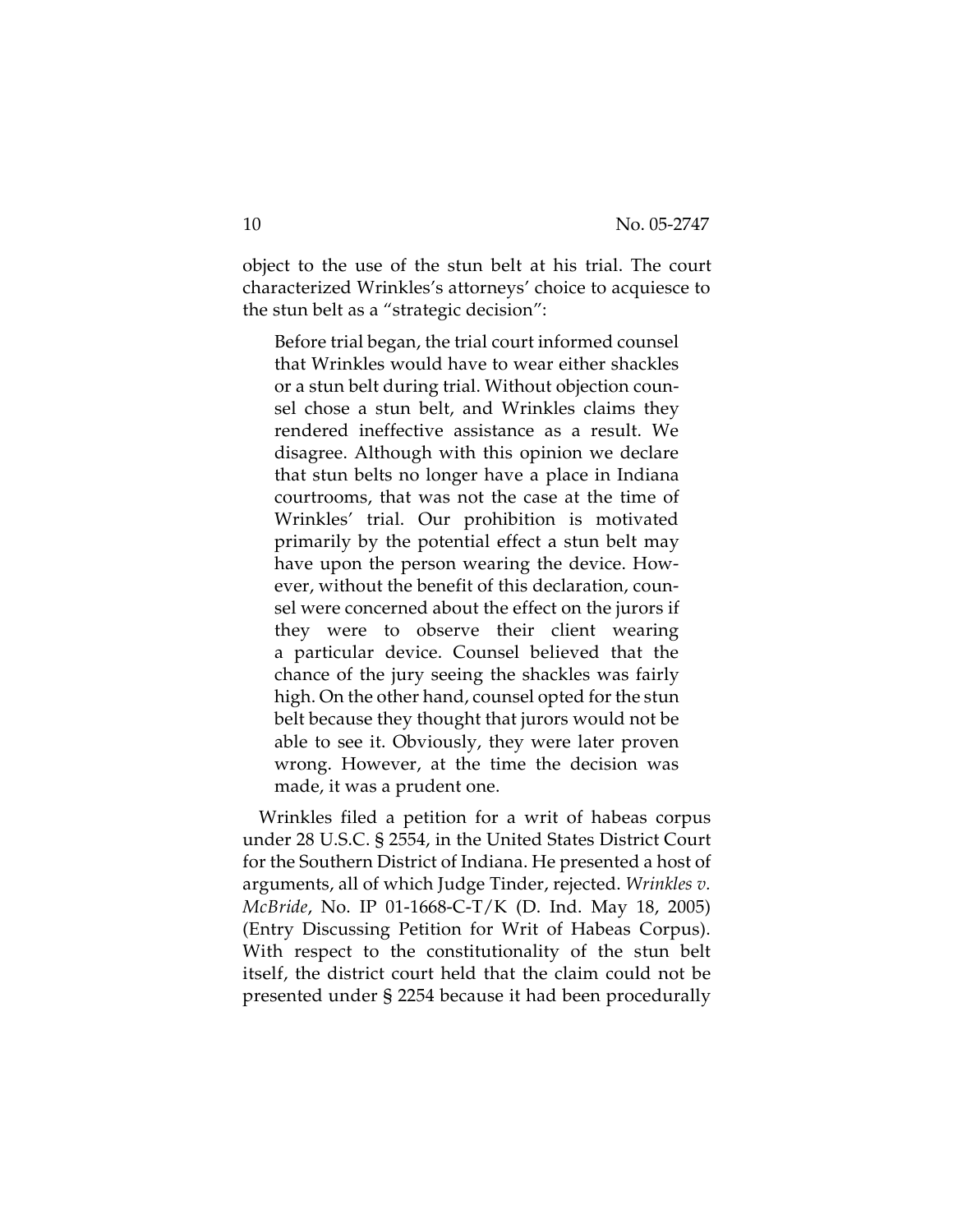defaulted in state-court proceedings. Further, Judge Tinder held that even if the claim had not been waived, it lacked merit. Judge Tinder credited the post-conviction court's finding that the jurors were not aware of the stun belt and the belt was not visible.

Thereafter, Wrinkles filed a Request for Certificate of Appealability ("C.A.") on two issues: (1) "Whether [he] was unconstitutionally restrained by virtue of wearing a stun belt at his trial," and (2) "Whether [his] counsel rendered ineffective assistance of counsel at the 'guilt phase' of trial." Judge Tinder granted Wrinkles a C.A. on the issue of the constitutionality of the use of the stun belt, but denied the request as to his ineffective-assistanceof-counsel claims. This appeal followed.

#### **II. ANALYSIS**

On appeal, Wrinkles's first argues that the district court erred in finding that his stun-belt claim was procedurally defaulted because the default was the result of ineffective assistance of counsel. As for his freestanding constitutional claim, he argues that his Sixth, Eighth, and Fourteenth Amendment rights were violated when he was forced to wear the stun belt without an independent assessment of the need for restraints.<sup>2</sup>

<sup>2</sup> Wrinkles also seeks an expansion of the C.A. to include his non-stun-belt ineffective-assistance-of-counsel arguments*.* For the reasons stated by the district court, we deny his request to expand the C.A. to include the additional claims on appeal. *See Herrera v. United States*, 96 F.3d 1010, 1013 (7th Cir. 1996).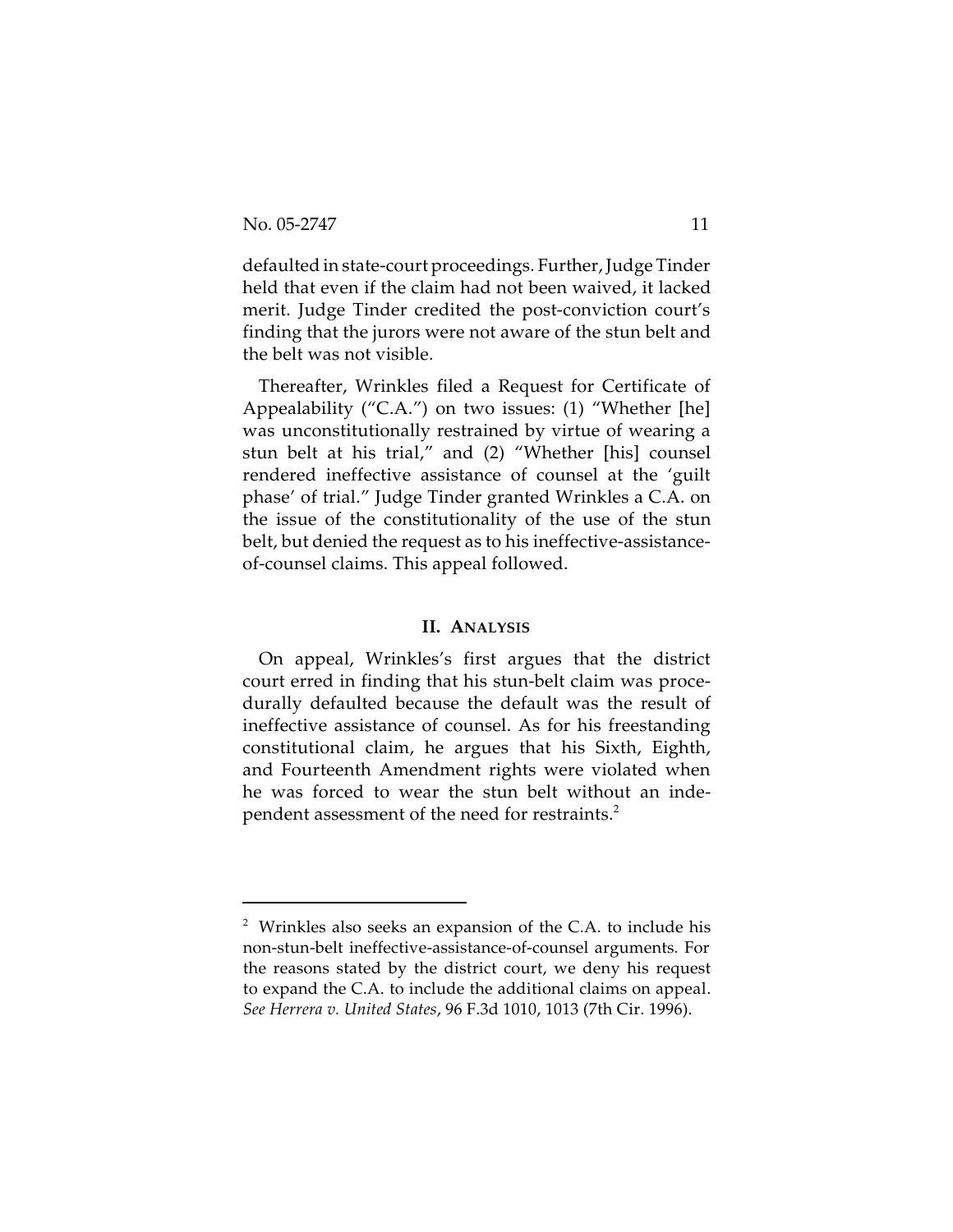# *A. Procedural default*

Before analyzing Wrinkles's substantive § 2254 claims, we must first determine whether Wrinkles procedurally defaulted his argument that wearing the stun belt violated his constitutional rights. *Lee v. Davis,* 328 F.3d 896, 899 (7th Cir. 2003) ("As a threshold matter, we must determine whether Lee has procedurally defaulted his argument . . . ."). The district court decided that Wrinkles had defaulted his argument—a decision we review *de novo*. *Id.* As a general matter, considerations of "finality, comity, and the orderly administration of justice" preclude this court from reaching claims that a habeas petitioner has procedurally defaulted in state court. *Dretke v. Haley*, 541 U.S. 386, 388 (2004). The criminal trial is a "decisive and portentous event" and, as such, the state has an interest in ensuring timely compliance with those procedures that permit the jury accurately to "decide, within the limits of human fallibility, the question of guilt or innocence of one of its citizens*." Wainwright v. Sykes*, 433 U.S. 72, 90 (1977). For these reasons, a valid state procedural rule constitutes an "adequate and independent state ground" for resolving an issue, precluding this court from doing so collaterally. *Id.* at 86-87.

Wrinkles sought federal habeas corpus review of federallaw issues that the Indiana Supreme Court disposed of based on adequate and independent state-law grounds. Specifically, Wrinkles's "freestanding" stun belt claims that his rights to a fair trial under the Fifth, Sixth, Eighth, and Fourteenth Amendments to the United States Constitution were violated when he was required to wear a stun belt without a hearing—were deemed by the Indiana Supreme Court to have been waived as a matter of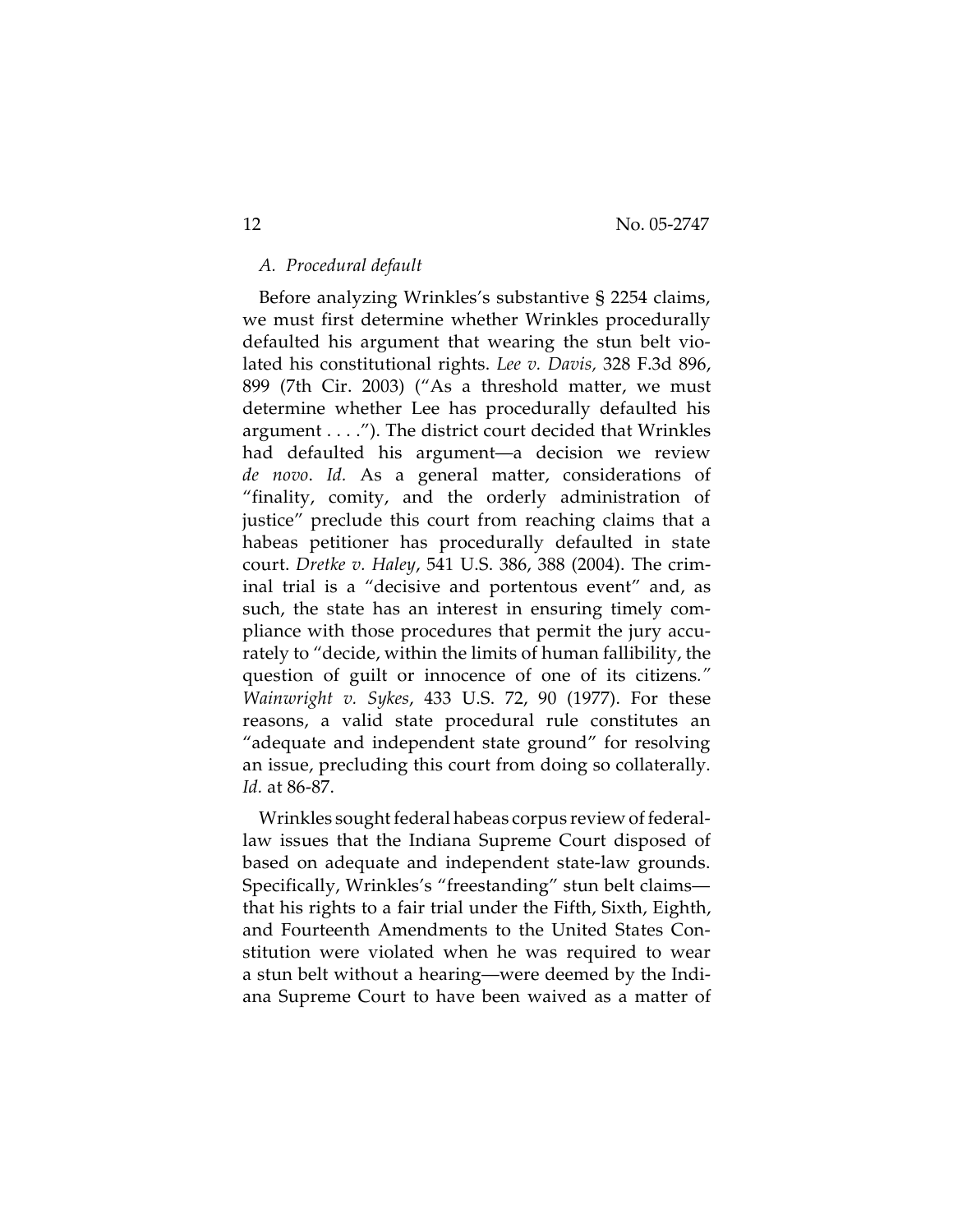state law. *Wrinkles II*, 749 N.E.2d at 1186-87 & 1187 n.3. The procedural rule cited by the Indiana Supreme Court provides an "adequate and independent state ground" for resolving Wrinkles's constitutional claims. Indiana courts have long recognized, and the *Wrinkles II* court reaffirmed, that "[c]laims that are available, but not presented, on direct appeal are waived for post-conviction review unless the claimed error is fundamental." *Id.* at 1187 n.3; *see also Adams v. State*, 575 N.E.2d 625, 628 (Ind. 1991). Thus, the district court was correct to conclude that Wrinkles's substantive claim was procedurally barred.

# *B. Excuse for procedural default*

To keep his freestanding constitutional claim alive, Wrinkles argues that his procedural default is excusable under the standard set forth in *Wainwright v. Sykes*, 433 U.S. at 90. A defendant may overcome procedural default by showing both "cause" for failing to abide by the state procedural rules, and a resulting "prejudice" from that failure.<sup>3</sup> *Id.* at 87. Specifically, Wrinkles argues that

<sup>&</sup>lt;sup>3</sup> The Supreme Court has recognized an additional way to avoid procedural default if the default would result in a "fundamental miscarriage[ ] of justice." *Murray v. Carrier*, 477 U.S. 478, 496 (1986). *See generally* 6 Wayne R. LaFave, et al., Criminal Procedure 64-65 (2d ed. 2004). A miscarriage of justice exists in the "extraordinary case, where a constitutional violation has probably resulted in the conviction of one who is actually innocent." *Murray*, 477 U.S. at 496. In the capital context, one can show "actual innocence" through "clear and convincing evidence that, but for a constitutional error, no (continued...)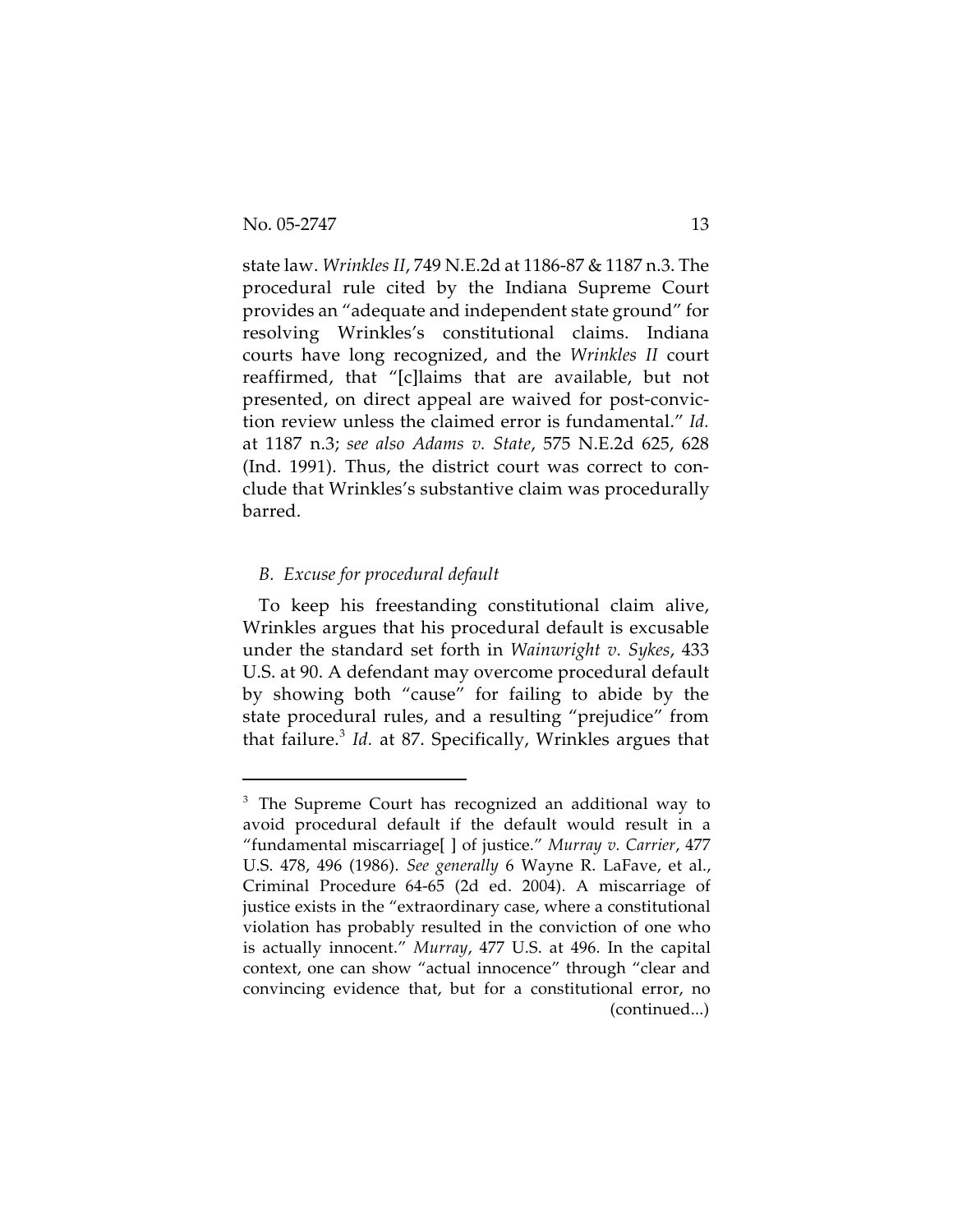the freestanding stun-belt claim is procedurally defaulted solely because of his trial attorneys' ignorance of the law, a fact that renders his counsel ineffective and that provides cause to excuse a procedural default. *Murray*, 477 U.S. at 496.

Attorney error rising to the level of ineffective assistance of counsel can constitute cause to set aside procedural default. *Franklin v. Gilmore*, 188 F.3d 877, 883 (7th Cir. 1999) (citing *Coleman v. Thompson*, 501 U.S. 722, 753-54 (1991); *Barnhill v. Flannigan*, 42 F.3d 1074, 1078 (7th Cir. 1994)). When a habeas petitioner seeks to excuse a procedural default through an ineffective-assistance claim, the "cause" and "prejudice" test from *Wainwright* is replaced by the similar test for ineffective assistance set out in *Strickland v. Washington*, 466 U.S. at 668. *See Murray*, 477 U.S. at 479 ("So long as a defendant is represented by counsel whose performance is not constitutionally ineffective . . . there is no inequity in requiring him to bear the risk of attorney error that results in a procedural default."); *see also Lee*, 328 F.3d at 900.

"To establish ineffective assistance of counsel, the [petitioner] must show that counsel's performance was deficient and that the deficient performance prejudiced the [petitioner]." *Almonacid v. United States*, 476 F.3d 518, 521 (7th Cir. 2007) (citing *Strickland*, 466 U.S. at 687). A

<sup>&</sup>lt;sup>3</sup> (...continued)

reasonable juror would have found the petitioner eligible for the death penalty under the applicable state law." *Sawyer v. Whitley*, 505 U.S. 333, 336 (1992). Wrinkles has not, and cannot, make any claim of innocence. As for his sentence, although Wrinkles has not raised this issue, this analysis closely mirrors our analysis under the prejudice prong of *Strickland*.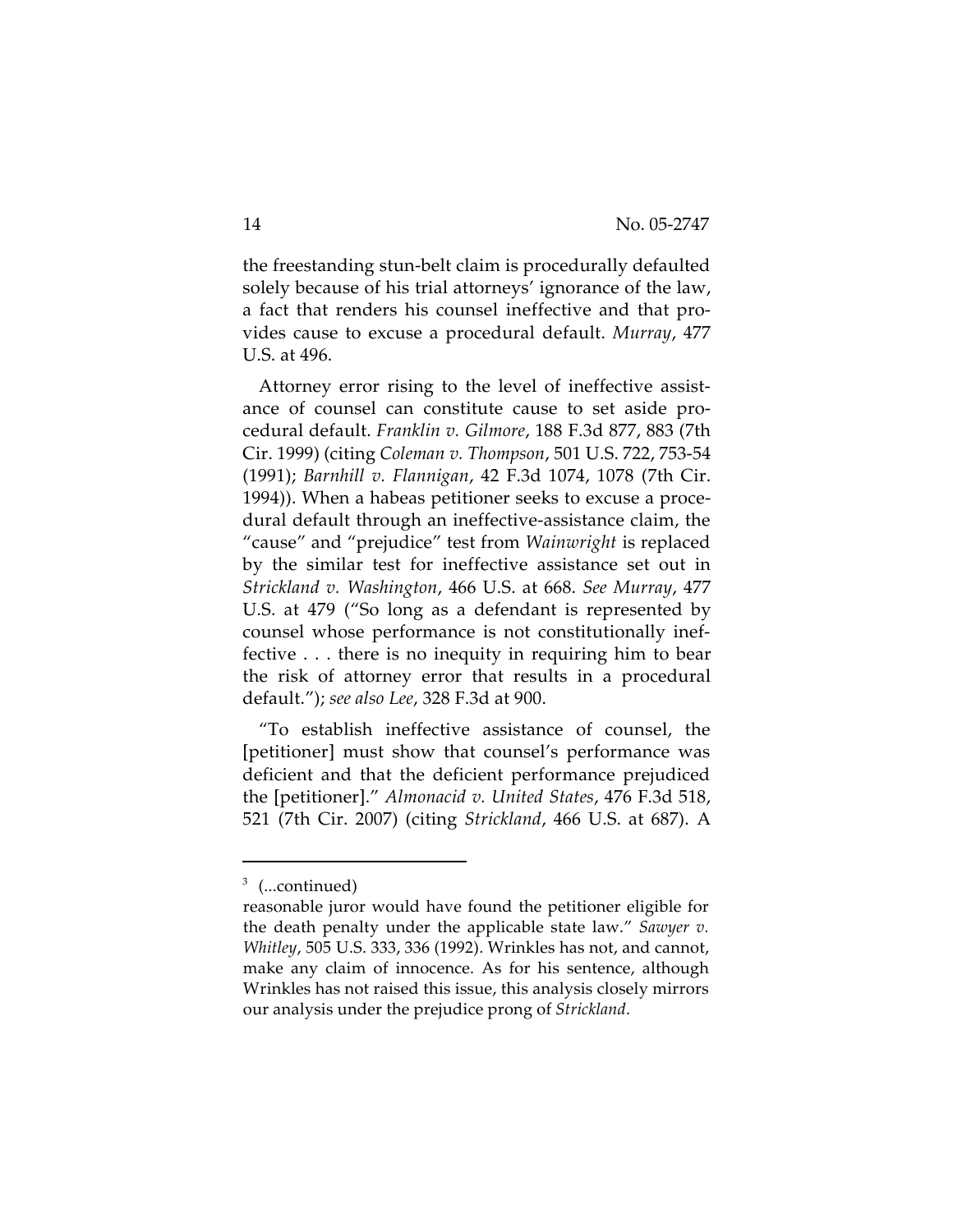"constitutionally deficient performance is one that falls below an objective standard of reasonableness under prevailing professional norms." *Shell v. United States*, 448 F.3d 951, 954-55 (7th Cir. 2006) (citing *Granada v. United States*, 51 F.3d 82, 83 (7th Cir. 1995)). And to show prejudice, the defendant must prove that " 'there is a reasonable probability that, but for counsel's unprofessional errors, the result of the proceeding would have been different. A reasonable probability is a probability sufficient to undermine confidence in the outcome.' " *Raygoza v. Hulick*, 474 F.3d 958, 963 (7th Cir. 2007) (quoting *Strickland*, 466 U.S. at 694). In Wrinkles's case, if his attorneys' decision not to object to the stun belt fell short of objectively reasonable performance and prejudiced him, the Sixth Amendment was not satisfied and this court will excuse Wrinkles's procedural default.

Wrinkles's ineffective-assistance claim was preserved for collateral review. *Lee*, 328 F.3d at 901 (citing *Edwards v. Carpenter*, 529 U.S. 446 (2000)). The Indiana Supreme Court reached—and ultimately rejected—Wrinkles's claim as an excuse for his procedural default. In reviewing the Indiana Supreme Court's decision, we are deferential towards its legal and factual conclusions. *Raygoza*, 474 F.3d at 963; *Neumann v. Jordan*, 84 F.3d 985, 987 (7th Cir. 1996) ("In reviewing the state court proceedings, we presume that the factual findings of the state court are correct if those findings follow a hearing on the merits and are fairly supported by the record."). Likewise, the Indiana Supreme Court's legal conclusions will be upheld unless they resulted in a decision that was "(1) contrary to, or involved an unreasonable application of, clearly established federal law, as determined by the Supreme Court of the United States; or (2) based on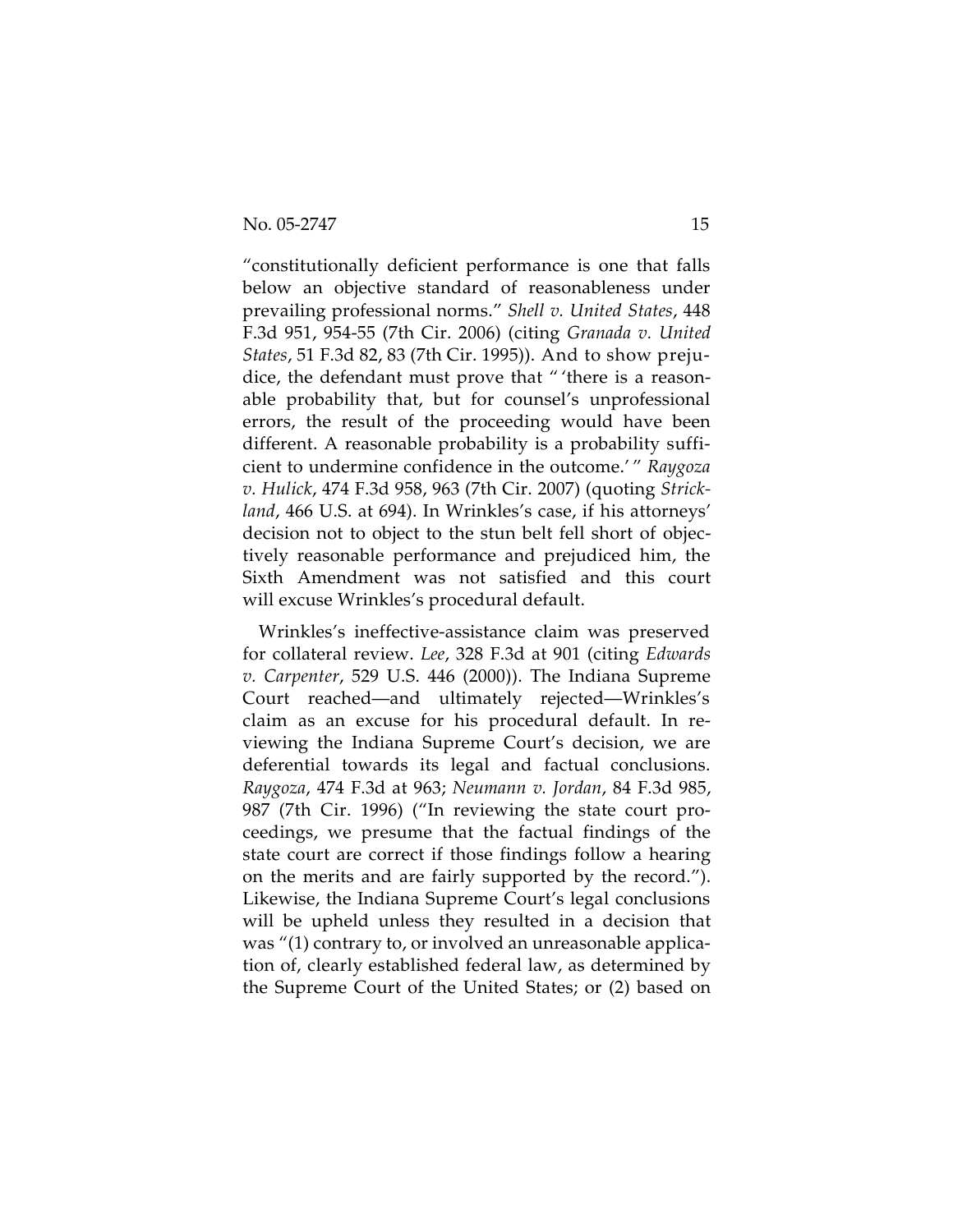an unreasonable determination of the facts in light of the evidence presented in the State court proceeding." 28 U.S.C. § 2254(d).

#### 1. *Substandard performance by counsel*

Wrinkles argues, and we agree, that his counsel's performance at trial fell below prevailing norms of professional behavior. The Indiana Supreme Court correctly identified *Strickland* as the governing law; thus*,* Wrinkles will only gain relief if the court unreasonably applied the standard to the facts of his case. 28 U.S.C. § 2254(d)(2). In evaluating the reasonableness of the Indiana Supreme Court's application of *Strickland*, we must ask whether the court was "objectively unreasonable," *Williams v. Taylor*, 529 U.S. 362, 409 (2000), meaning that its reasoning falls outside of the " 'boundaries of permissible differences of opinion.' " *Raygoza*, 474 F.3d at 964 (quoting *Hardaway v. Taylor*, 302 F.3d 757, 762 (7th Cir. 2002)).

The Indiana Supreme Court held that Wrinkles's counsels' decision not to object to the stun belt at trial was strategic and thus adequate. The supreme court first noted that the Indiana trial court had a stated "policy" of "requiring defendants to wear restraints regardless of whether they have previously exhibited any conduct justifying restraints." *Wrinkles II*, 749 N.E.2d at 1195. The trial court had given Wrinkles's attorneys the choice of wearing shackles or the stun belt at trial. Because they thought that "the chance of the jury seeing the shackles was fairly high," Wrinkles's attorneys chose the stun belt. *Id.* The supreme court characterized this as a "strategic decision" because, unlike shackles, Wrinkles's attorneys "thought the jurors would not be able to see" the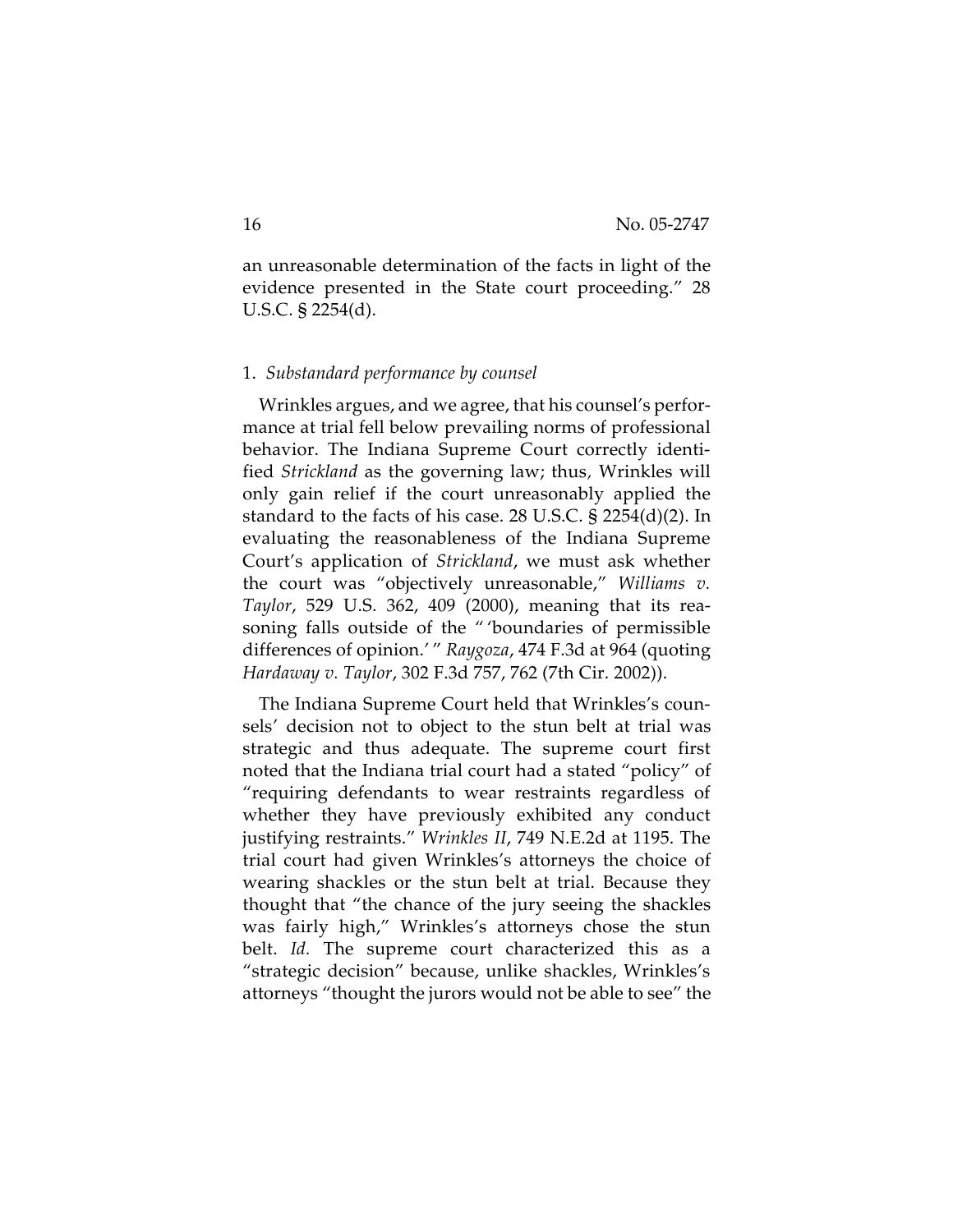belt. *Id.* In addition, because the trial court would have overruled any objection to the stun belt—per its stated restraint "policy"—Wrinkles could not demonstrate that his trial would have been any different if his attorneys had objected. *Id.* ("[E]ven though the trial court's policy would not likely withstand appellate scrutiny if the issue were presented, it is apparent that at least at the time of Wrinkles's trial, an objection to wearing restraints would not have been sustained by the trial judge even if made."). Thus, the supreme court concluded, the decision was strategic and Wrinkles could not show a substandard performance by his trial counsel. We disagree.

At the time of Wrinkles's trial, it was well established that a trial court could not restrain a criminal defendant absent a particularized justification. In *Illinois v. Allen*, the Supreme Court held that a defendant could forfeit his Sixth Amendment right to be present and unrestrained at his own trial. 397 U.S. 337 (1970). The Court sanctioned the use of physical restraints "as a last resort," *id.* at 344, and articulated a framework for handling "obstreperous" defendants that tied the trial court's response to the seriousness of the defendant's conduct, *id.* at 343-42. The Court applied this framework next in *Estelle v. Williams*, 425 U.S. 501 (1976), in which the defendant appeared before the jury in prison garb. Unlike *Allen*, which recognized "the substantial need to impose physical restraints upon contumacious defendants," the Court in *Estelle* decided that forcing "an accused to wear jail clothing further[ed] no essential state policy." *Id.* at 505.

Again in *Holbrook v. Flynn*, 475 U.S. 560, 569 (1986), the Supreme Court applied this framework when evaluating the presence of armed guards at a defendant's trial. The Court concluded that the presence of armed guards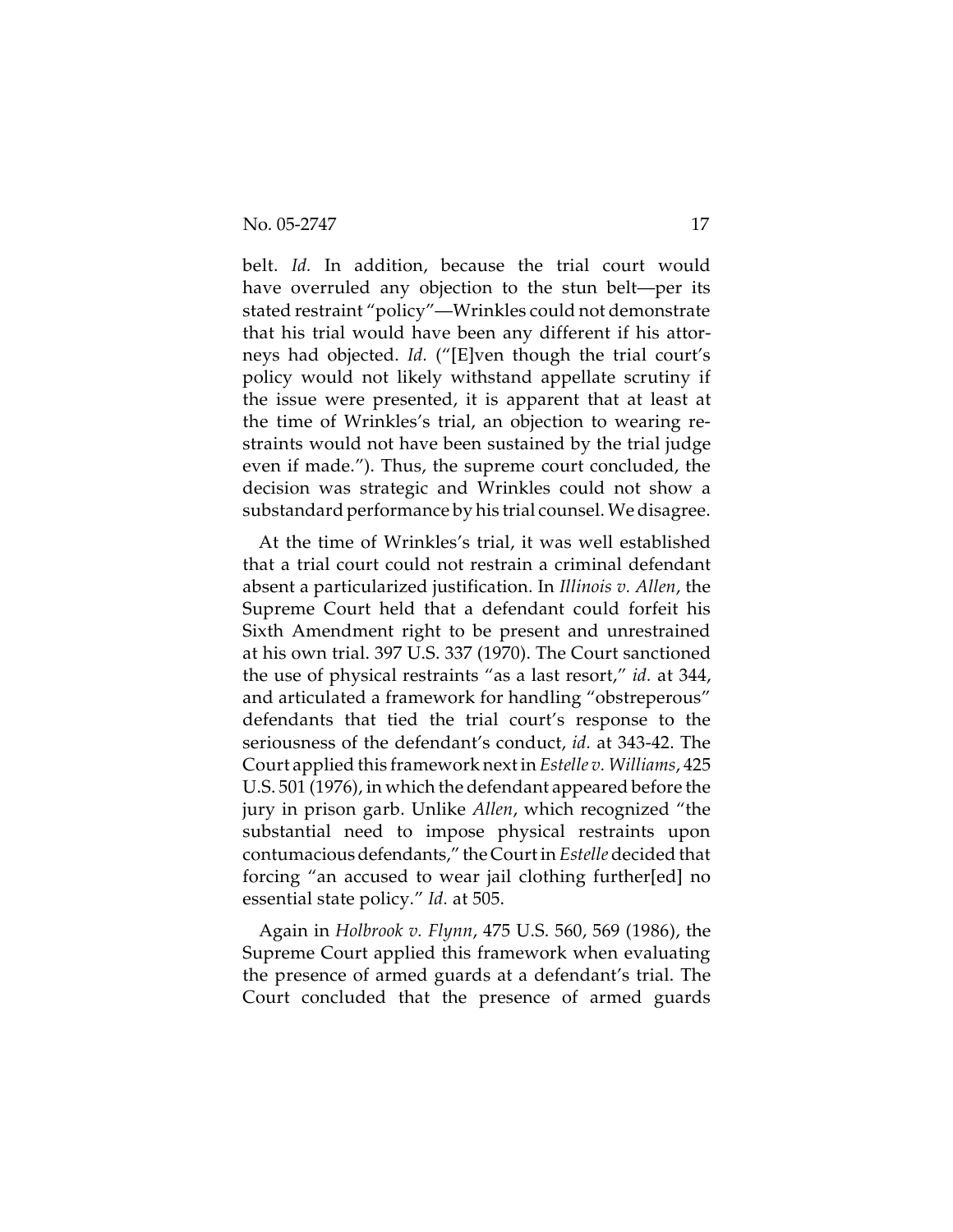was not the "sort of inherently prejudicial practice that, like shackling, should be permitted only where justified by an essential state interest specific to each trial." *Id.* at 568-69. The need for a particularized justification had not gone unnoticed by Indiana courts either. The Indiana Supreme Court held in *Coates v. State*, that particularized reasoning must support a decision to restrain a defendant, going so far as to require that "the facts and reasoning supporting the trial judge's determination that restraints are necessary must be placed on the record." 487 N.E.2d 167, 168-69 (Ind. 1985).

In Wrinkles's case, his attorneys did not object to the use of the stun belt because they concluded that the trial court was going to require restraints no matter what. But these cases make clear that particularized reasoning must support any decision to restrain a defendant. In light of the wealth of caselaw prohibiting the trial court's blanket policy, by standing mute, Wrinkles's counsel failed to provide adequate legal assistance. Failing to object when a trial court presents two impermissible options—shackles or a stun belt, neither supported by individualized justification—cannot be an objectively reasonable tack under prevailing norms of professional behavior. *See Strickland*, 466 U.S. at 686 ("Counsel, however, can also deprive a defendant of the right to effective assistance, simply by failing to render 'adequate legal assistance.' "); *see also Barrow v. Uchtman*, 398 F.3d 597, 605 (7th Cir. 2005) (holding ignorance of relevant law objectively deficient under *Strickland*); *Dixon v. Snyder*, 266 F.3d 693, 703 (7th Cir. 2001) (same). Counsels' choice between two unconstitutional options is not a strategic choice worth deference. Accordingly, the Indiana Supreme Court unreasonably applied *Strickland*'s first prong.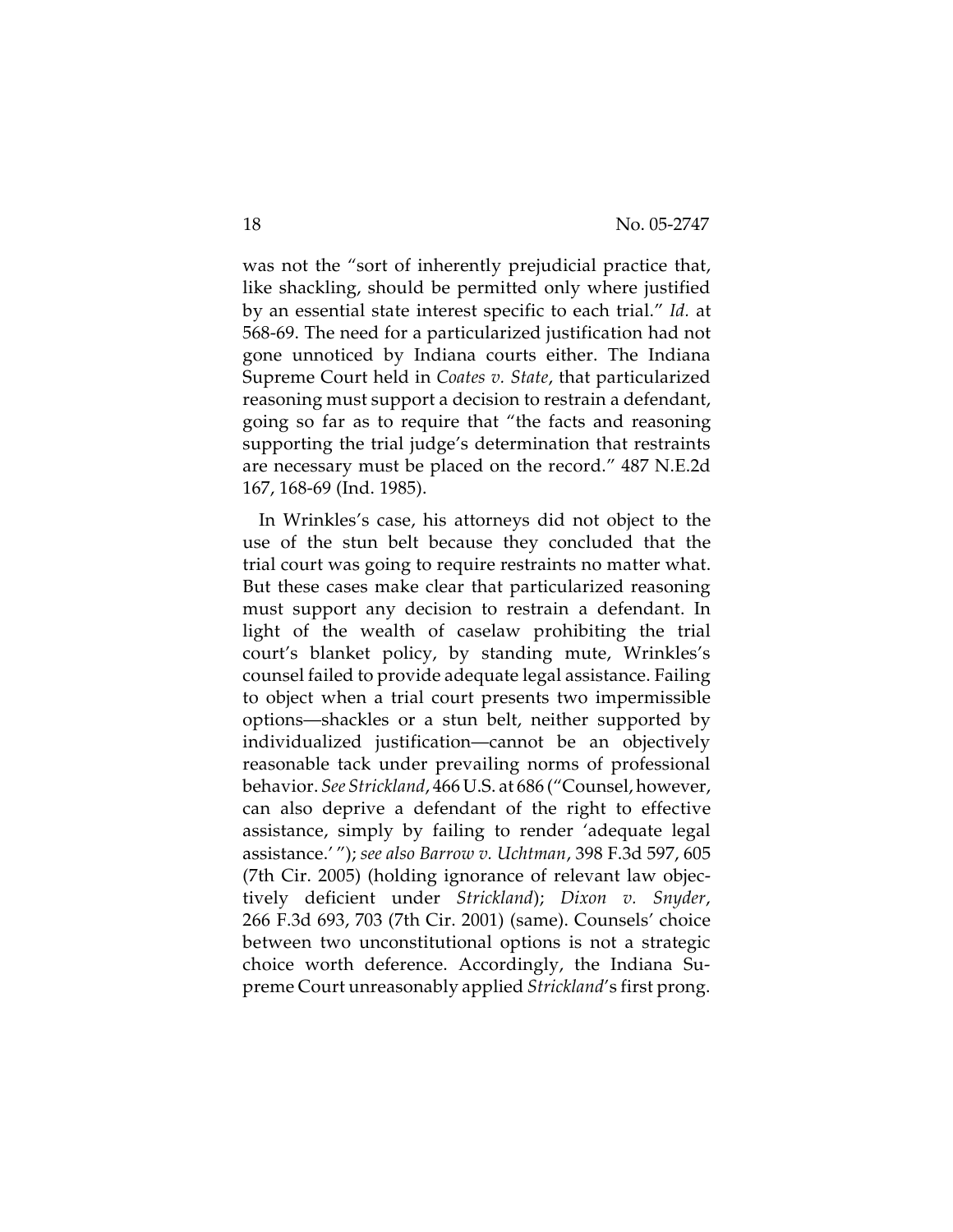# 2. *Prejudice*

Standing alone, the attorneys' failure to request an inquiry into the justification for the stun belt is not ineffective assistance. Some prejudice is required before a trial counsel's performance falls below the constitutional minimum. *Strickland*, 466 U.S. at 691-692. Without demonstrating prejudice, Wrinkles cannot receive relief on the ground of ineffective assistance of counsel, *id.*, or on the basis of his freestanding constitutional claims regarding the stun belt, because the latter claim was procedurally defaulted at the state level.

Wrinkles argues that he was prejudiced because, in his opinion, the jurors were aware that he was restrained by the stun belt and were thus more inclined to view him as a dangerous person. In turn, he argues, the jurors were more likely to determine that he had the requisite mindset to commit murder, instead of a lesser crime, and were more willing to vote for the death penalty. If the jurors did see the stun belt during trial, then Wrinkles could demonstrate prejudice. *See Allen*, 397 U.S. at 344; *Roche*, 291 F.3d at 482-83; *Harrell v. Israel*, 672 F.2d 632, 635 (7th Cir. 1986) ("[C]ourts must guard against practices which unnecessarily mark the defendants as a dangerous character or suggest that his guilt is a foregone conclusion."). Thus, Wrinkles's habeas petition hinges on the belt's visibility; the belt's visibility is a question of fact that was resolved by the state post-conviction court and upheld by the Indiana Supreme Court.

The post-conviction court determined that Wrinkles had not demonstrated that the jurors had seen the stun belt or that Wrinkles had otherwise been affected by it. The Indiana Supreme Court affirmed the post-conviction court. Wrinkles contends, however, that the supreme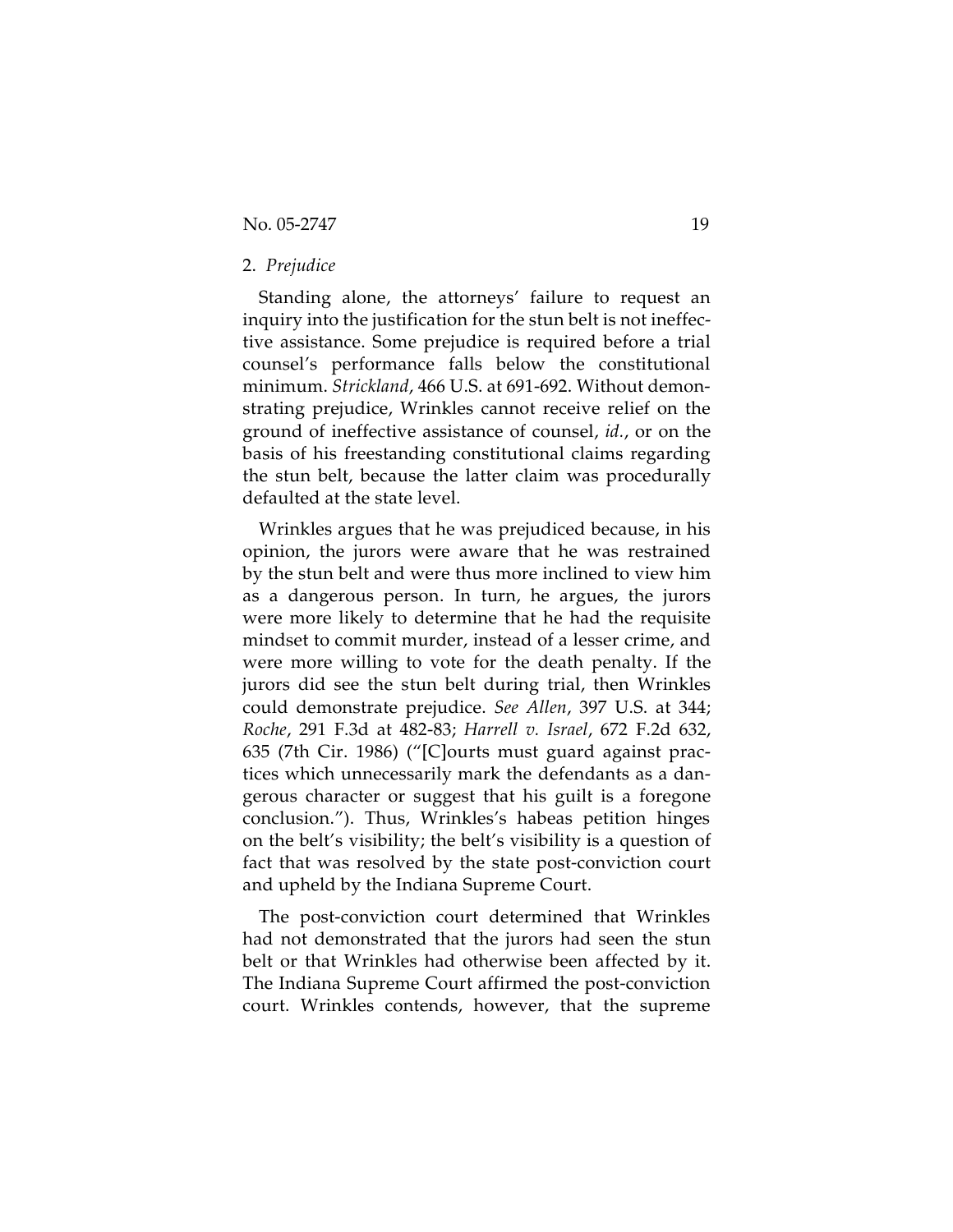court made an implicit factual finding that the belt was visible to the jury. He bases his argument on a statement in *Wrinkles II* that indicates that Wrinkles's attorneys "were later proven wrong."<sup>4</sup> This sentence follows the court's discussion of the attorneys' decision not to challenge the trial court's imposition of the stun beltrestraint:

<sup>4</sup> Wrinkles also claims that the Indiana Supreme Court recognized that the stun belt was "conspicuous to at least seven jurors." However, Wrinkles takes this quotation in *Wrinkles II* out of context. The full sentence is one of three in a paragraph the Indiana Supreme Court uses solely to *summarize* Wrinkles's ineffective-assistance-of-counsel argument with respect to the stun belt. The entire sentence reads: "Wrinkles asserts that utilization of the stun belt, which was conspicuous to at least seven jurors, undermined his presumption of innocence and made him appear dangerous and uncontrollable in front of the jurors who would help decide whether he would live or die." *Wrinkles II*, 749 N.E.2d at 1192 (citing Appellant's Br. at 29; Appellant's Reply Br. at 11). The sentence begins with "Wrinkles asserts." The preceding sentence in the paragraph, which introduces Wrinkles's argument, begins with, "Wrinkles contends." The subsequent sentence starts with, "He claims." Taken in context, it is clear that the Indiana Supreme Court was merely presenting Wrinkles's argument, including his argument that the belt was visible to seven jurors.

We cannot fathom the notion that, in the middle of three paraphrasing sentences, the *Wrinkles II* court would have perfunctorily inserted a clause containing a factual finding, without indicating it as such. Courts often present a party's argument in order to present the issue it will proceed to consider, and it is apparent that the Indiana Supreme Court was doing this in *Wrinkles II.* Consequently, we reject Wrinkles's argument that this clause is a finding of fact by the *Wrinkles II* court that the stun belt was visible to jurors.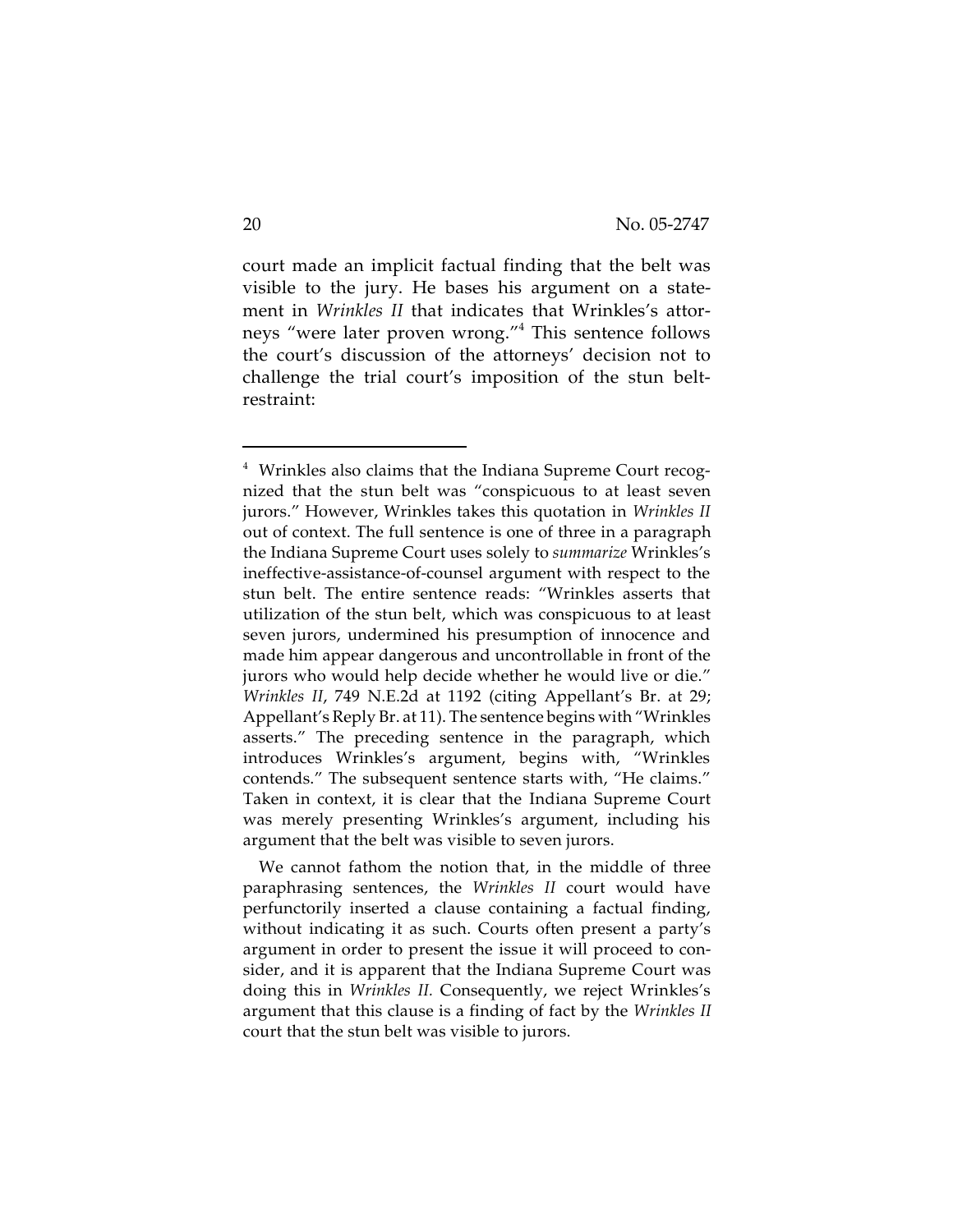Before trial began, the trial court informed counsel that Wrinkles would have to wear either shackles or a stun belt during trial. Without objection counsel chose a stun belt, and Wrinkles claims they rendered ineffective assistance as a result. We disagree. Although with this opinion we declare that stun belts no longer have a place in Indiana courtrooms, that was not the case at the time of Wrinkles' trial. Our prohibition is motivated primarily by the potential effect a stun belt may have upon the person wearing the device. However, without the benefit of this declaration, counsel were concerned about the effect on the jurors if they were to observe their client wearing a particular device. Counsel believed that the chance of the jury seeing the shackles was fairly high. On the other hand, counsel opted for the stun belt because they thought that jurors would not be able to see it. Obviously, they were later proven wrong. However, at the time the decision was made, it was a prudent one.

#### *Wrinkles II*, 749 N.E.2d at 1195.

Wrinkles believes the "Obviously, they were later proven wrong" sentence amounts to a finding of fact by the Indiana Supreme Court that the jurors saw the stun belt. We disagree with that interpretation of the sentence. To begin, we do not believe the Indiana Supreme Court would have made a factual finding in this manner, especially as it affirmed the post-conviction court and did not overturn any of the post-conviction court's factual findings. More importantly, we do not read this statement to reveal anything about the stun belt's visibility. Rather, the statement reflects the Indiana Supreme Court's opinion that Wrinkles's attorneys could not be faulted for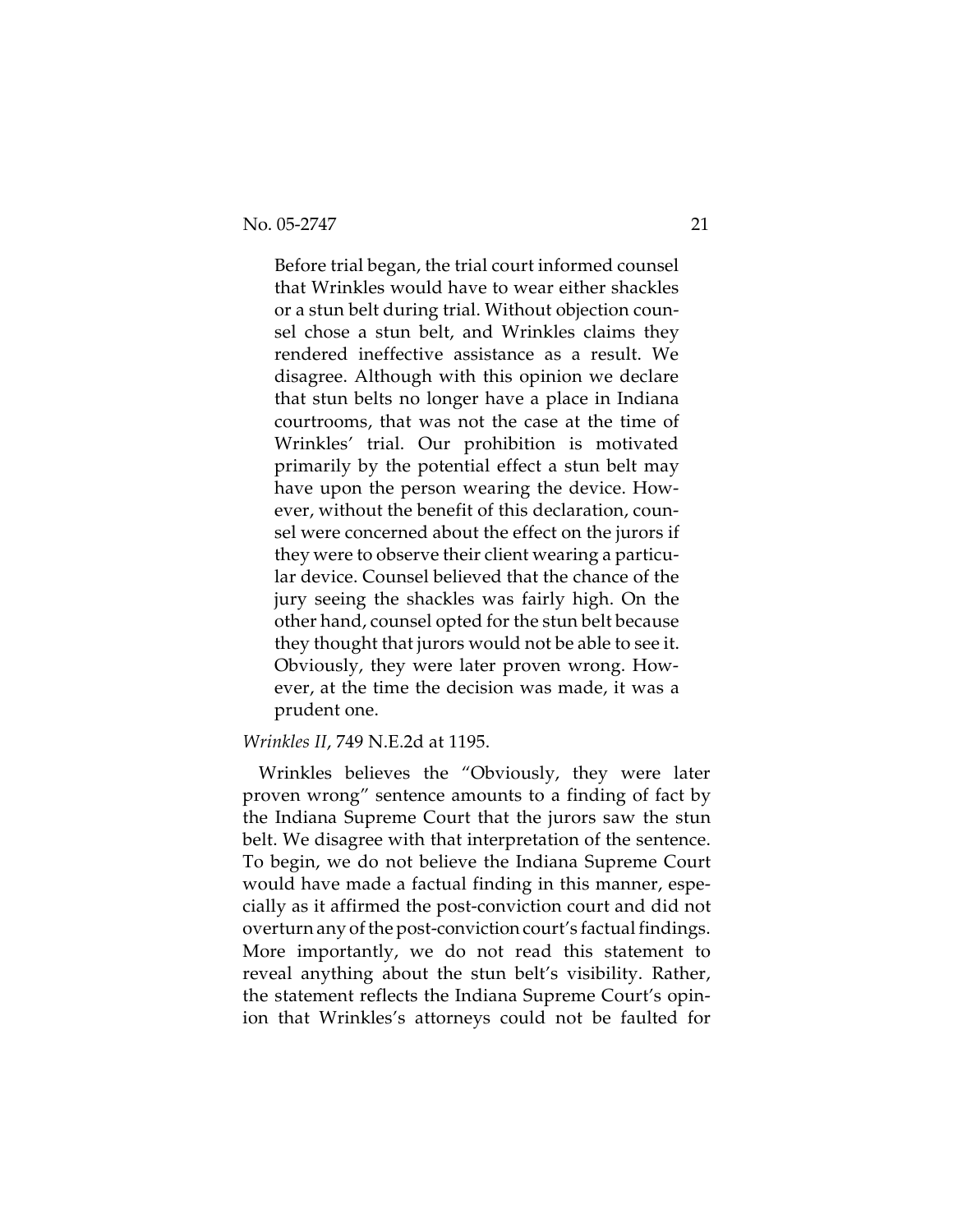having taken into account only the potential visibility of a particular restraint in deciding whether to object to a court's use of the restraint—because Indiana law at the time focused on the harm stemming from visible restraints.

#### *a. Indiana law on factual findings*

In the "deferential and limited review" of 28 U.S.C. § 2254, "state court factual findings are presumed correct." *Williams v. Bartow*, 481 F.3d 492, 498 (7th Cir. 2007). On the issue of the belt's visibility, the state post-conviction court considered three juror affidavits, affidavits from the trial bailiff, and testimony from Wrinkles's attorneys to decide whether the jurors saw or knew about the stun belt. The court discredited the juror affidavits. The affidavit of one juror stated that at the time she served on the jury, she was aware that Wrinkles was wearing a stun belt—she said it "looked like a cumberbund [sic]." However, she said she was unsure how she learned of the stun belt, and that she may have learned of it through a newspaper article she read *after* the trial. Another juror said in his affidavit that he was aware that Wrinkles was wearing a stun belt during his trial, and that he believed the trial *judge* told the jurors about the stun belt to give the jurors confidence in their safety. A third juror, in contrast, said that he thought the *bailiff* told the jury about the stun belt, but he said the jury was not told why Wrinkles was wearing the belt. The post-conviction court held that the affidavits were insufficient because they were inconsistent with each other—calling into question their credibility—and because they contradicted the bailiff's testimony, as well as Wrinkles's attorneys' testimony. The bailiff swore in his affidavit that he "never communicated to any of the jurors at any time during the trial that [Wrinkles] was wearing a rack belt."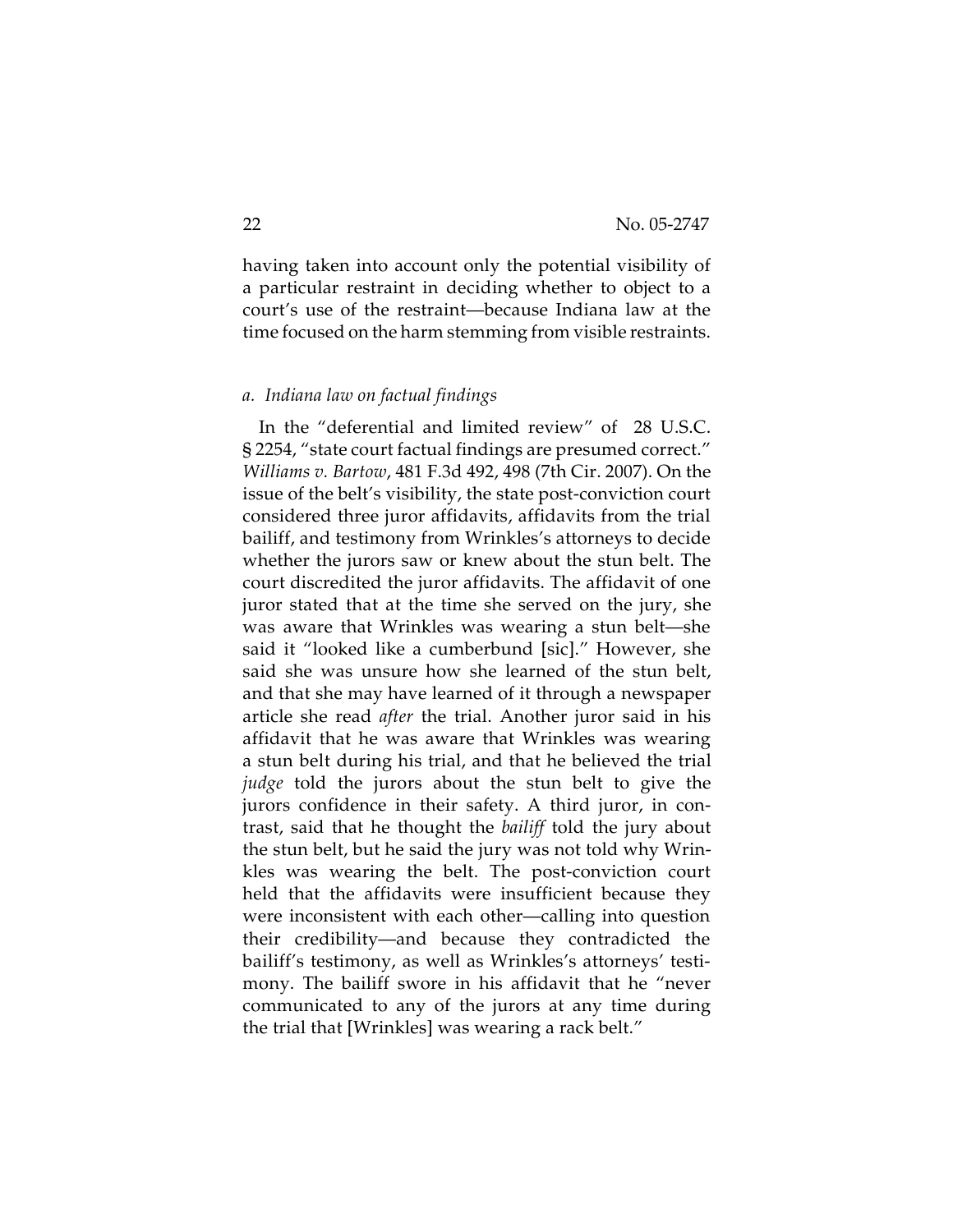After it had rendered its judgment denying Wrinkles's request for post-conviction relief, the post-conviction court denied Wrinkles's subsequent motion to correct error, motion to reopen the evidence, and request for leave to amend his petition for post-conviction relief. Wrinkles proffered with each of these pleadings copies of four more juror affidavits. (A fifth affidavit was attached to a motion to supplement the motion to reopen the evidence.) However, these affidavits were *never* admitted into evidence by the post-conviction court, and there is no indication whatsoever that the Indiana Supreme Court weighed the additional affidavits as part of its analysis in *Wrinkles II.*

Notably, Wrinkles did not raise as issues on appeal to the Indiana Supreme Court the post-conviction court's denial of his post-judgment motions and request for leave to amend his petition based on the additional juror affidavits. In Indiana, a motion to correct error does not allow a party to present evidence it merely neglected to present at trial, *Roach v. State*, 695 N.E.2d 934, 940 n.1 (Ind. 1998), and a motion to reopen the evidence lies within the sound discretion of the trial judge, *Walker v. State*, 587 N.E.2d 675, 677 (Ind. 1992). A judge typically does not abuse his discretion in refusing to reopen evidence "when it plainly appears that such evidence could have been offered earlier," *Preuss v. McWilliams*, 230 N.E.2d 789, 792 (Ind. Ct. App. 1967), or when the proffered evidence is cumulative, *Oxendine v. Pub. Serv. Co. of Ind., Inc.*, 423 N.E.2d 612, 623 (Ind. Ct. App. 1980). The additional affidavits Wrinkles sought to have admitted into the evidentiary record of the post-conviction court were never admitted—they remain mere attachments to statecourt motions and thus should not form the basis of a federal habeas decision.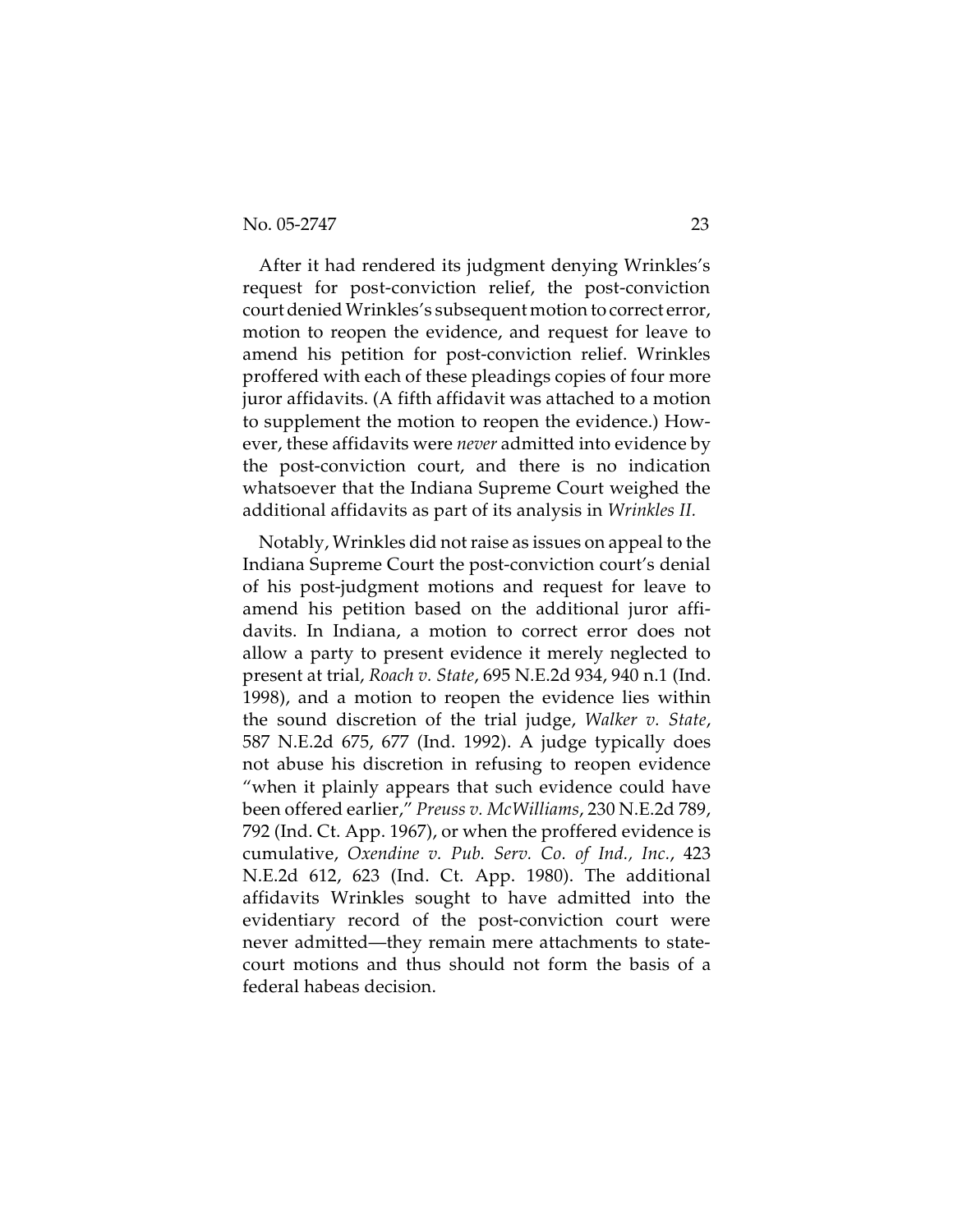Having not appealed the post-conviction court's refusal to admit the additional affidavits into evidence, Wrinkles's reliance on the additional affidavits in his post-conviction appeal to the Indiana Supreme Court seems analogous to the petitioner's reliance on similar affidavits in *Patton v. State*, 537 N.E.2d 513 (Ind. Ct. App. 1989). In *Patton*, the petitioner felt that because his attorney had failed to present the evidence to the trial court, "he should be allowed to present it by affidavits with his Motion to Correct Errors." *Id.* at 516. The Indiana Court of Appeals explained that Indiana Trial Rule 59(H)(1), dealing with motions to correct error, "was not designed for this purpose." *Id.* The *Patton* court went on to conclude that the affidavits "were not properly before the trial court as evidence outside the record"—they did not qualify as newly discovered evidence and Patton had neglected to submit them at trial*. Id.* Because the affidavits were not properly before the Indiana Court of Appeals, the *Patton* court declared: "we *cannot consider them* in reviewing the trial court's action." *Id.* (emphasis added).

If under state law the Indiana Supreme Court would not have looked at the additional affidavits in its direct review of the post-conviction court's findings, *see Roach*, 695 N.E.2d at 940 n.1; *Walker*, 587 N.E.2d at 677; *Preuss*, 230 N.E.2d at 792, certainly we are not at liberty to weigh them on collateral review under § 2254, where our review is limited to arguments that were adjudicated on the merits in state court proceedings, 28 U.S.C. § 2254(d), and arguments that were not procedurally defaulted, *id*. § 2254(b). Here, Wrinkles *did not appeal* the post-conviction court's refusal to admit the additional affidavits into evidence. Absent a reversal of the post-conviction court's rulings on these affidavits by the Indiana Supreme Court,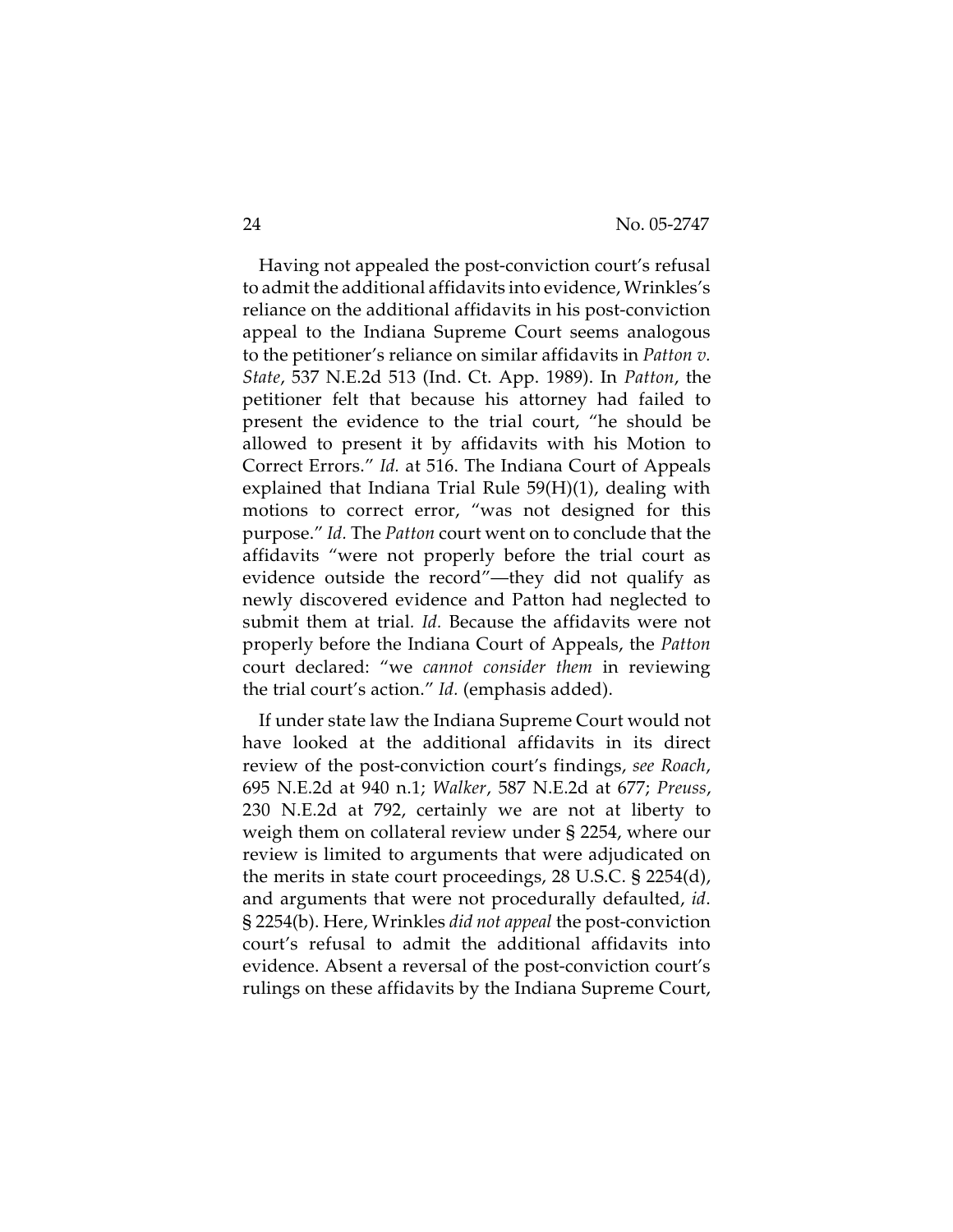and absent any indication by the *Wrinkles II* court that it nonetheless decided to consider the additional affidavits, we are not free to engage in an independent assessment of the affidavits' weight and the affiants' credibility.

The *Wrinkles II* opinion itself suggests that the Indiana Supreme Court adopted the post-conviction court's findings of fact *in toto*. The supreme court acknowledged the post-conviction court's factual findings and identified the standard of review called for under Indiana law:

In the present case, the post-conviction court entered findings of fact and conclusions of law in accordance with Indiana Post-Conviction Rule 1(6). A post-conviction court's findings and judgment will be reversed only upon a showing of clear error—that which leaves us with a definite and firm conviction that a mistake has been made.

*Wrinkles II*, 749 N.E.2d at 1188. After reviewing the postconviction court's findings and conclusions of law with respect to each of Wrinkles's arguments on appeal, the *Wrinkles II* court ultimately declared that Wrinkles "failed to prove that the evidence as a whole leads unerringly and unmistakably to a decision opposite that reached by the post-conviction court." *Id.* at 1203. It then affirmed the postconviction court's denial of Wrinkles's petition for relief. *Id.*

The *Wrinkles II* court did not reverse the findings of the post-conviction court, either explicitly or implicitly. The Indiana Supreme Court has repeatedly noted that a postconviction court's findings of fact are accepted unless "clearly erroneous," and that the "postconviction court is the *sole judge of the weight of the evidence and the credibility of witnesses." Fisher v. State*, 810 N.E.2d 674, 679 (Ind.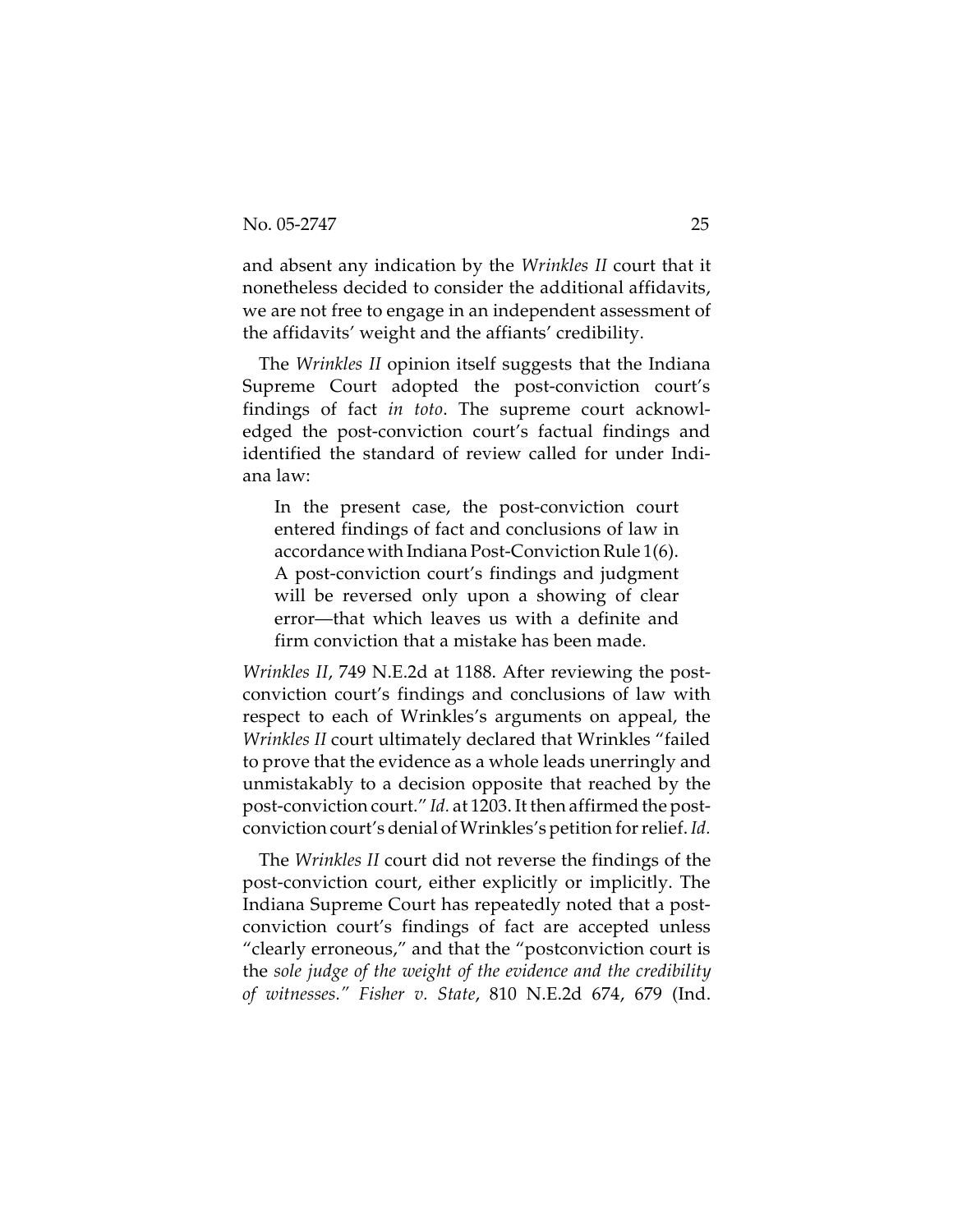2004)*; Davidson v. State*, 763 N.E.2d 441, 444 (Ind. 2002); *Woods v. State*, 701 N.E.2d 1208, 1210 (Ind. 1998) (emphasis added); *see also Stewart v. State*, 517 N.E.2d 1230, 1231 (Ind. 1988) ("The judge who presides over the post-conviction hearing possesses *exclusive authority to weigh the evidence* and determine the credibility of the witnesses. The reviewing court will therefore not set aside the trial court's ruling on a post-conviction petition unless the evidence is without conflict and leads solely to a result different from that reached by the trial court.") (emphasis added). The Indiana Supreme Court in *Wrinkles II* did not suggest in any way that it considered the additional affidavits that had never been admitted into the evidentiary record. Nor did the court say it was engaging in a *de novo* reweighing of the evidence in *Wrinkles II*—indeed it appears it would not have done so as a matter of Indiana law. *See Fisher*, 810 N.E.2d at 679; *Davidson*, 763 N.E.2d at 444; *Woods*, 701 N.E.2d at 1210. Finally, nothing in the *Wrinkles II* opinion indicates that the Indiana Supreme Court was overturning the post-conviction court's factual findings, or that those findings were clearly erroneous.

# *b. Our reading of "Obviously, they were later proven wrong."*

Despite a degree of ambiguity surrounding the "Obviously, they were later proven wrong" sentence in *Wrinkles II*, we conclude that the Indiana Supreme Court was commenting on the process by which Wrinkles's attorneys decided not to object to the stun-belt restraint—as opposed to commenting on the belt's visibility. In the disputed passage, the court first explained that it had just invalidated the use of stun belts based on a type of prejudice unavailable to Wrinkles's counsel at the time of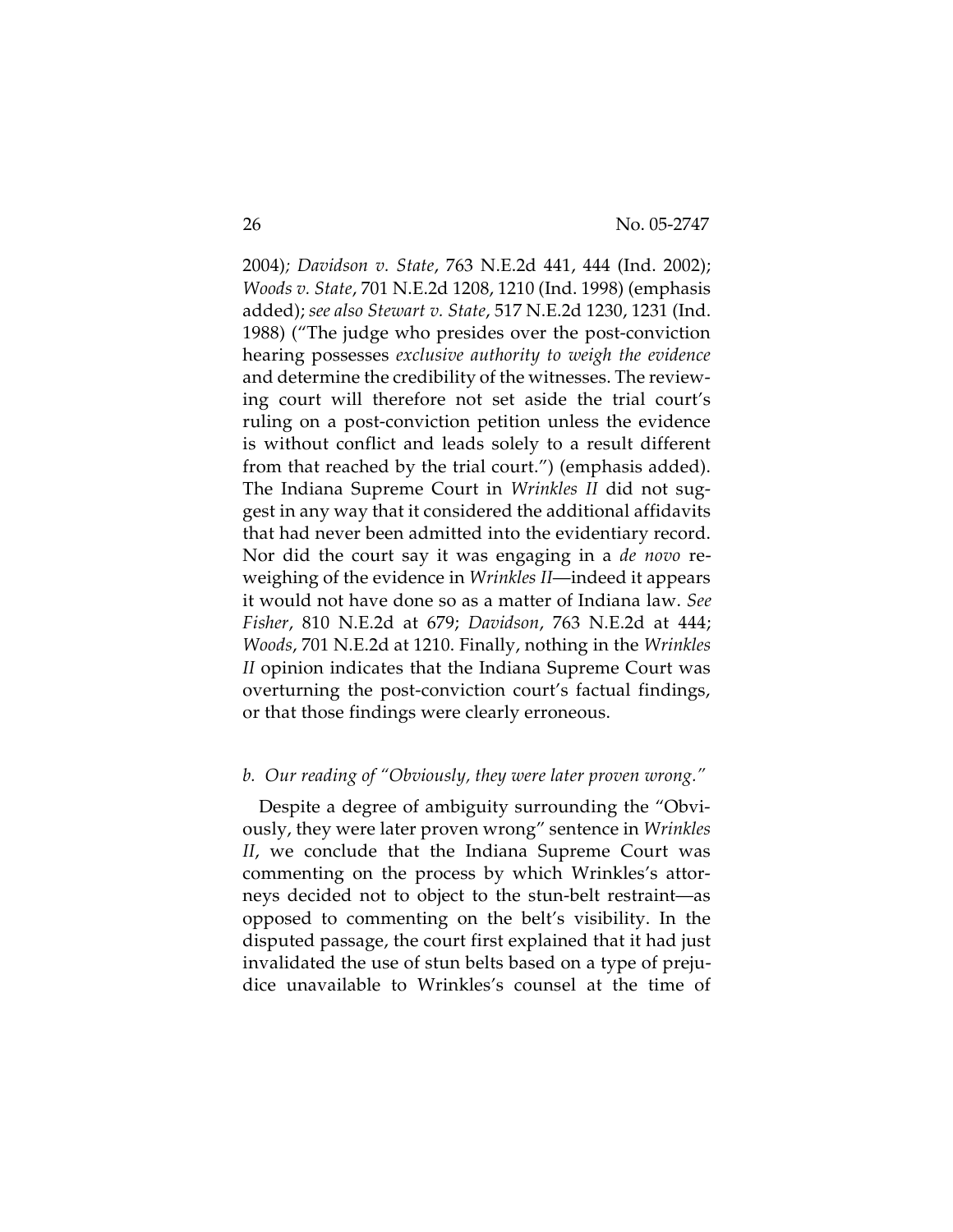trial—the "potential effect . . . upon the person wearing the device." The court then set out the choice of restraint facing Wrinkles's attorneys at trial in light of the only theory of prejudice then available—the "effect on the jurors." Lastly, the court explained why, based on this latter theory of prejudice, counsel's decision to choose the stun belt was a "prudent one" even though the attorneys were "later proven wrong" to examine their choice solely based on "the effect on the jurors."

In rejecting Wrinkles's claim that he had received ineffective assistance of counsel, the court stated, in relevant part:

Before trial began, the trial court informed counsel that Wrinkles would have to wear either shackles or a stun belt during trial. Without objection counsel chose a stun belt, and Wrinkles claims they rendered ineffective assistance as a result. We disagree. Although with this opinion we declare that stun belts no longer have a place in Indiana courtrooms, that was not the case at the time of Wrinkles' trial. Our prohibition is motivated primarily by the potential effect a stun belt may have upon the person wearing the device. However, without the benefit of this declaration, counsel were concerned about the effect on the jurors if they were to observe their client wearing a particular device. Counsel believed that the chance of the jury seeing the shackles was fairly high. On the other hand, counsel opted for the stun belt because they thought the jurors would not be able to see it. Obviously, they were later proven wrong. However, at the time the decision was made, it was a prudent one.

*Wrinkles II*, 749 N.E.2d at 1195 (citations omitted).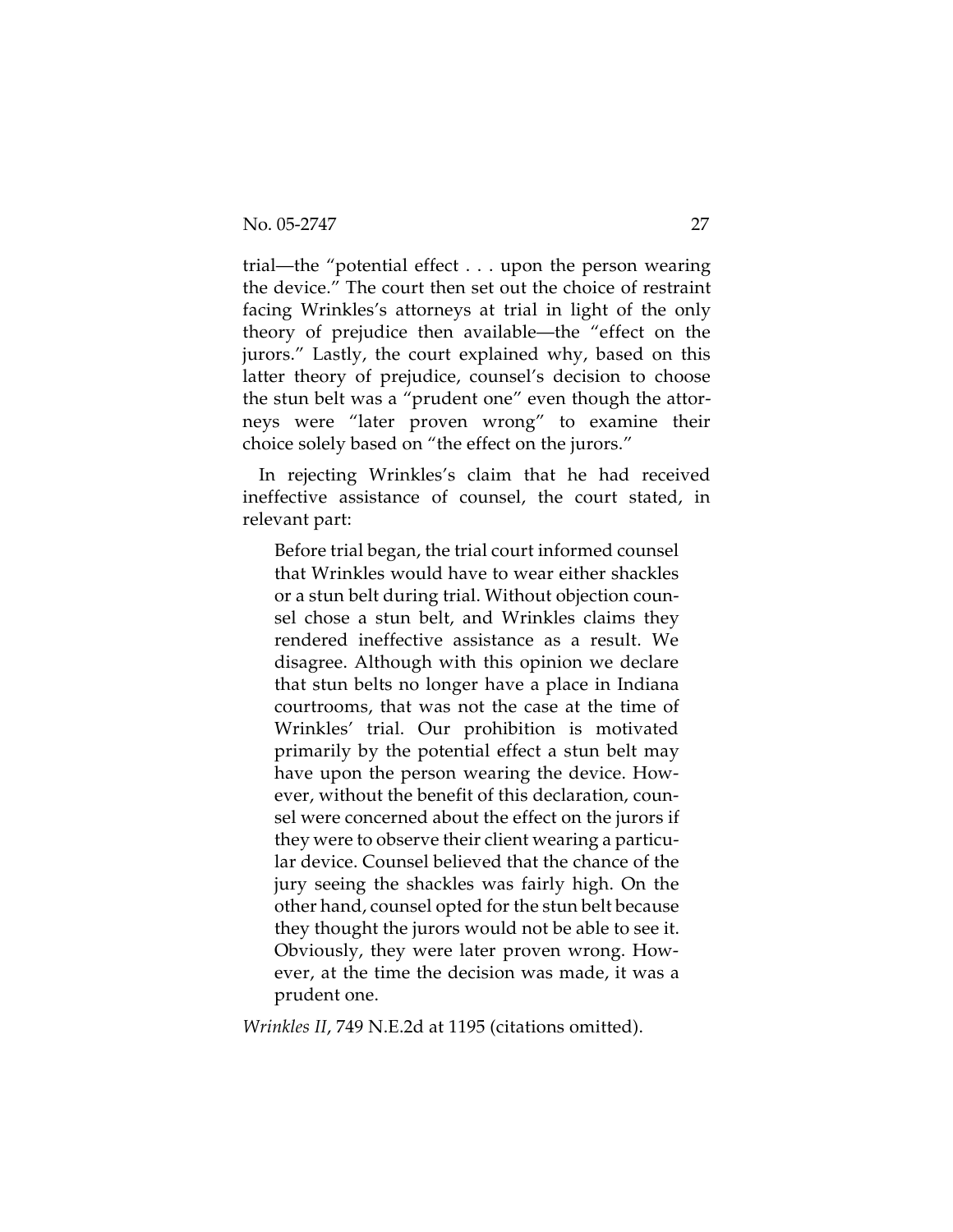The last few sentences of this quoted section—particularly the sentence "[o]bviously, they were later proven wrong"—are not entirely unproblematic. One could read this second-to-last sentence as referring back to the court's statement that "the jurors would not be able to see it," with the "it" referring to the stun belt. So read, this could be seen as an implicit finding that the jurors had in fact seen the stun belt and that Wrinkles's attorneys "were later proven wrong" about their contrary assumption. In turn, this would suggest that the stun belt may have prejudiced the defendant.

We cannot conclude that this is the appropriate reading for two reasons: (1) the quoted section is more consistent with a discussion of the choice facing Wrinkles's attorneys in light of the then-established prejudice associated with restraints; and (2) Indiana law as well as subsequent guidance by the Indiana Supreme Court sheds light on the more plausible reading. Parsing the above-quoted section, the paragraph begins:

Before trial began, the trial court informed counsel that Wrinkles would have to wear either shackles or a stun belt during trial. Without objection counsel chose a stun belt, and Wrinkles claims they rendered ineffective assistance as a result. We disagree. Although with this opinion we declare that stun belts no longer have a place in Indiana courtrooms, that was not the case at the time of Wrinkles' trial.

 749 N.E.2d at 1195. The issue before the court was whether Wrinkles's counsel "rendered ineffective assistance" when "[w]ithout objection counsel chose a stun belt" after "the trial court informed counsel that Wrinkles would have to wear either shackles or a stun belt during trial." In the immediately preceding paragraphs of the opinion, the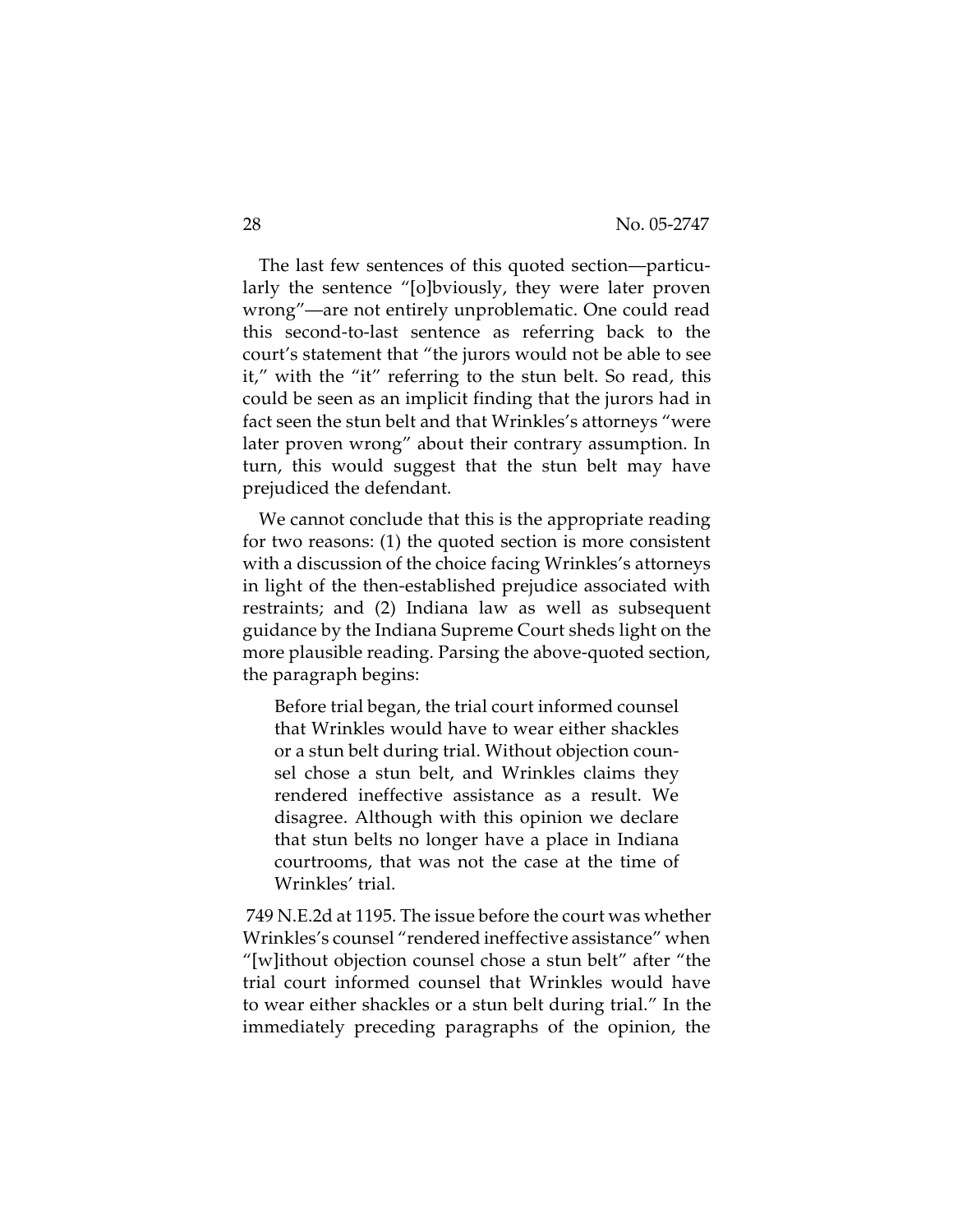supreme court had just held that "stun belts no longer ha[d] a place in Indiana courtrooms." But this did not end the inquiry because "that was not the case at the time of Wrinkles' trial," when the counsel rendered their assistance. In prospectively banning stun belts, the court had relied on a form of prejudice that was unproven at the time of Wrinkles's trial. The supreme court continued:

Our prohibition is motivated primarily by the potential effect a stun belt may have upon the person wearing the device. However, without the benefit of this declaration, counsel were concerned about the effect on the jurors if they were to observe their client wearing a particular device.

*Id*. In *Wrinkles II*, the court reasoned that the prejudice from a stun belt resulted not from the jury being able to see the defendant in restraints, but from "the potential effect a stun belt may have upon the person wearing the device." This form of prejudice marked a departure from preexisting case law, which had only discussed prejudice in terms of the defendant's visibility before the jury in restraints. *Id*. at 1193-95; *see also Stephenson v. Indiana*, 864 N.E.2d 1022, 1029, 1032 (Ind. 2007) (discussing reasonableness of counsel's choice "given that the case law addressing the issue had largely focused on the visibility of the restraint, and not, as *Wrinkles* later pointed out, on the belt's potential effect on the defendant's demeanor and ability to participate in the defense"). Understandably then, "without the benefit of this declaration, [Wrinkles's] counsel were concerned" instead with the more established form of prejudice associated with restraints: "the effect on the jurors if they were to observe their client wearing a particular device."

The question then became whether effective counsel would have accounted for the new form of prejudice just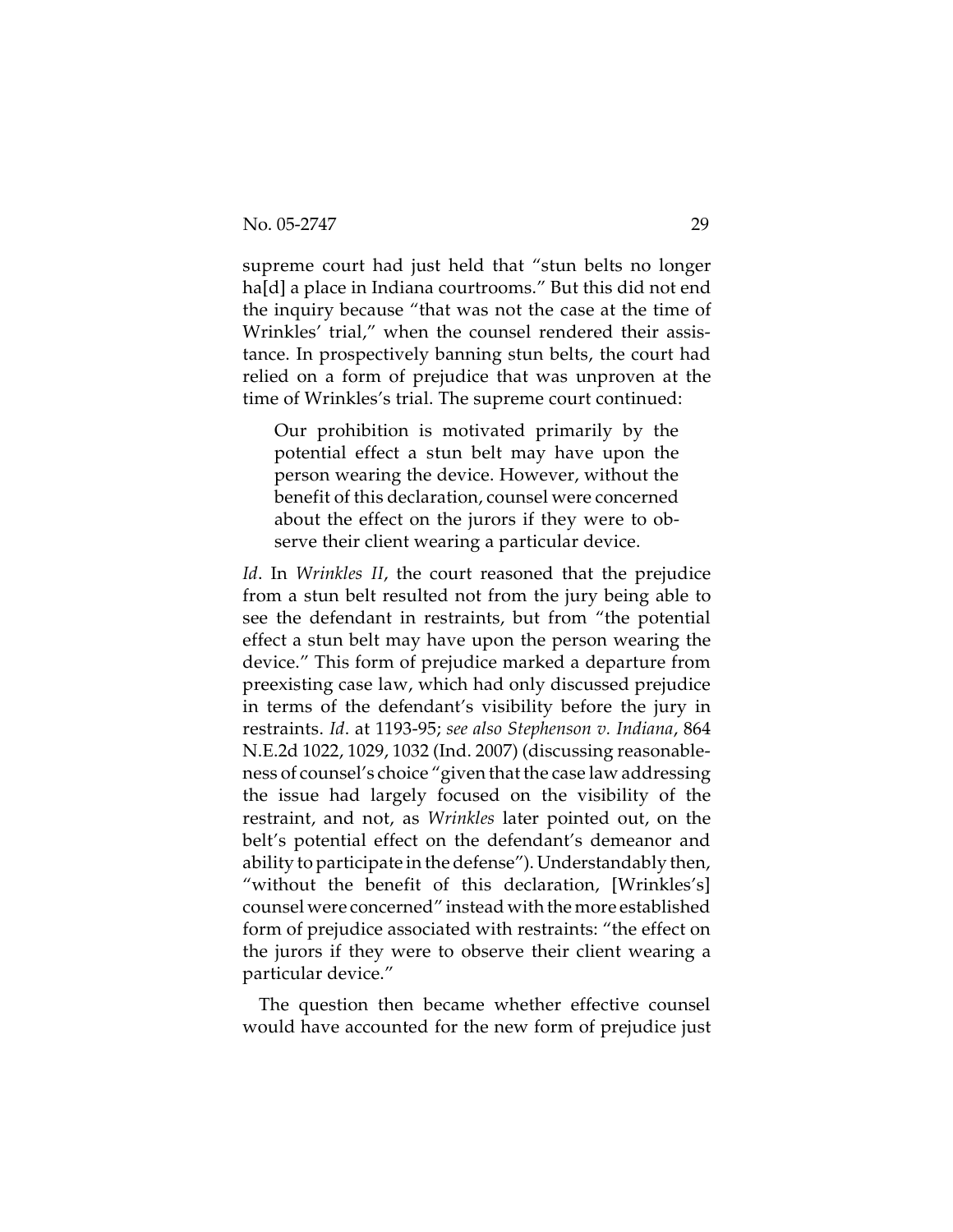identified in banning stun belts. But the supreme court said no; the failure to object was not ineffective assistance. In reaching this conclusion, the court first recreated the decision facing Wrinkles's counsel in choosing the restraint to be used:

Counsel believed that the chance of the jury seeing the shackles was fairly high. On the other hand, counsel opted for the stun belt because they thought the jurors would not be able to see it.

*Wrinkles II*, 749 N.E.2d at 1195. In other words, after assuming that they need only consider the effect on the jurors, the attorneys chose the stun belt because it posed the least risk of being seen by the jurors when compared to the shackles.

Immediately following the court's articulation of these two options and the rationale behind the attorneys' choice, the court continued,

Obviously they were later proven wrong. However, at the time the decision was made, it was a prudent one.

*Id*. This first sentence refers back to the court's statement that "counsel opted for the stun belt because they thought the jurors would not be able to see it." Wrinkles's attorneys opted for the form of restraint that they thought would minimize prejudice—the "effect on the jurors." But the court had just held that its decision was instead "motivated primarily by the potential effect a stun belt may have upon the person wearing the device," not the "effect on the jurors." Thus, "[o]bviously, they were later proven wrong" to have evaluated the choice of restraint through the lens of juror-prejudice alone. Nonetheless, because the attorneys could not be faulted for failing to predict the form of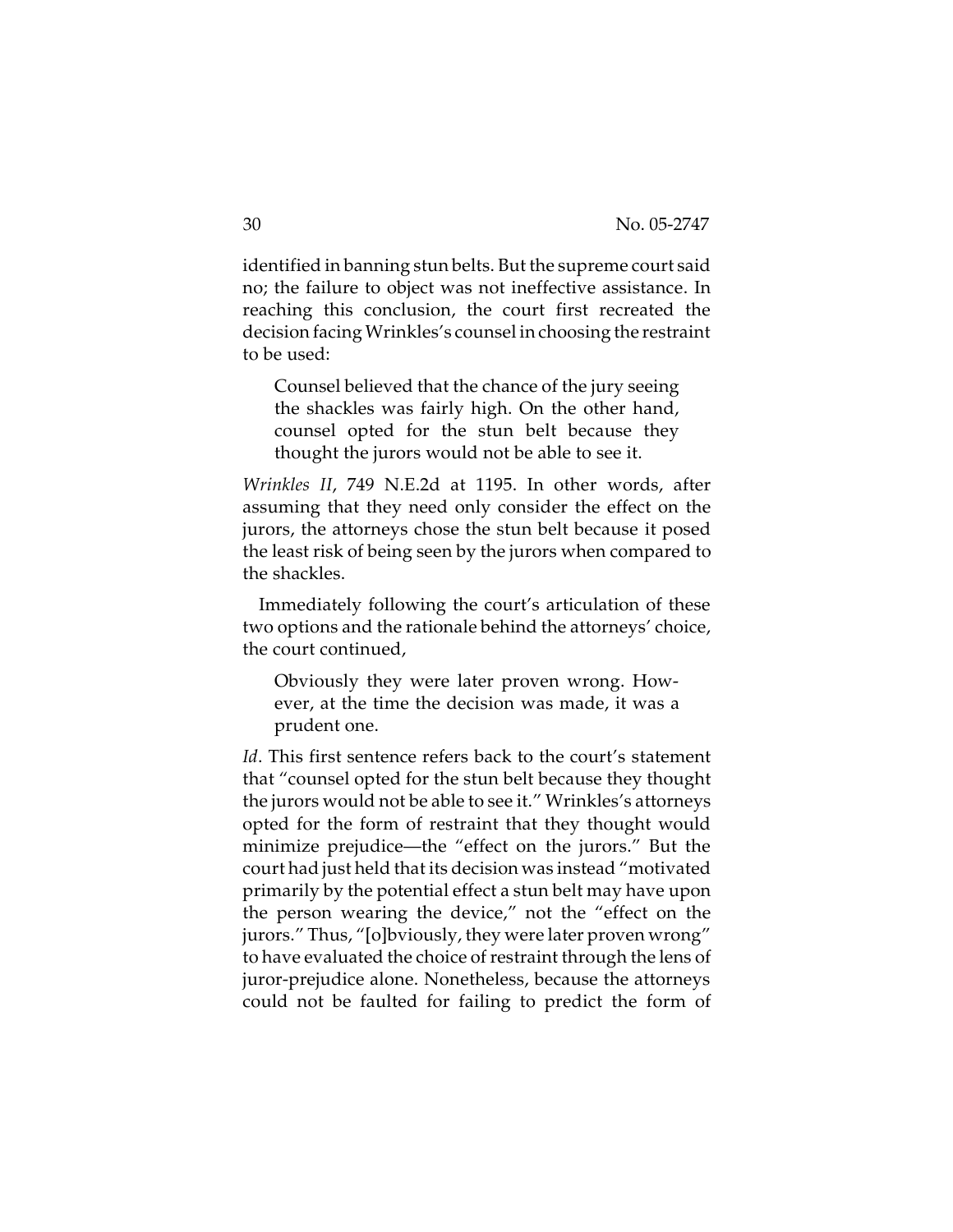prejudice announced in *Wrinkles II*, "at the time the decision was made, it was a prudent one."

Placing *Wrinkles II* within the larger context of Indiana law—both procedural law and a subsequent interpretation laid out by the Indiana Supreme Court—reinforces this reading. When reviewing a state-court decision in federal courts, the resolution of potentially dispositive ambiguities occasioned by a state-court finding should be resolved, where possible, by reference to that state's law. *See Tibbs v. Florida*, 457 U.S. 31 (1982) (direct review); *Greene v. Massey*, 437 U.S. 19 (1978) (collateral review); *Rivera v. Sheriff of Cook County*, 162 F.3d 486, 489 (7th Cir. 1998) (collateral review post-AEDPA). Thus, in an analogous situation, the Supreme Court has instructed lower courts to examine the state's procedural law closely, or to certify questions to the state's highest court when necessary, *Greene*, 437 U.S. at 26 n.8, 27, or to examine subsequent decisions that may shed some light on the issue at hand, *Tibbs*, 457 U.S. at 46-47.

Here, Indiana procedural law and a subsequent supreme court decision support the conclusion that the above reading of *Wrinkles II* is the proper one. First, as discussed above, it is implausible to view the "Obviously" statement as an implicit factual finding by the the supreme court. Under Indiana law, the supreme court would not have examined additional affidavits contained in a motion to correct error. And the rest of *Wrinkles II* is more consistent with a blanket affirmance than with an affirmance despite a factual finding contrary to the postconviction court's. This latter scenario is especially unlikely given that the supreme court was reviewing only for clear error.

But more importantly, this court must credit the Indiana Supreme Court's later interpretation of *Wrinkles II* in resolving the ambiguity contained in the disputed passage.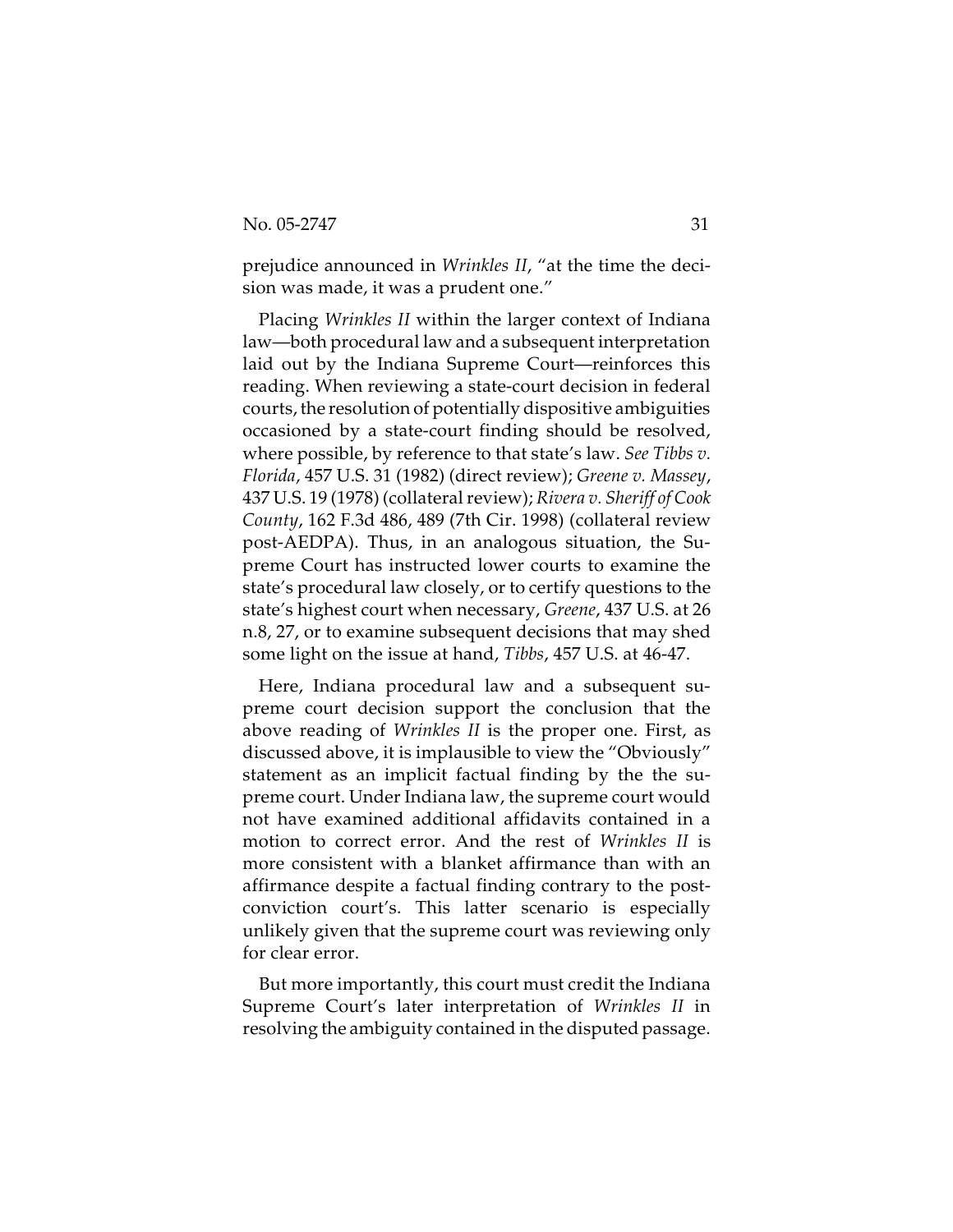*Tibbs*, 457 U.S. at 46-47 ("Any ambiguity in *Tibbs I* . . . was resolved by the Florida Supreme Court in *Tibbs II*," which "binds this Court."). Although it is not often that an ensuing state supreme court decision affects a disputed finding in a previous decision, it is not unprecedented. This scenario arises with some regularity when reviewing whether a defendant's retrial following a state appellate court's reversal of a conviction raises double jeopardy concerns. And defendants frequently raise these claims before federal courts on collateral review. *See, e.g.*, *Rivera*, 162 F.3d at 489. If the state appellate court reversed because the evidence in the first trial was insufficient, double jeopardy attached and retrial is improper. But if the appellate court reversed simply because the defendant's first conviction was against the "weight of the evidence," the defendant's retrial is constitutional. In deciding which basis the state appellate court relied on in reversing, federal courts must often parse the appellate court's decision against the backdrop of the state's procedural law and ensuing case law. *Id.* ("[S]tate courts should themselves determine the right way to understand their pronouncements.").

A scenario comparable to the case at hand presented itself to the Supreme Court in *Tibbs v. Florida*, 457 U.S. at 31. There, the Florida Supreme Court's first decision reversing Tibbs's conviction did not obviously rest on either the "insufficiency" or the "weight of the evidence." But a second Florida Supreme Court opinion following Tibbs's retrial clarified matters; the earlier reversal had been based on the "weight of the evidence." One issue before the Supreme Court on appeal from this latter decision was whether the initial reversal had been based instead on the "weight of the evidence." The Supreme Court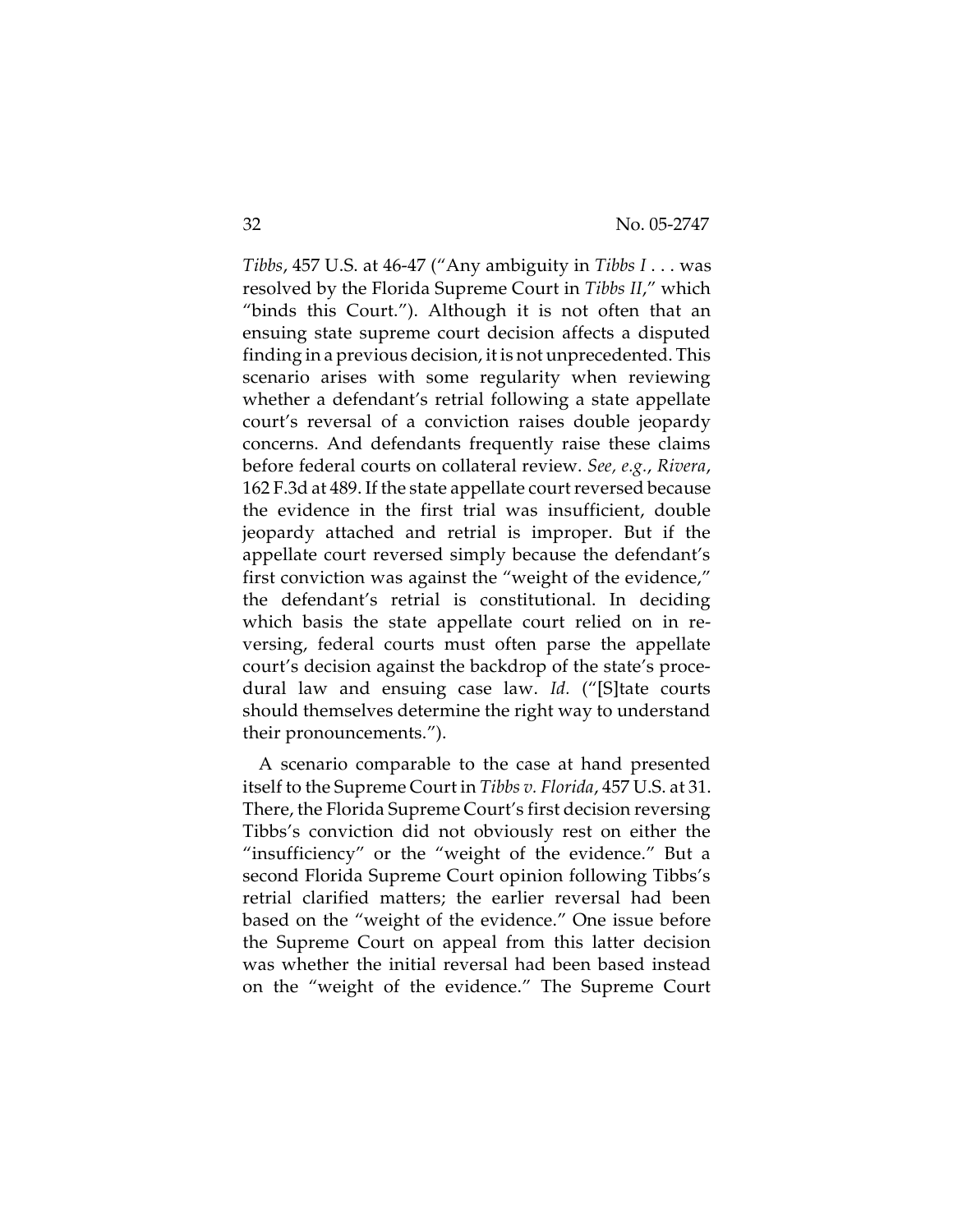affirmed the defendant's conviction following retrial, noting that the Florida Supreme Court's "construction of its prior opinion binds this Court." *Id*. at 46-47. Because "[a]ny ambiguity in *Tibbs I* . . . was resolved by the Florida Supreme Court in *Tibbs II*," *id.*, the Court had to give effect to the decision—meaning that the defendant's retrial had been proper.

In *Stephenson v. Indiana*, 864 N.E.2d 1022 (Ind. 2007), the Indiana Supreme Court provided similar guidance. In *Stephenson*, the court compared the decision made by Wrinkles's counsel in choosing the stun belt with the same decision made by Stephenson's during his trial. In so doing, the court explained its rationale in *Wrinkles II*:

At the time of Stephenson's trial in 1996 and 1997, no Indiana ruling had addressed the use of stun belts. As in *Wrinkles*, counsel cannot be faulted for selecting the belt over more visible shackles, given that the case law addressing the issue had largely focused on the visibility of the restraint, and not, as Wrinkles later pointed out, on the belt's potential effect on the defendant's demeanor and ability to participate in the defense.

*Id.* at 1032. The court went on to characterize the decision made by Wrinkles's attorneys as a "tactical decision." The "only real issue" in Wrinkles's trial was sentencing, so "[t]he decision to challenge the belt [there] arguably fell into the tactical range, balancing the likelihood of success against the risk of alienating the judge by challenging an announced 'policy.' " *Id*. Because in Stephenson's case, guilt was "vigorously disputed," a "tactical" classification could not apply. The court went on to hold that the "use of a stun belt, if perceived by the jury, produces all the results that shackling does." After a careful examination of the post-conviction record, the *Stephenson* court concluded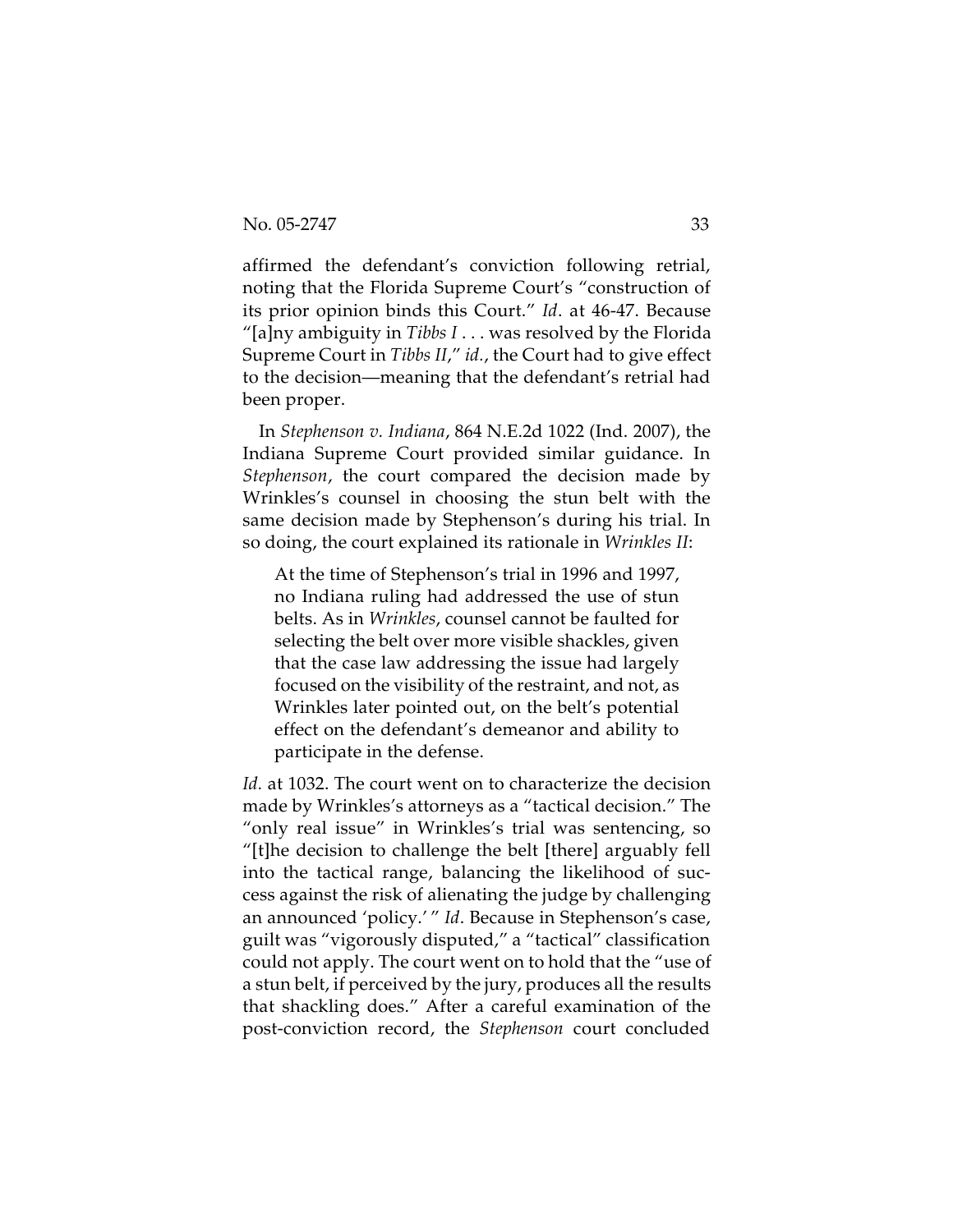that the jurors had been aware of the stun belt. Nonetheless, the court upheld Stephenson's convictions and death sentence because he had not demonstrated the requisite amount of "prejudice" to establish his ineffective-assistance claim.

This discussion of *Wrinkles II* in *Stephenson* indicates that the above reading is the appropriate one. The section discussing the *Wrinkles II* decision tracks the Indiana Supreme Court's reasoning in the exact manner discussed above. The court recreated the decision facing Wrinkles's attorneys in light of the established form of prejudice at the time. The court again recognized that Wrinkles's attorneys viewed their decision at trial in light of the "visibility of the restraint," and not the "belt's potential effect on the defendant's demeanor and ability to participate in the defense." And just as it had in *Wrinkles II*, the court concluded that Wrinkles's counsel could not be faulted for failing to predict the prejudice the court would credit in banning the stun belt.

Even with the benefit of this reading, the Indiana Supreme Court unreasonably applied *Strickland* in evaluating Wrinkles's attorneys' performance in *Wrinkles II*. The failure to object itself fell below what is expected under professional norms, regardless of the theory of prejudice. A blanket policy of restraint cannot be squared with the case law at the time of trial. But notwithstanding the propriety of the court's conclusion, it is evident that the court did not make a finding that the jurors had seen the stun belt. Instead, the court in *Wrinkles II* was reconstructing the decision made by Wrinkles's counsel based on the then-established form of prejudice associated with the stun belt.

In light of the nature of the court's reasoning in *Wrinkles II*, the discussion in *Stephenson*, and the implausibility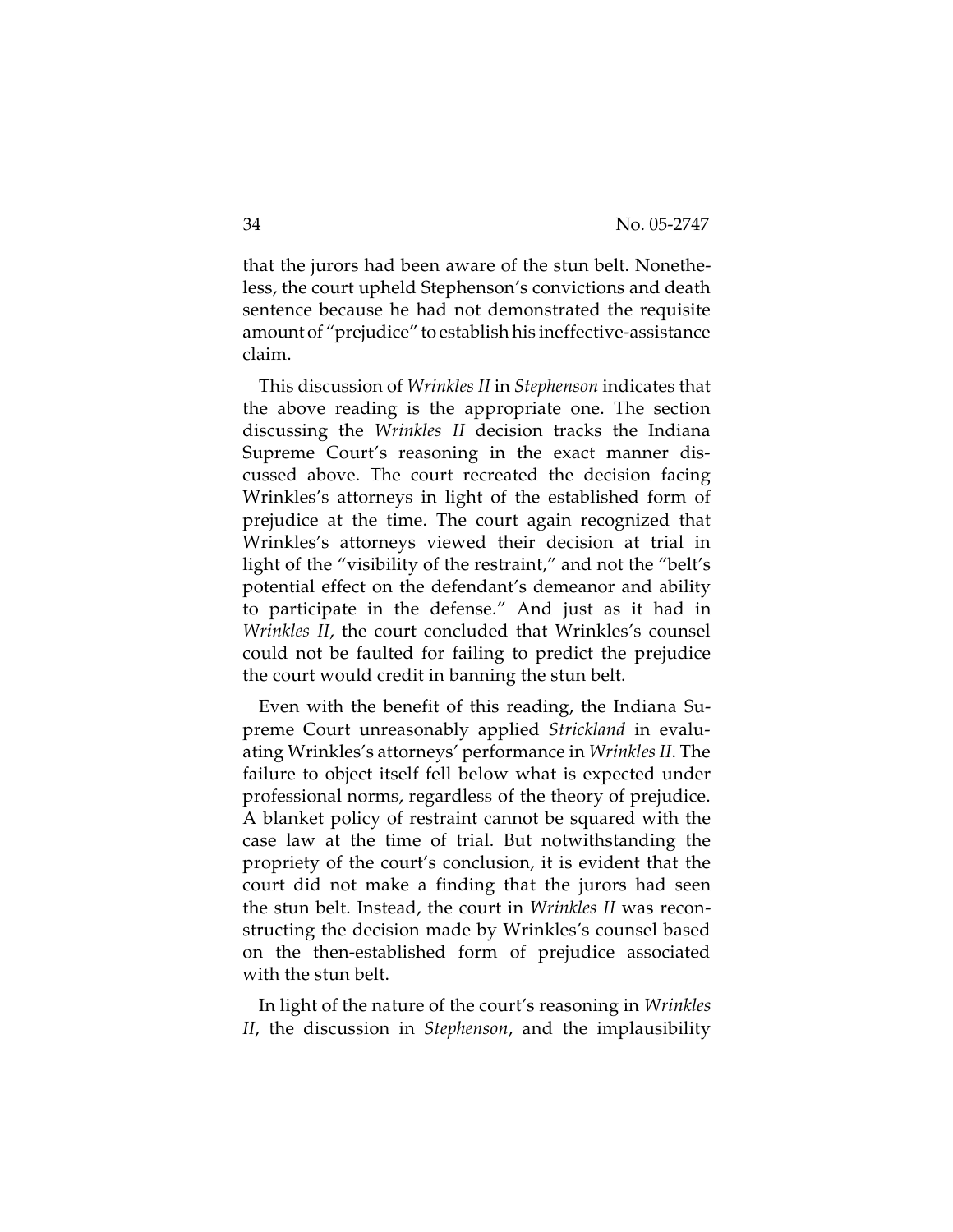under Indiana law of the Indiana Supreme Court making implicit factual findings, we conclude that the Indiana Supreme Court did not make a finding of fact that the jurors had seen the stun belt. The controlling findings of facts are those set forth by the state post-conviction court and adopted by the *Wrinkles II* court. These findings of fact determined that the jury did not see the stun belt. Additionally, Wrinkles has not presented us with any evidence to demonstrate that the stun belt affected his abilities to properly participate in his own defense. Without evidence that the jurors saw the stun belt, or that he was otherwise affected by the stun belt throughout trial, Wrinkles cannot demonstrate prejudice. *See Strickland*, 466 U.S. at 694. He therefore cannot show that he received ineffective assistance of counsel, so he cannot demonstrate the requisite cause and prejudice necessary to overcome his procedural default. *Guest*, 474 F.3d at 930. Thus, this Court is procedurally barred from examining his freestanding stun-belt claim and must deny the writ.

# **III. CONCLUSION**

The decision of the district court is AFFIRMED.

ROVNER, *Circuit Judge*, dissenting. I agree with my colleagues that Matthew Wrinkles's trial attorneys were deficient in failing to object to the trial court's insistence on the use of restraints absent judicial findings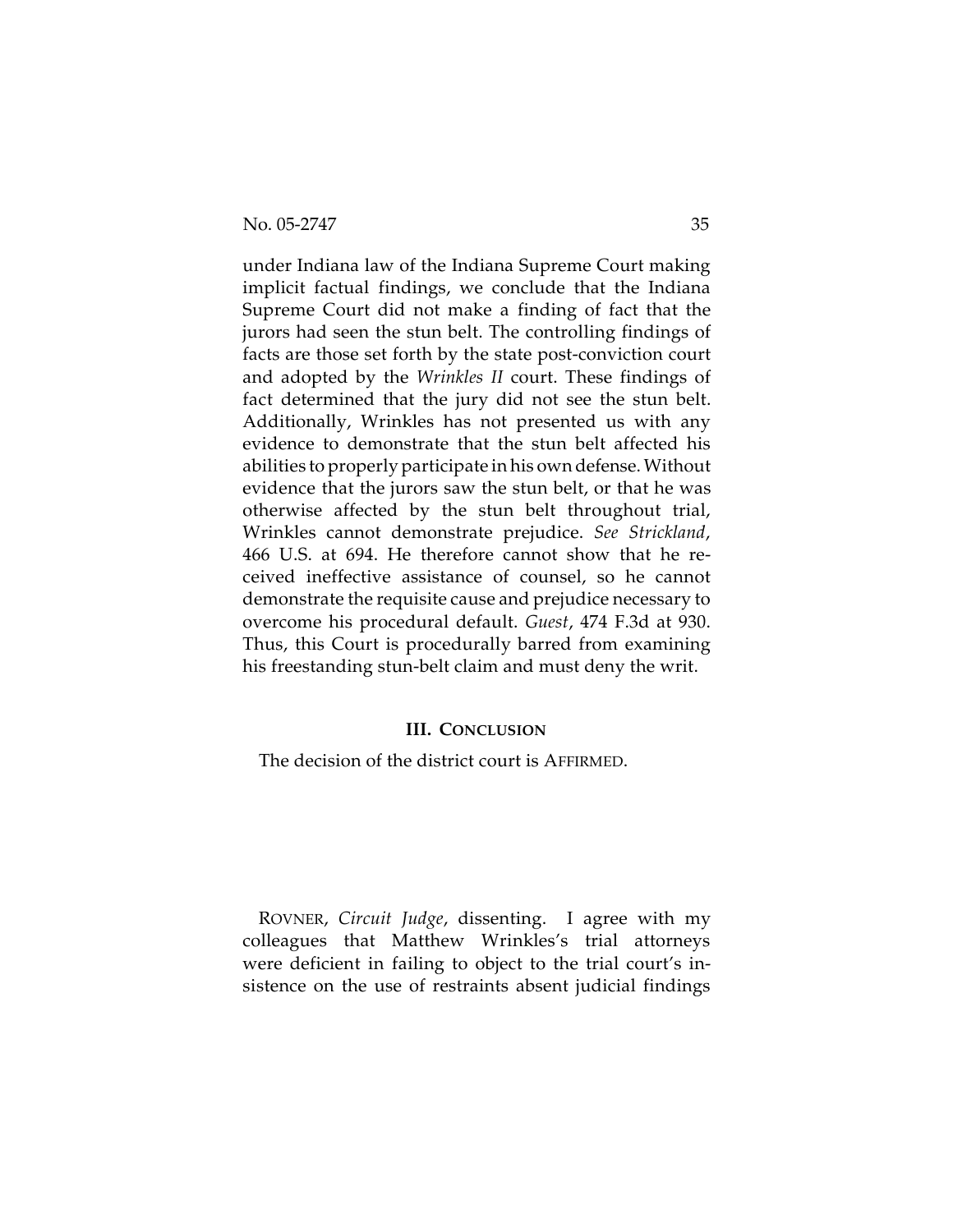that Wrinkles presented a security threat or otherwise required physical restraints. I cannot agree, however, that Wrinkles was not prejudiced by counsels' error. The natural reading of the opinion of the Indiana Supreme Court in *Wrinkles II* is that several jurors were aware of the stun belt during the trial. In light of that finding, Wrinkles has shown both the inherent prejudice that accompanies visible restraints and other detriments specific to his case. Only through a tortured interpretation of the Indiana Supreme Court's opinion, with which not even the respondent agrees, does the majority conclude that Wrinkles was not prejudiced by his attorneys' error. I would not wager a man's life on the correctness of the majority's grammatical parsing, and therefore I respectfully dissent.

During the state postconviction proceedings, Wrinkles submitted affidavits from two jurors who attested that, during the trial, they were "aware" that Wrinkles was wearing a shock belt. One juror "believe[d]" that a bailiff told the jurors of the belt and the other was unsure how he became aware but "believe[d]" the judge told the jurors. A third juror (juror Kraft) attested that she was aware of the belt and even saw it on Wrinkles during the trial; she described the belt as looking like a cummerbund. Kraft also stated that she may have become aware of the belt after the trial from a newspaper article. Despite ample time to investigate and prepare counteraffidavits, the state submitted only one, from one of the three bailiffs who worked at Wrinkles's trial. The bailiff attested that he never communicated to the jurors that Wrinkles was wearing a stun belt. Nothing, however, contradicted the three jurors' testimony that they knew about the belt; only *how* each learned of it remained open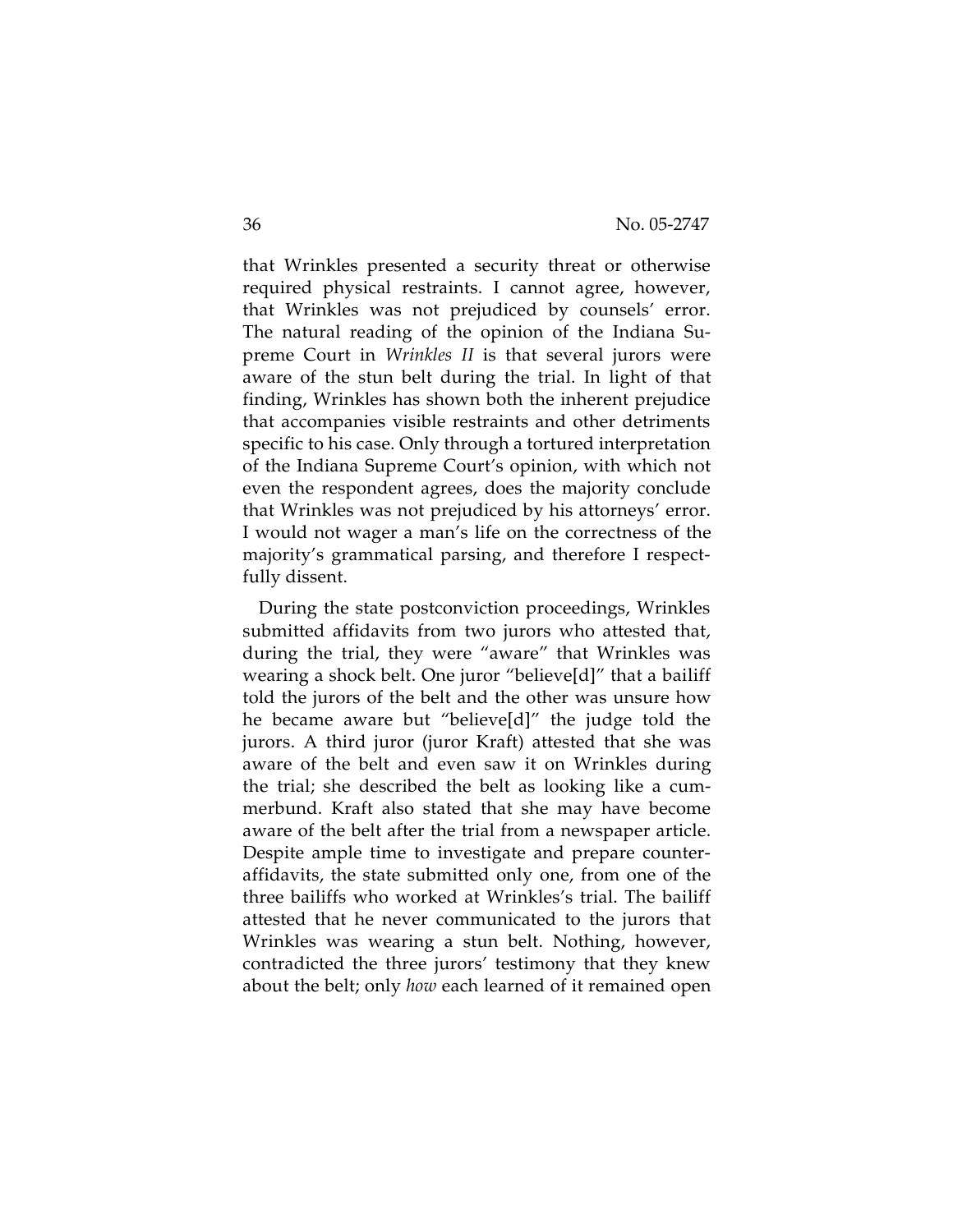to question. Despite the testimony by all three jurors that they knew about the stun belt, and with nothing in the record to the contrary, the postconviction court found that the jurors were not aware of the stun belt. The court reasoned that the affidavits were not credible because of inconsistencies and because the jurors were not subject to cross-examination.<sup>1</sup>

Wrinkles vigorously contested the court's finding. He moved the postconviction court to reopen the evidence and to correct error, and supplemented the record with four additional juror affidavits. Kraft, one of the three original affiants, clarified that she had "no doubt" that during the trial she knew the belt she saw on Wrinkles was a stun belt, although she was still unsure as to how she came by that knowledge. Three additional jurors attested that they were aware of the belt during the trial, although none could recall the source of that information. Two of them supplied the additional detail that they understood that the belt could be activated remotely by a deputy. Finally, in a supplemental filing, one additional juror attested that she saw the stun belt during the trial. The postconviction court declined to revisit the issue and denied Wrinkles's motions.

Wrinkles argued on appeal to the Indiana Supreme Court that the finding that the jurors were unaware of the stun belt was erroneous. In its opinion, the Indiana Supreme Court implicitly accepted that argument by making statements inconsistent with the postconviction court's

 $1$  The court also did not explain why it credited the bailiff's affidavit, which was also not subject to cross-examination. The affidavits are duly sworn under the penalty of perjury. They were prepared four years after the trial.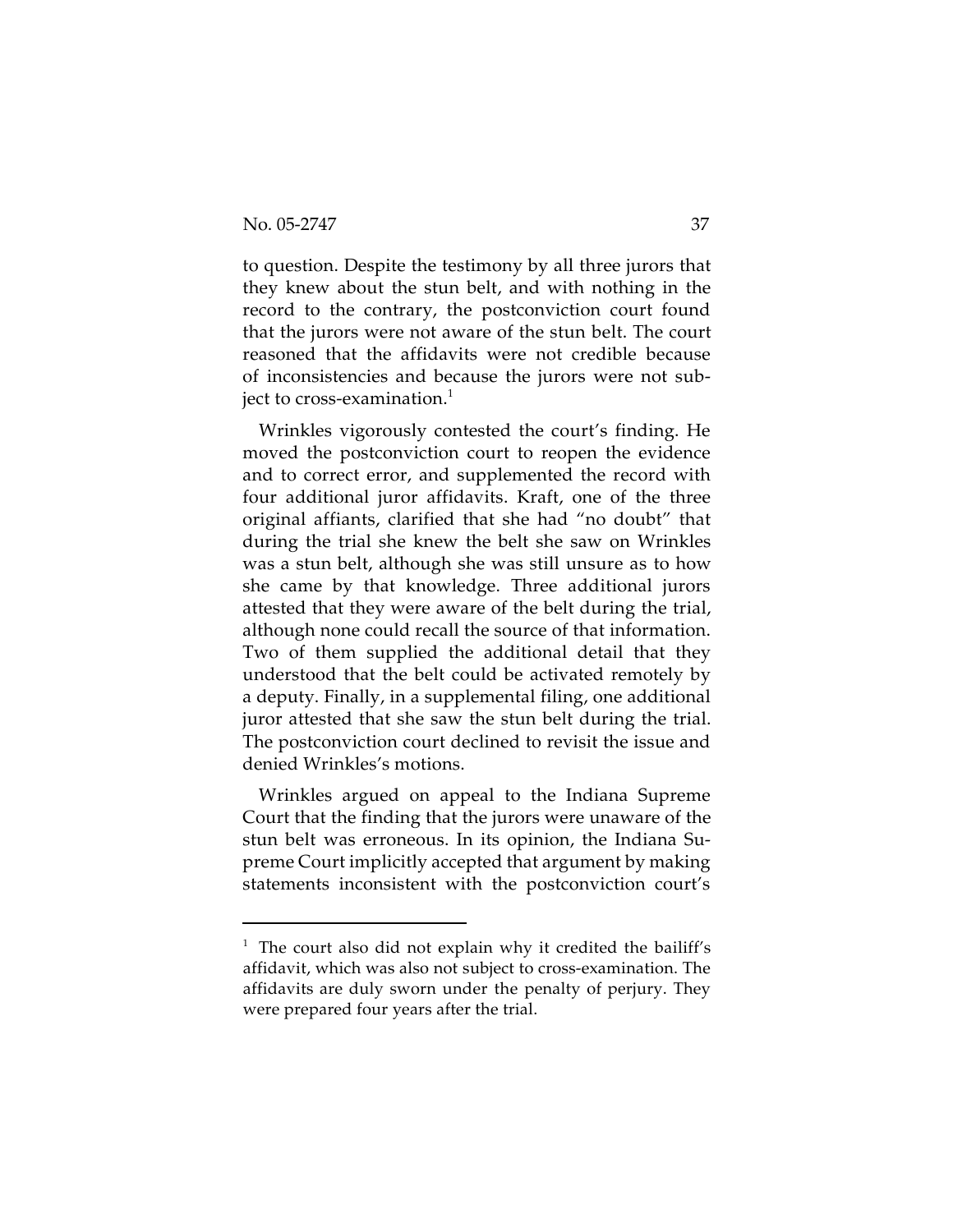finding. If the jurors knew about the stun belt, we must presume that Wrinkles was prejudiced, and so the interpretation of the supreme court's statements on this subject is the linchpin of this case.

In its first reference to the issue, the Indiana Supreme Court stated: "Wrinkles asserts that utilization of the stun belt, which was conspicuous to at least seven jurors, undermined his presumption of innocence and made him appear dangerous and uncontrollable in front of the jurors who would help decide whether he would live or die*." Wrinkles v. State*, 749 N.E.2d 1179, 1192 (Ind. 2001) (*Wrinkles II*). The statement is ambiguous at best, and it could be interpreted as the court's recapitulation of one of Wrinkles's arguments. However, Wrinkles's proffered interpretation, that the supreme court itself believed that the stun belt was conspicuous, is also plausible because the court did not specifically ascribe that assertion to Wrinkles. $^2$  The sentence reads more naturally as an acknowledgment by the court that seven jurors were aware of the belt.

The court's second mention of the critical factual issue is not ambiguous. It first states that Wrinkles's counsel, lacking the guidance of the later decision to ban stun belts outright, reasonably chose between shackles and stun belt based on the effect each might have on the jurors. *Id.* at 1195. The court continues: "Counsel believed that the chance of the jury seeing the shackles was fairly high. On the other hand, counsel opted for the stun belt because

<sup>2</sup> As the majority points out, *ante* at 20 n.3, the supreme court otherwise consistently used such language as "Wrinkles contends" or "He claims" immediately preceding his arguments.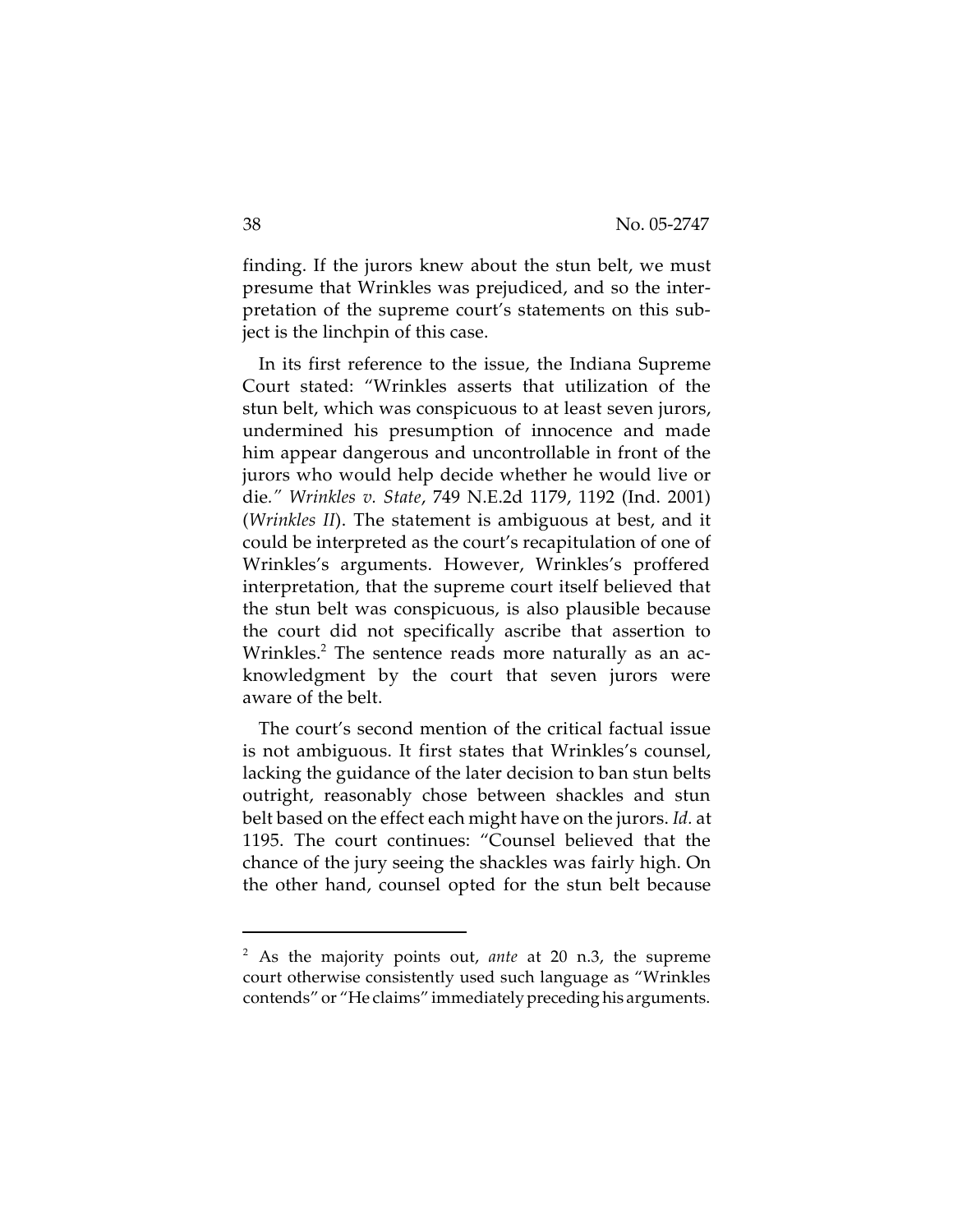they thought that jurors would not be able to see it. *Obviously, they were later proven wrong*. However, at the time the decision was made, it was a prudent one." *Id*. (emphasis added). Given the preceding sentence, the italicized sentence must be read as an acknowledgment by the supreme court that, despite counsels' pretrial predictions that the stun belt would go undetected, some jurors indeed were aware of it.

The majority, however, concludes that the attorneys were "later proven wrong" in their decision to evaluate "the choice of restraint through the lens of juror-prejudice alone." *Ante* at 30. In order to arrive at this tortured result, my colleagues devote no less than ten pages to what they describe, fittingly, as "Our Reading of 'Obviously, they were later proven wrong.' " *Ante* at 26. The subheading is particularly apt because it is the majority's interpretation and the majority alone. At oral argument, even the State of Indiana did not deny that the statement means that the supreme court believed that jurors were aware of the belt. *Cf. McCaskill v. SCI Mgmt. Corp.*, 298 F.3d 677, 680 (7th Cir. 2002) ("The verbal admission by SCI's counsel at oral argument is a binding judicial admission, the same as any other formal concession made during the course of proceedings."). Instead, the State characterized this finding as "an aside" the supreme court inserted while making the point that "the fact that later the jurors may have seen it . . . doesn't matter for counsel's decision at the time he made it." Indeed, nowhere in its brief does the State mention the passage of the Indiana Supreme Court's opinion that divides the panel, a fact which makes the majority's ten-page analysis of the disputed passage all the more extraordinary. *See*, *e.g.*, *Kochert v. Adagen Med. Int'l., Inc.*, 491 F.3d 674, 679 (7th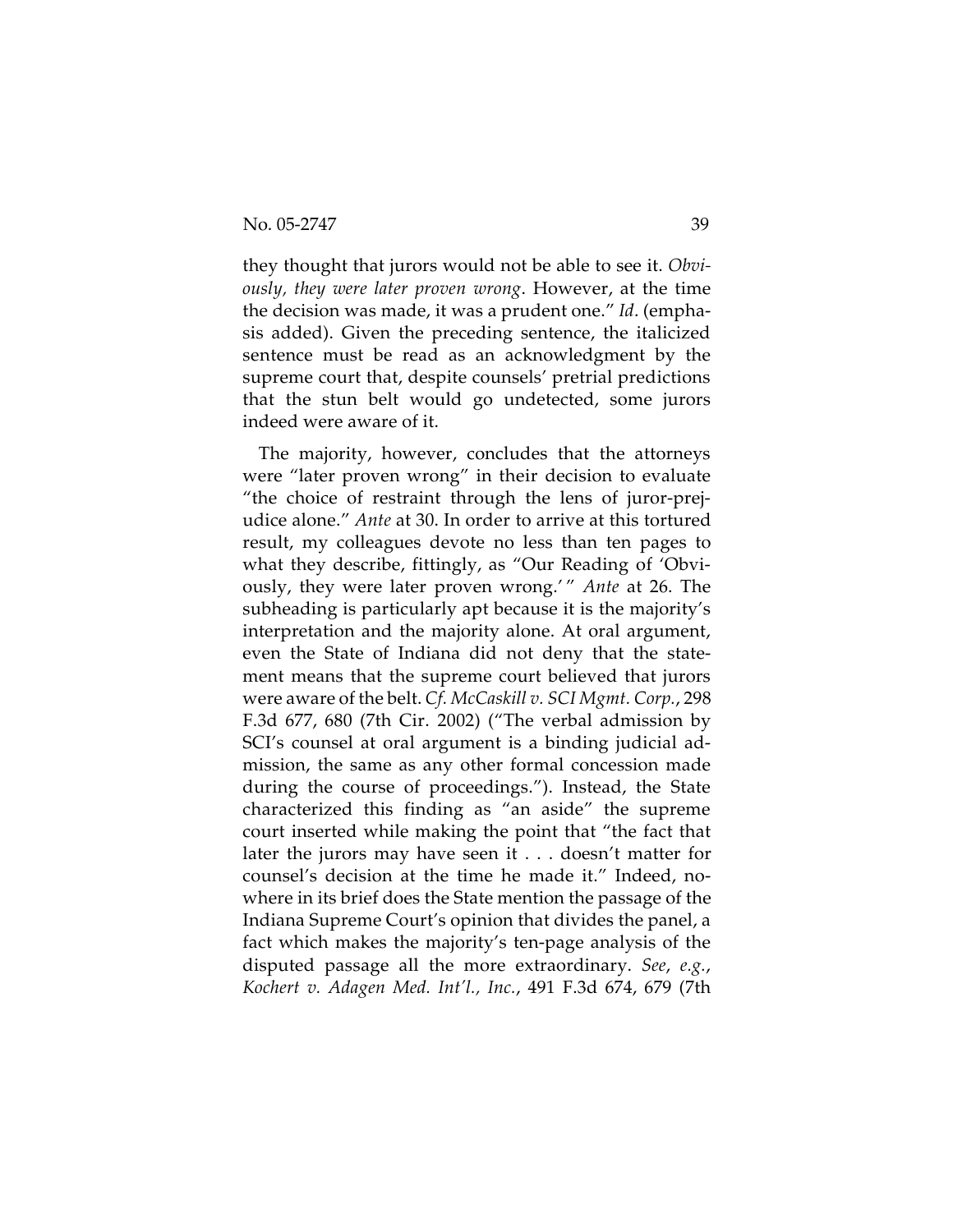Cir. 2007) (Plaintiff "did not raise, much less develop this argument, and undeveloped arguments are waived.").

Then my colleagues, who accuse Wrinkles of taking the statement out of context, proceed to rearrange the entire paragraph to reach the conclusion that the Indiana Supreme Court was explaining why "counsel's decision to choose the stun belt was a 'prudent one' even though the attorney's were 'later proven wrong' to examine their choice solely based on 'the effect of the jurors.' " *Ante* at 27. Not only does this interpretation strain common sense, it is inconsistent with the supreme court's analysis of counsels' decision. As the majority concedes, the Indiana Supreme Court erroneously concluded that counsel were not deficient for failing to object to the stun belt because in light of the trial court's supposed policy of requiring restraints, "an objection to wearing restraints would not have been sustained by the trial judge even if made." *Wrinkles II*, 749 N.E.2d at 1195. Thus, the Indiana Supreme Court excused counsels' failure to know the law with the illogical reasoning that the trial judge's illegal policy obviated the need for an objection.

Given this view, it would make no sense for the Indiana Supreme Court to in the same breath conclude that counsel were "later proven wrong" to have evaluated the situation solely through the lens of Wrinkles's appearance before the jury. Quoting a piece of the disputed sentence and then adding on its own "clarification" the majority comes up with the following conclusion: "Thus, '[o]bviously, they were later proven wrong' to have evaluated the choice of restraint through the lens of juror-prejudice alone. Nonetheless, because the attorneys could not be faulted for failing to predict the form of prejudice announced in *Wrinkles II*, 'at the time the decision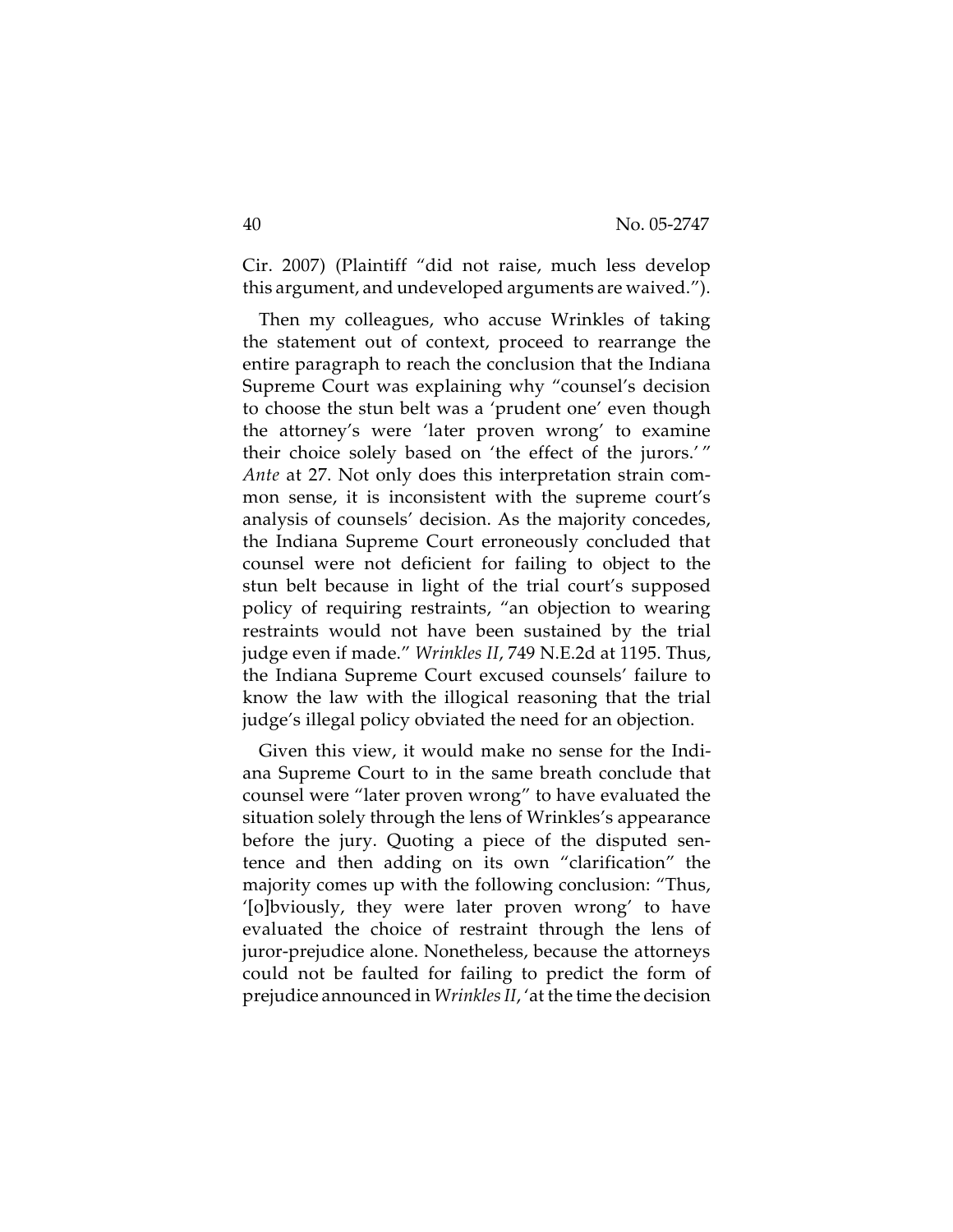was made, it was a prudent one.' " *Ante* at 30. But being "proven wrong" about the possibility that the defendant would be prejudiced by the jury seeing him restrained is a nearly nonsensical concept. After all, the fact that the Indiana Supreme Court emphasized the effect of the restraint on the defendant (a form of prejudice longrecognized, not, as both the Indiana Supreme Court and my colleagues seem to believe, a novel proposition) as opposed to the prejudice occasioned by the jury seeing the belt does not mean that prejudice from a visible restraint is no longer a legitimate concern of counsel—i.e., that counsel would be "wrong," as the majority suggests, for considering that form of prejudice. That borders on the absurd.

The majority claims its strained interpretation is the more plausible one in light of first, Indiana procedural law, and second, the Indiana Supreme Court's subsequent decision in *Stephenson*. As for state procedural law, it seems odd indeed to be assessing whether the Indiana Supreme Court breached its own procedural rules in the context of a federal habeas claim, *see*, *e.g.*, *McCloud v. Deppisch*, 409 F.3d 869, 875-76 (7th Cir. 2005) (construction of state law irrelevant in habeas proceeding), where it goes without saying that state law cannot be the basis for relief. Conversely, if our decision turns on the answer to a question of state law, something is amiss. On the issue of the additional affidavits Wrinkles sought to have admitted in the postconviction court, the state conceded at oral argument that the Indiana Supreme Court reviewed those affidavits "in some fashion." It seems both unusual and unhelpful to analyze whether we believe the Indiana Supreme Court is allowed under Indiana law to do precisely what the state concedes that it did. More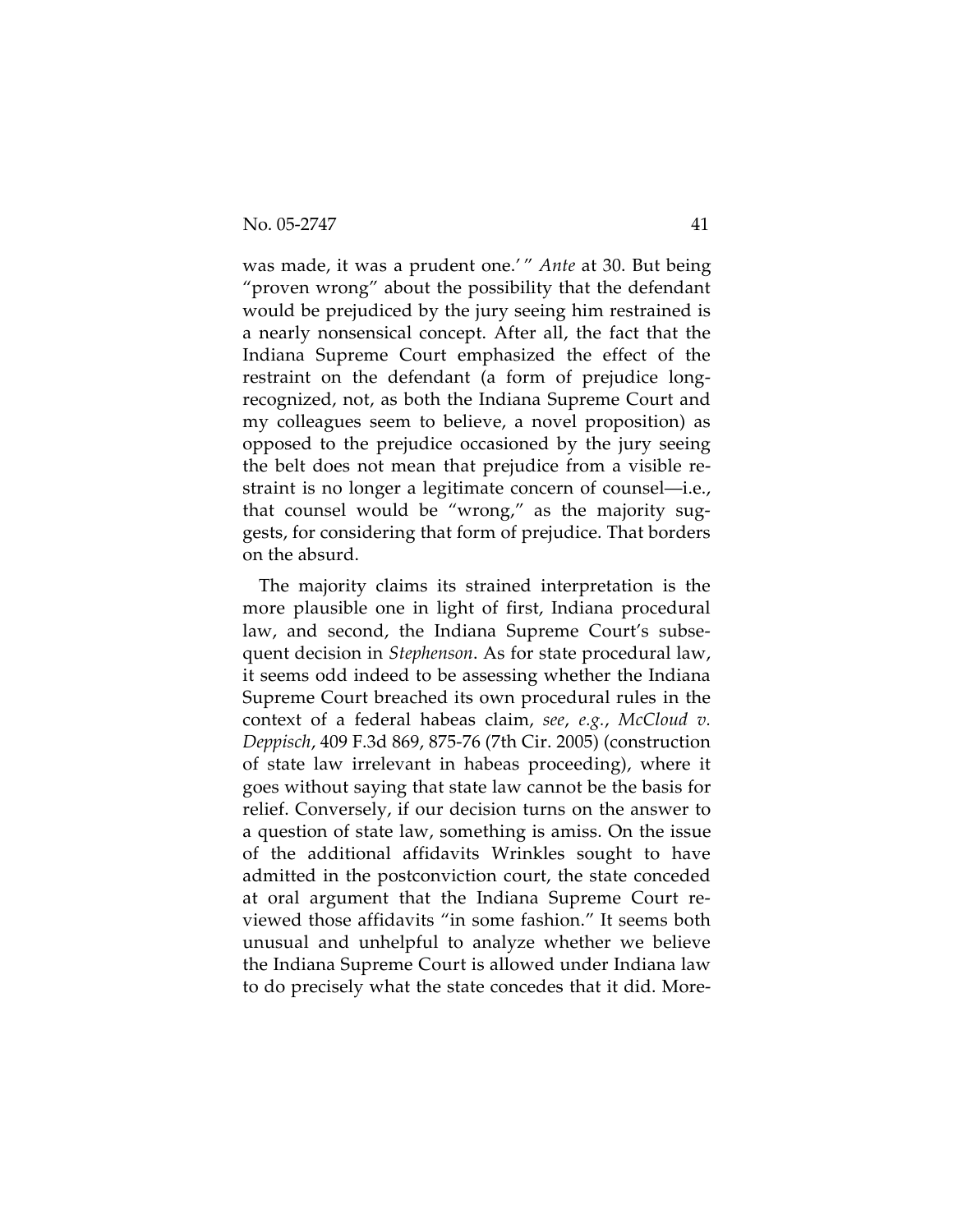over, I do not think the additional affidavits are determinative—the Indiana Supreme Court could easily have rejected the postconviction court's conclusion based on the three affidavits indisputably in the record, making the majority's preoccupation with whether the supreme court had the authority under state law to review the additional affidavits largely irrelevant.

The majority's unlikely interpretation also ignores the procedural context. First, the factual issue was squarely presented to the Indiana Supreme Court. Second, the Court suggests that it reviewed all seven juror affidavits despite the postconviction court's refusal to do so; it referred to the belt being conspicuous to "at least seven" jurors. *See Wrinkles II*, 749 N.E.2d at 1192. Third, because no jurors testified at the postconviction hearing, the supreme court was at no disadvantage compared to the trial court in evaluating the credibility of the jurors' statements, and so there is no reason to defer to the trial court's interpretation. Finally, the supreme court made statements inconsistent with the factual finding of the postconviction court. The only logical conclusion is that the Indiana Supreme Court supplemented the record with its own finding that a number of jurors were aware that Wrinkles was restrained by a stun belt.

The majority protests that such a conclusion cannot be drawn because, "[h]ere, Wrinkles *did not appeal* the postconviction court's refusal to admit the additional affidavits into evidence," *ante* at 24 (emphasis in original). Not only is this line of argument a red herring, it is simply untrue. In fact, Wrinkles *did* appeal the postconviction court's refusal to admit the additional affidavits. Specifically, Wrinkles's brief on appeal to the Indiana Supreme Court states that "Wrinkles attempted to admit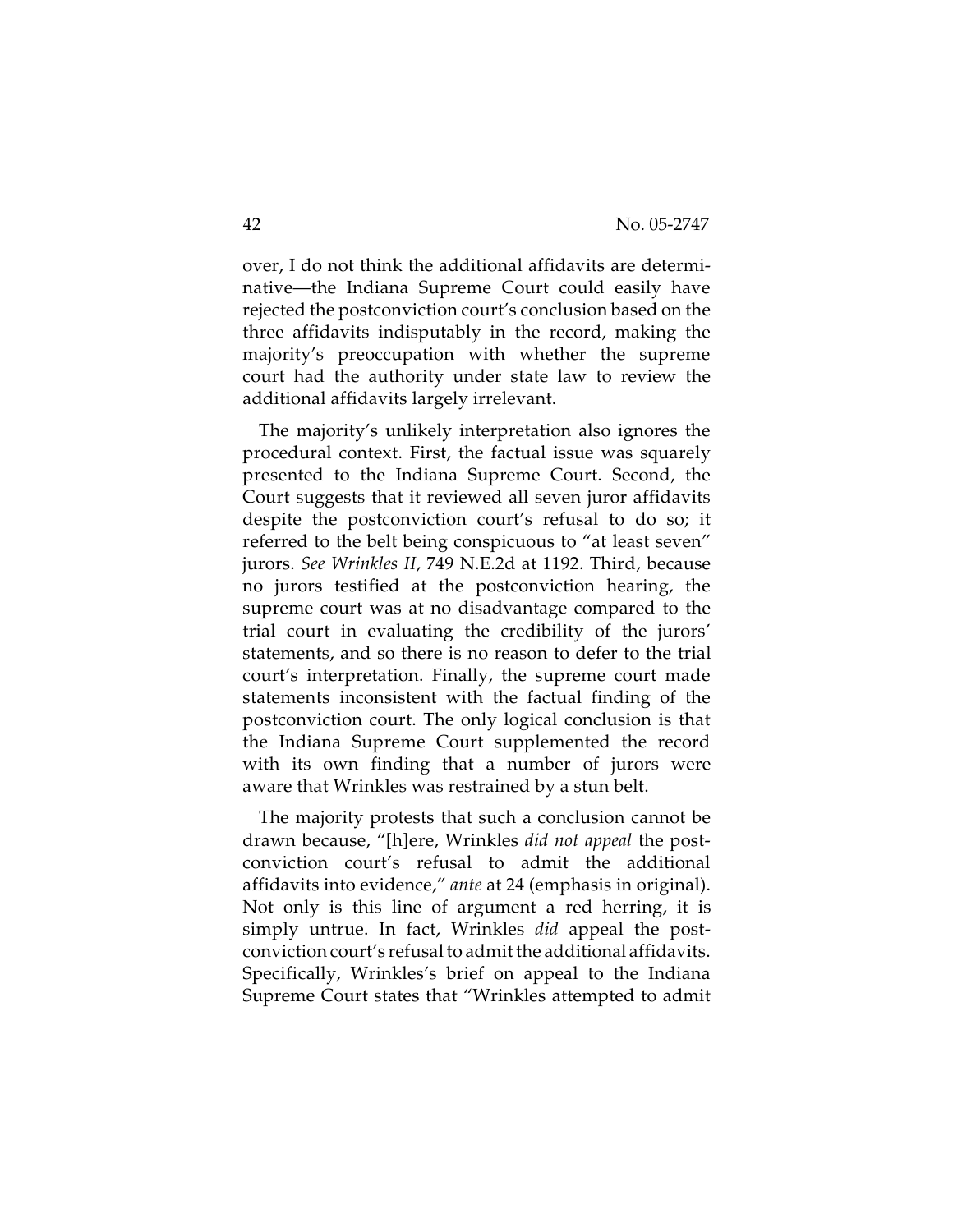affidavits from four additional jurors who knew Wrinkles was restrained. The post-conviction court erroneously denied Wrinkles' motion to supplement the record with these affidavits." (Brief for Petitioner-Appellant at 19 n.6, *Wrinkles v. Indiana*, No. 82C01-9407-CF-447.) The fact that, contrary to the majority's repeated insistence otherwise, *see ante* at 24, Wrinkles placed the issue before the Indiana Supreme Court makes the court's reference to the jurors' awareness of the belt all the more straightforward.

Moreover, whether the Indiana Supreme Court did or did not formally admit the additional affidavits is in no way as determinative as my colleagues suggest. The three affidavits that were originally admitted all establish the jurors' knowledge of the stun belt; and Wrinkles vigorously argued to the supreme court in a properly preserved appeal that the postconviction court's contrary finding was clearly erroneous. Those three affidavits alone established the jurors' knowledge; it is only the source of that knowledge that was unclear. Neither the testimony of Wrinkles's attorneys (regarding the belt's  $\emph{visibility}$ ) nor the affidavit from *one of the* bailiffs<sup>3</sup> (regarding

<sup>&</sup>lt;sup>3</sup> Notably, although the majority emphasizes the bailiff's affidavit, his sworn testimony that he was "sequestered with the jury for the entire duration of the trial" was later shown to be inaccurate. That bailiff eventually submitted a supplemental affidavit clarifying that he was temporarily absent from the trial and another bailiff took over his duties during that time. Nor was this bailiff the only one assigned to the trial; thus there is little to the postconviction court's suggestion that the bailiff's affidavit contradicted Kenneth Ranes's affidavit that he believed "the bailiff" told jurors about the stun belt.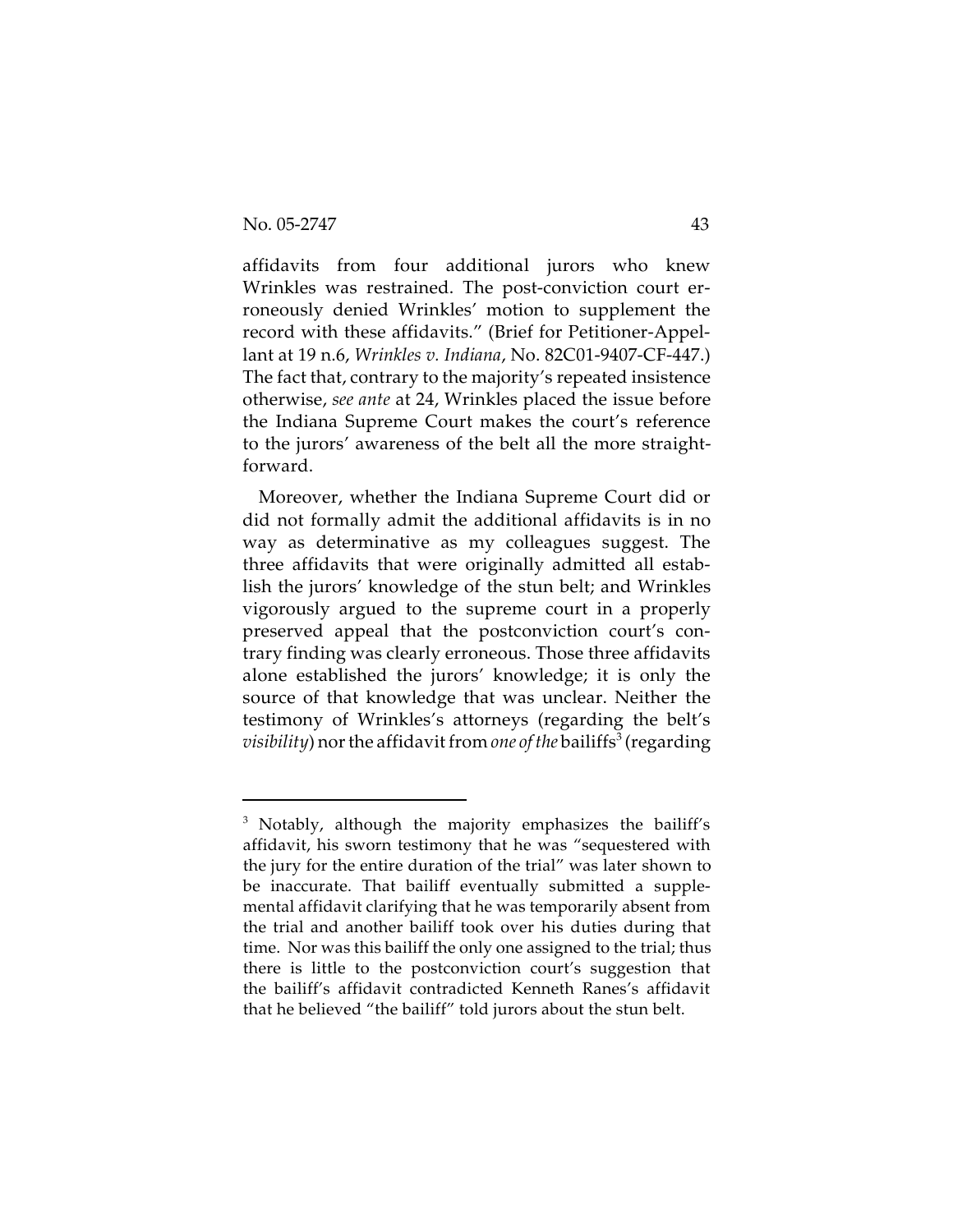his own communication with jurors and not addressing any other possible source) contradicts the jurors' testimony that they *knew about* the belt. And the state did not produce a single counteraffidavit from a juror who was *not* aware of the belt. As I have stated, to the extent there was no oral testimony by the jurors, and the issue was decided on the basis of the affidavits alone, there is no reason to defer to the postconviction court's interpretation of the written testimony over the Indiana Supreme Court's.

The Indiana Supreme Court's discussion of *Wrinkles II* in *Stephenson* likewise does nothing to undercut the plain language of the disputed passage. In a confusing passage devoted to "explaining" why "obviously, they were later proven wrong" means wrong about some other issue than the one identified in the preceding sentence, the majority resorts to yet another Indiana Supreme Court case on stun belts. But it is unclear how *Stephenson*, which does indeed discuss *Wrinkles II*, sheds any light on whether the court believed the jurors knew about the stun belt in Wrinkles's case. The majority first explains its reliance on *Stephenson* by analogizing it to a situation where "an ensuing state supreme court decision affects a disputed finding in a previous decision." *Ante* at 32. But the examples cited provide no precedent for resorting to a later opinion to clarify a state court's finding of fact in an earlier, unrelated proceeding. The supposedly "comparable" case relied on by the majority— *Tibbs—*demonstrates the point. There the United States Supreme Court referred to a later pronouncement by the Florida Supreme Court to resolve ambiguity in the earlier opinion *in the same case*; to be sure, subsequent pronouncements in the same case may illuminate the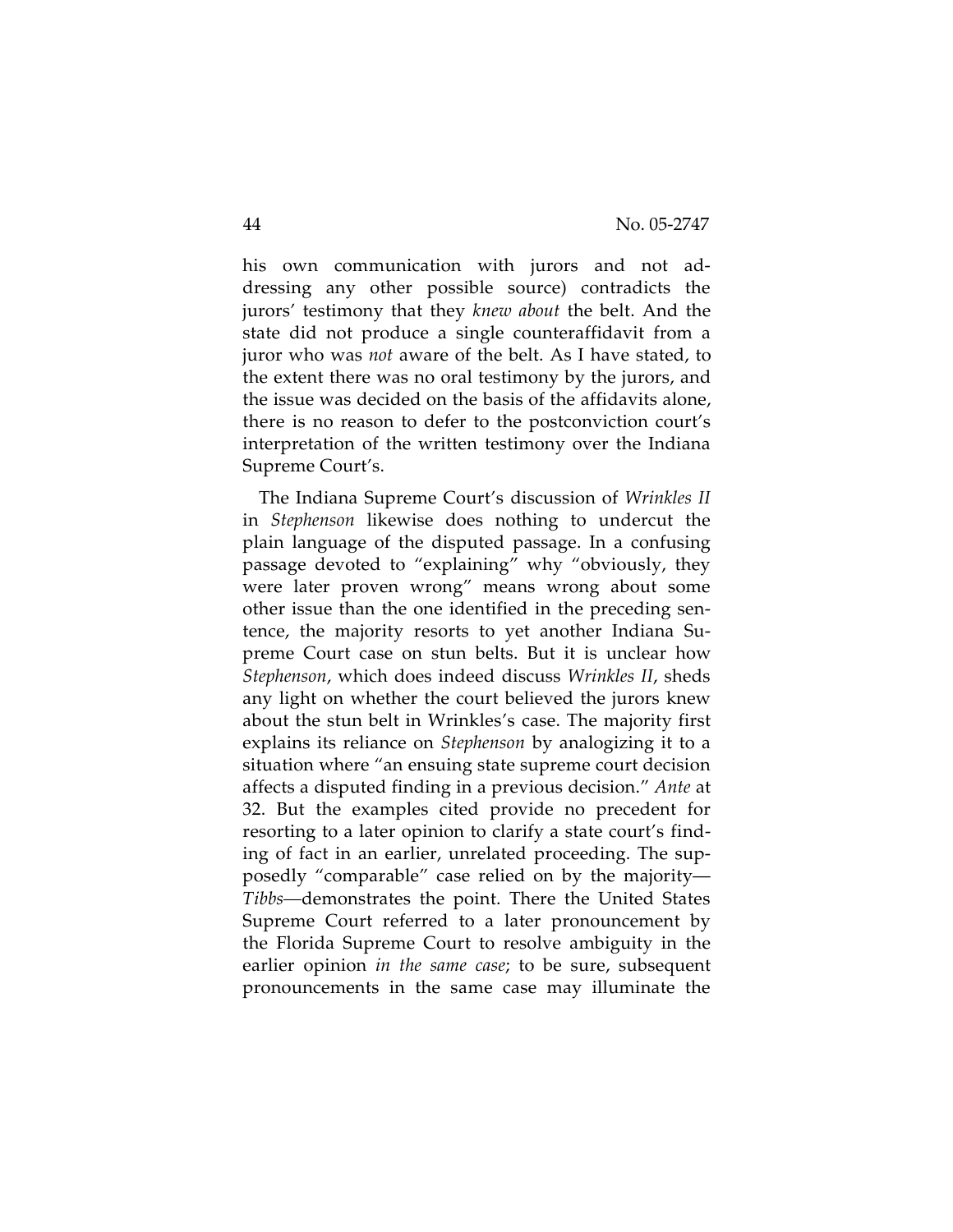basis of a state court decision—as in *Tibbs* when a case is reversed and then retried and the court in the second appeal comments on its rationale in the first appeal. But using an *unrelated* subsequent state court opinion to interpret the meaning of case-specific language in a previous case strikes me as, if not unprecedented (certainly the majority points to no truly analogous scenario), highly unusual.

At all events, *Stephenson* is hardly so illuminating as the majority suggests. My colleagues point out that *Stephenson* "tracks" the reasoning from *Wrinkles II* by recreating the decision facing Wrinkles's counsel at the time and their concern with whether the jury would see the belt as opposed to what effect the device would have on Wrinkles. But the fact that the Indiana Supreme Court repeated in *Stephenson* its mistake in *Wrinkles*—excusing counsels' objectively deficient performance—sheds no light on the meaning of "obviously, they were later proven wrong." Notably, the court in *Stephenson* concluded that the jurors in that case *did see* the defendant's stun belt. But despite the discussion that "tracks" its reasoning in *Wrinkles II*, the court nowhere distinguishes *Wrinkles II* on the basis that the jurors in that case did not know about the stun belt. *Stephenson's* explicit finding that the jurors in that case were aware of the stun belt still did not lead the court to conclude that counsel were deficient. *See Stephenson*, 864 N.E.2d at 1034-40. If anything, the supreme court's repetition in *Stephenson* of its mistake regarding counsels' effectiveness confirms that the court failed, in both *Wrinkles II* and *Stephenson*, to see that failure to object to restraints imposed without particularized justification amounts to objectively deficient representation. The court's inability to appreciate this in *Stephenson* makes it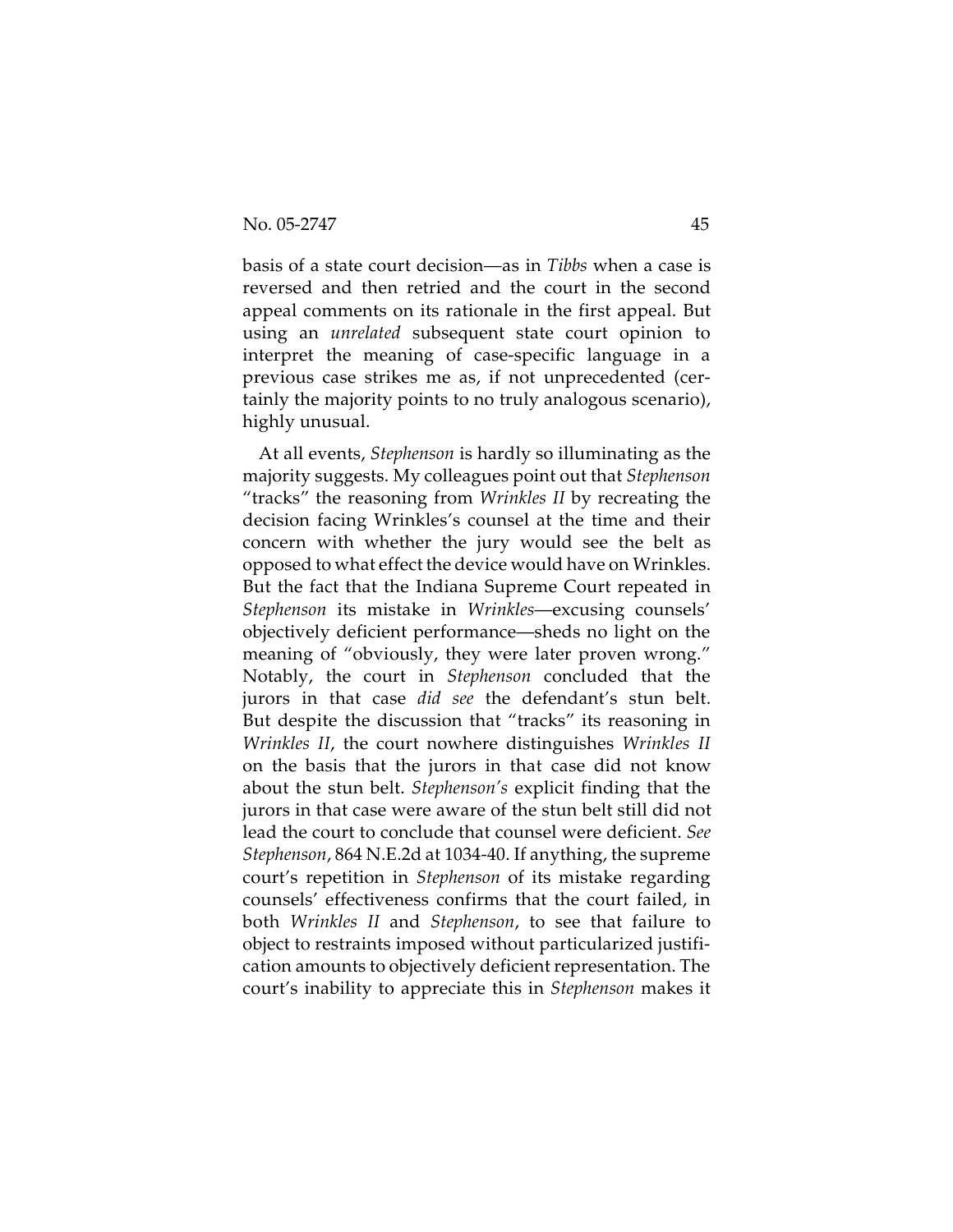all the more obvious that it recognized in *Wrinkles II* that the jurors were aware of the belt, but erroneously deemed that fact irrelevant in light of its misplaced focus on the fact that the trial court would have (incorrectly) overruled an objection to the stun belt. *Compare Wrinkles II*, 749 N.E.2d at 1195 *and Stephenson*, 864 N.E.2d at 1040-41.

Finally, the majority places great weight on the fact that the Indiana Supreme Court was considering the "choice of restraint facing Wrinkles's attorneys at trial in light of the only theory of prejudice then available—the 'effect on the jurors.' " *Ante* at 27. But neither the majority nor the Indiana Supreme Court is correct that the jury's diminished impartiality was the only legally recognized form of prejudice at the time of Wrinkles's trial. Both the United States Supreme Court and lower courts have long recognized that the harm flowing from visible restraints is threefold. In addition to the potential effect on the jury's impartiality, the Supreme Court in 1970 recognized that restraints may interfere with the accused's right to assist in his defense. *See Illinois v. Allen*, 397 U.S. 337, 344 (1970) ("[O]ne of the defendant's primary advantages of being present at the trial, his ability to communicate with his counsel, is greatly reduced when the defendant is in a condition of total physical restraint."). In *Deck v. Mo.*, 544 U.S. 622, 631 (2005), the Supreme Court refers to the " 'ancient' English rule" forbidding shackles and bonds absent a compelling justification—a rule formed in part out of concern that the restraints not interfere with a defendant's presentation of his defense: " 'If felons come in judgment to answer, . . . they shall be out of irons, and all manner of bonds, so that their pain shall not take away any manner of reason, nor them constrain to answer, but at their free will.' " *See Deck*, 544 U.S. at 626 (quoting 3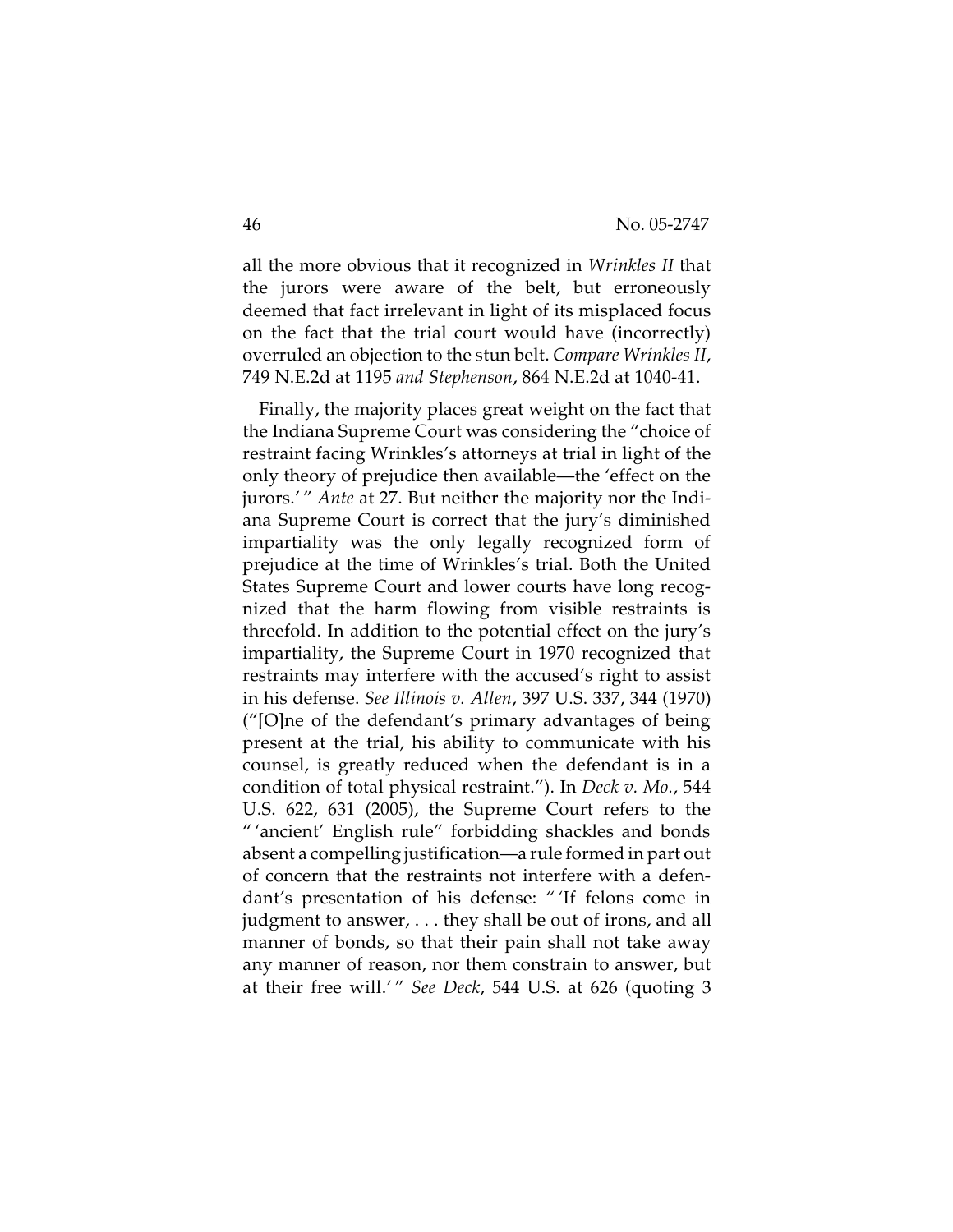No. 05-2747 47

E. Coke, *Institutes of the Law of England*). Lastly, *Allen* points out that the use of visible restraints is an affront to the dignity of judicial proceedings. *Allen*, 397 U.S. at 344. Thus, at least from *Allen* onward, courts have recognized three distinct harms flowing from the use of visible restraints: (1) prejudice to the jury's impartiality, (2) prejudice to the defendant's ability to participate in his defense, and (3) damage to the dignity of the proceedings. *See*, *e.g.*, *Deck*, 544 U.S. at 630-32 (recognizing "three *fundamental legal principles*" animating the "judicial hostility" towards visible restraints) (emphasis added); *Harrell v. Israel*, 672 F.2d 632, 635 & n.3 (7th Cir. 1982) (citing *Allen* to support three reasons given for the rule against physical restraints); *Coates v. State*, 487 N.E.2d 167, 169 (Ind. App. 1985) (recognizing that restraints distract defendant's "thought process"); *People v. Brown*, 358 N.E.2d 1362, 1363 (Ill. App. 1977) (recognizing the prejudicial effect of restraints on jury's feelings about defendant, the possibility that shackles would impair defendant's ability to communicate with counsel, and the fact that shackles detract from "dignity and decorum of judicial process").

Thus, there is no basis for the majority's attempt to explain away the clear import of the phrase "[o]bviously, they were later proven wrong" by reasoning that the Indiana Supreme Court must have been excusing counsels' failure to predict that the effect on a defendant would one day become a legal rationale forbidding the use of restraints at trial. That rationale *was* available to counsel at the time of Wrinkles's trial. And the fact that counsel failed to "predict" what was in fact a long-settled rule of law is not remotely surprising: lead trial counsel testified at the postconviction hearing that, "I did not know that there was a law about shackling." If anything, the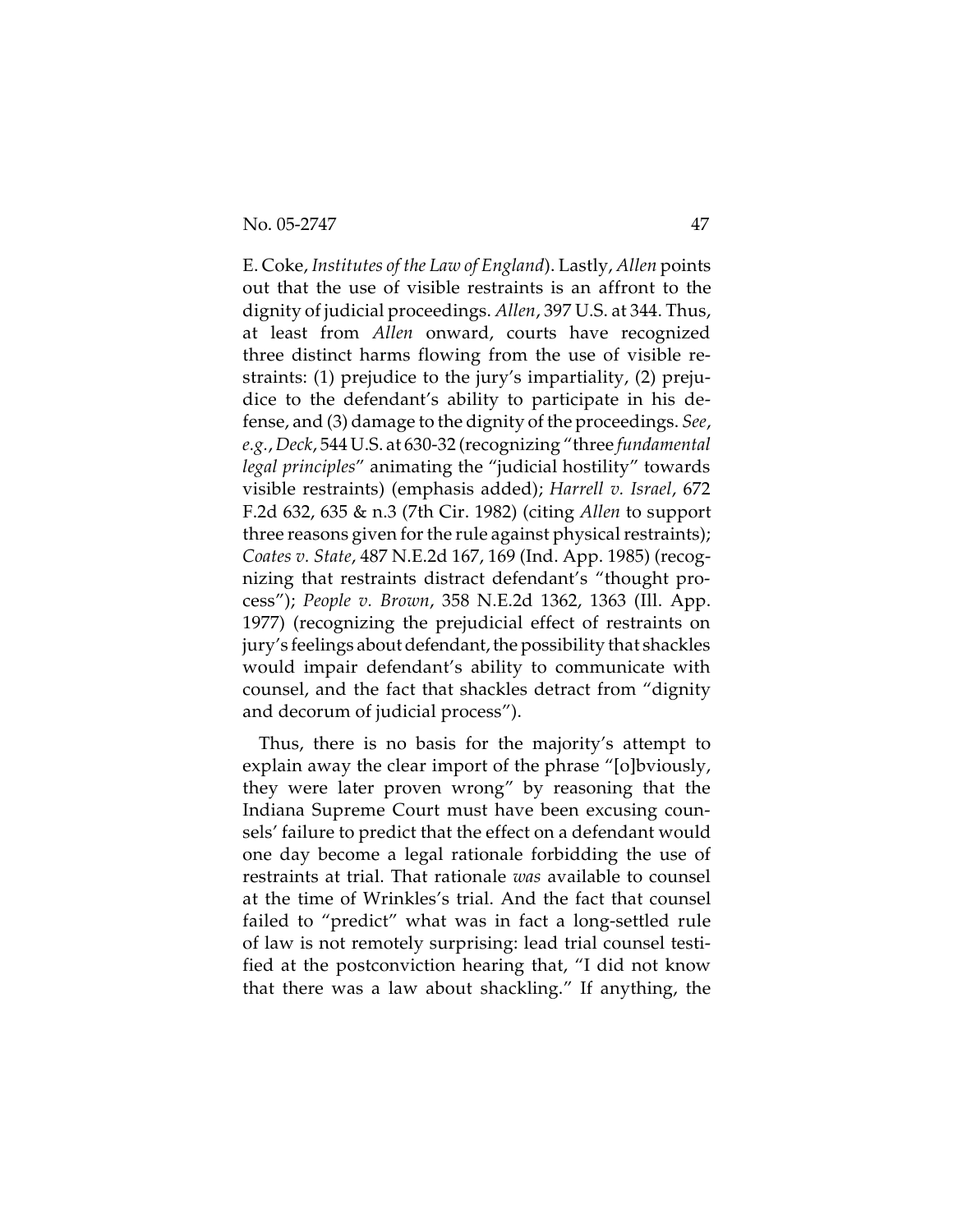Indiana Supreme Court's failure to acknowledge the longstanding recognition that restraints also prejudice the accused's ability to participate in his defense simply reaffirms that the Indiana Supreme Court unreasonably applied clearly established law. *Cf. Williams v. Taylor*, 529 U.S. 362, 407 (2000) (state court unreasonably applies Supreme Court precedent when it "unreasonably refuses to extend" a legal principle "to a new context where it should apply"). As this court recently recognized, "law" refers not just to Supreme Court holdings, but "legal principles derived from the holdings in Supreme Court opinions." *Samuel v. Frank*, 525 F.3d 566, 569 (7th Cir. 2008). Thus, the fact that earlier law may not have addressed stun belts in particular as opposed to restraints generally is of no consequence.

It is well established that our obligation to defer to the factual findings of state courts extends to appellate courts. *See Sumner v. Mata*, 449 U.S. 539, 546-47 (1981); *Miranda v. Leibach*, 344 F.3d 984, 999 (7th Cir. 2005); *Mendiola v. Schomig*, 224 F.3d 589, 592-93 (7th Cir. 2000); *Sprosty v. Buchler*, 79 F.3d 635, 643 (7th Cir. 1996); *Holland v. McGinnis*, 963 F.2d 1044, 1048 (7th Cir. 1992). The finding that some jurors knew about the stun belt is amply supported by the record, and we must defer to it. *See Sprosty*, 79 F.3d at 643 (presumption of correctness applies to "implicit resolution of a factual dispute that can be fairly inferred from the state court record"). In contrast, the majority, like the state postconviction court, can point to no record evidence supporting the conclusion that the jurors were not aware of the belt. Instead, it shores up its unlikely interpretation with a foray into state law positing that under Indiana law, the Indiana Supreme Court probably would not do what common sense suggests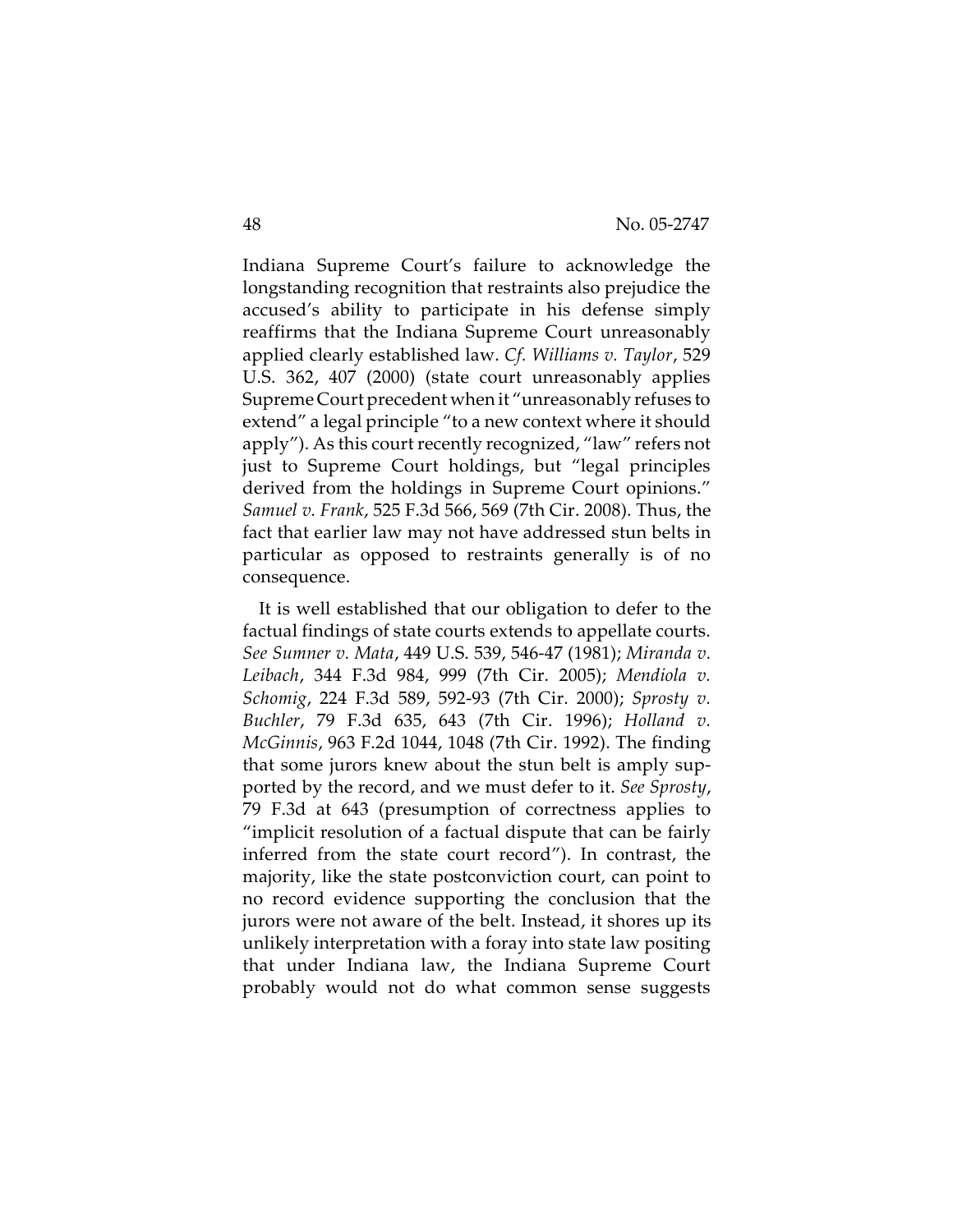that it did when it commented that Wrinkles's attorneys did not think jurors would see the stun belt but "they were later proven wrong."

Of course, even finding that some jurors were aware of the stun belt did not lead the Indiana Supreme Court to conclude that Wrinkles's attorneys were deficient for failing to object. That conclusion, rightly rejected by my colleagues, is largely based on the Court's determination that any objection would have been futile due to the trial court's practice of routinely requiring restraints, as well as the fact that Wrinkles's guilt was not in question. I will not dwell on the erroneousness of that analysis, but it is worth emphasizing that counsel's obligation to object for the record was *more*, not less, urgent where the judge imposed an extralegal burden on Wrinkles without even attempting to justify it. Moreover, counsels' failure to object—whatever the probable ruling—contributed in large part to the procedural hurdles Wrinkles now must clear in order to get relief, compounding their error. The majority appropriately concludes, therefore, that Wrinkles's counsel were deficient for failing to object to the use of restraints without justification.

After parting ways with the Indiana Supreme Court on the first prong of *Strickland*, however, the majority then relies on its strange interpretation of that Court's factual finding to conclude that Wrinkles was not prejudiced by his attorneys' failure to object. "Without evidence that the jurors saw the stun belt, or that he was otherwise affected by the stun belt throughout trial, Wrinkles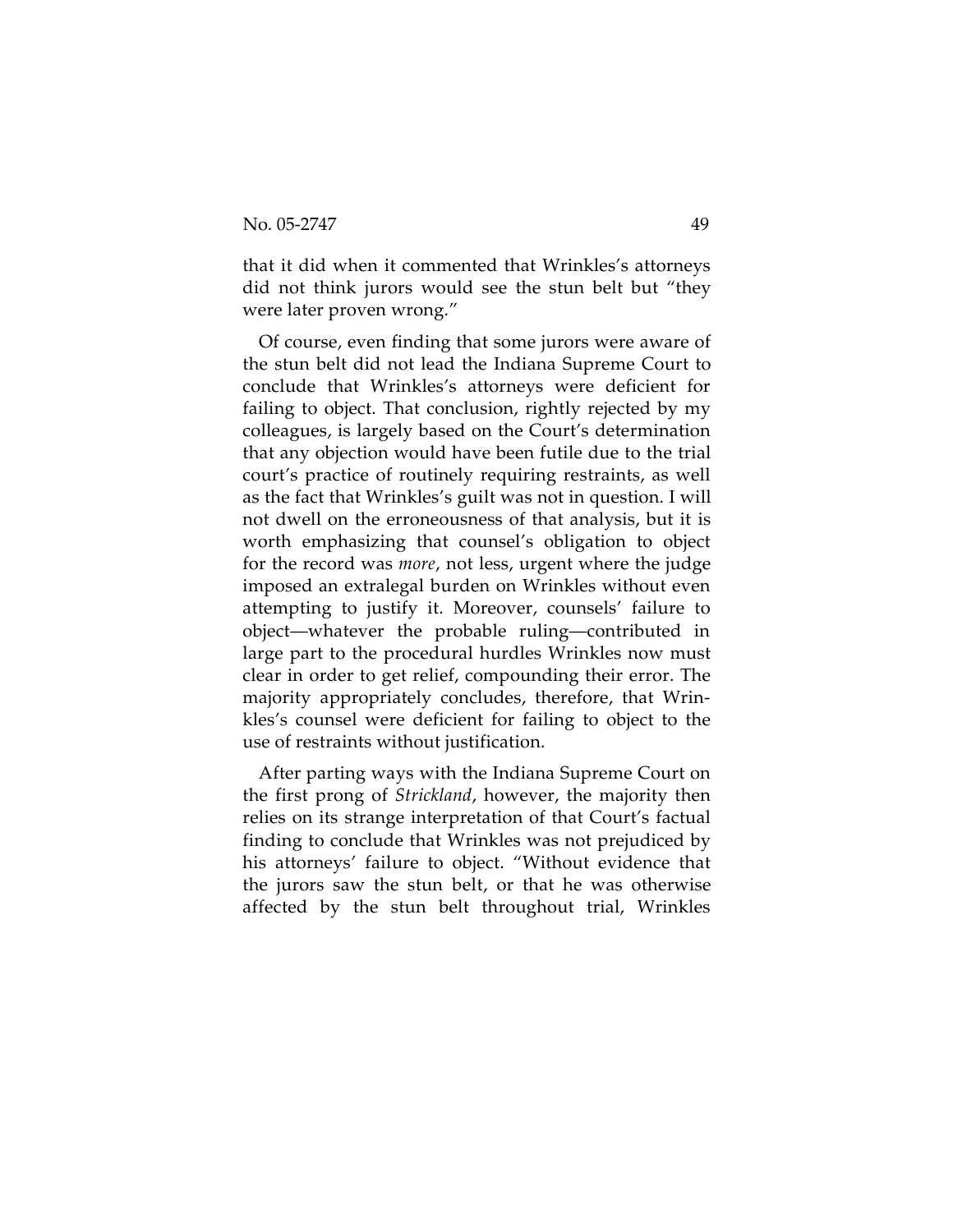cannot demonstrate prejudice."<sup>4</sup> *Ante* at 35. Constrained by the Indiana Supreme Court's finding that a number of jurors knew about the stun belt as well as the record evidence that the stun belt did indeed affect Wrinkles throughout trial, I would reach a different result.

It has long been established that visible restraints are so prejudicial that they are permissible only where a "special need" is present. *Deck*, 544 U.S. at 626; *see Holbrook v. Flynn*, 475 U.S. 560, 568-69 (1986); *Allen*, 397 U.S. at 344. Routine use of restraints is prohibited; their employment must be preceded by a judicial finding that an essential state interest such as physical security, escape prevention, or courtroom decorum requires the use of restraints on a particular defendant. *See Deck*, 544 U.S. at 628. So "inherently prejudicial" are visible restraints, *Holbrook*, 475 U.S. at 568, that no "actual prejudice" need be demonstrated by a defendant asserting a deprivation of due process based on their unjustified use, *Deck*, 544 U.S. at 635.

Wrinkles's situation cannot be distinguished from the line of cases addressing visible restraints because the stun belt was "visible" in the only meaningful sense to any juror who was *aware* that he was restrained. *See Roche v. Davis*, 291 F.3d 473, 483 (7th Cir. 2002). In this sense, the majority has seized upon yet another red herring, repeatedly referencing Wrinkles's inability to establish

<sup>&</sup>lt;sup>4</sup> I have already commented that the majority's interpretation of the Indiana Supreme Court's statements on this matter strains credulity. But, in the face of the juror affidavits admitted into the record, the majority's statement that Wrinkles is "without evidence" that jurors knew about (the more appropriate term than "saw") the stun belt is wholly inaccurate.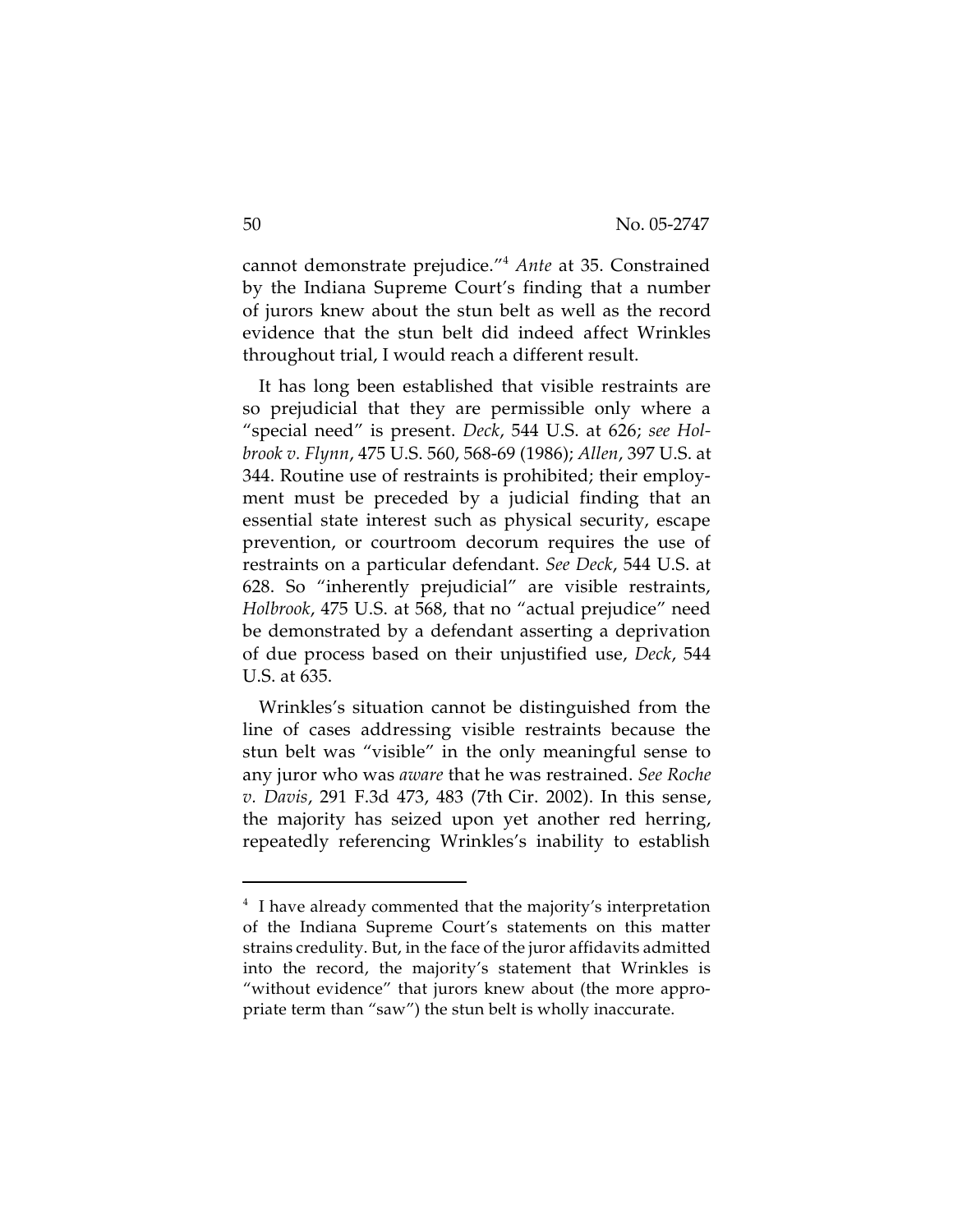that the belt was "visible" or "seen." *See, e.g., ante* at 2, 9, 11, 13-14 n.3, 20-22, 28. But of course the prejudice caused by restraints stems from the jurors' *knowledge* of them, not their "visibility," and the false distinction the majority weaves throughout its opinion is an unfortunate distraction.

Given the jurors' *awareness* of the belt, every type of prejudice that the Supreme Court has associated with the use of restraints is implicated in this case. First, the message sent by restraints—that the judicial system itself already believes the defendant to be uncontrollably dangerous—undermines the presumption of innocence. *Deck*, 544 U.S. at 630. Although Wrinkles admitted to killing the victims, the jury had to decide what level of homicide he had committed, and the burden was on the state to prove that he committed knowing murder. The jury's decision on the level of homicide, as much as any other determination of guilt, could be tainted by their knowledge of the stun belt.

Second, physical restraints can interfere with the defendant's ability to participate in his own defense. *Id*. at 631. The most obvious example of that in this case is when Wrinkles's attorney warned him not to "make any sudden moves" in response to Wrinkles asking where he should put his hands while testifying. This exchange came on the heels of an incident midway through trial when the belt began "buzzing." The trial had to be halted as a result and the same belt was put back on Wrinkles after investigation revealed that the buzzing was caused by a low battery. No doubt this incident and the constant fear of an unannounced, unstoppable 50,000-volt shock impaired Wrinkles's ability to participate in his defense. Not surprisingly, Wrinkles's attorney described his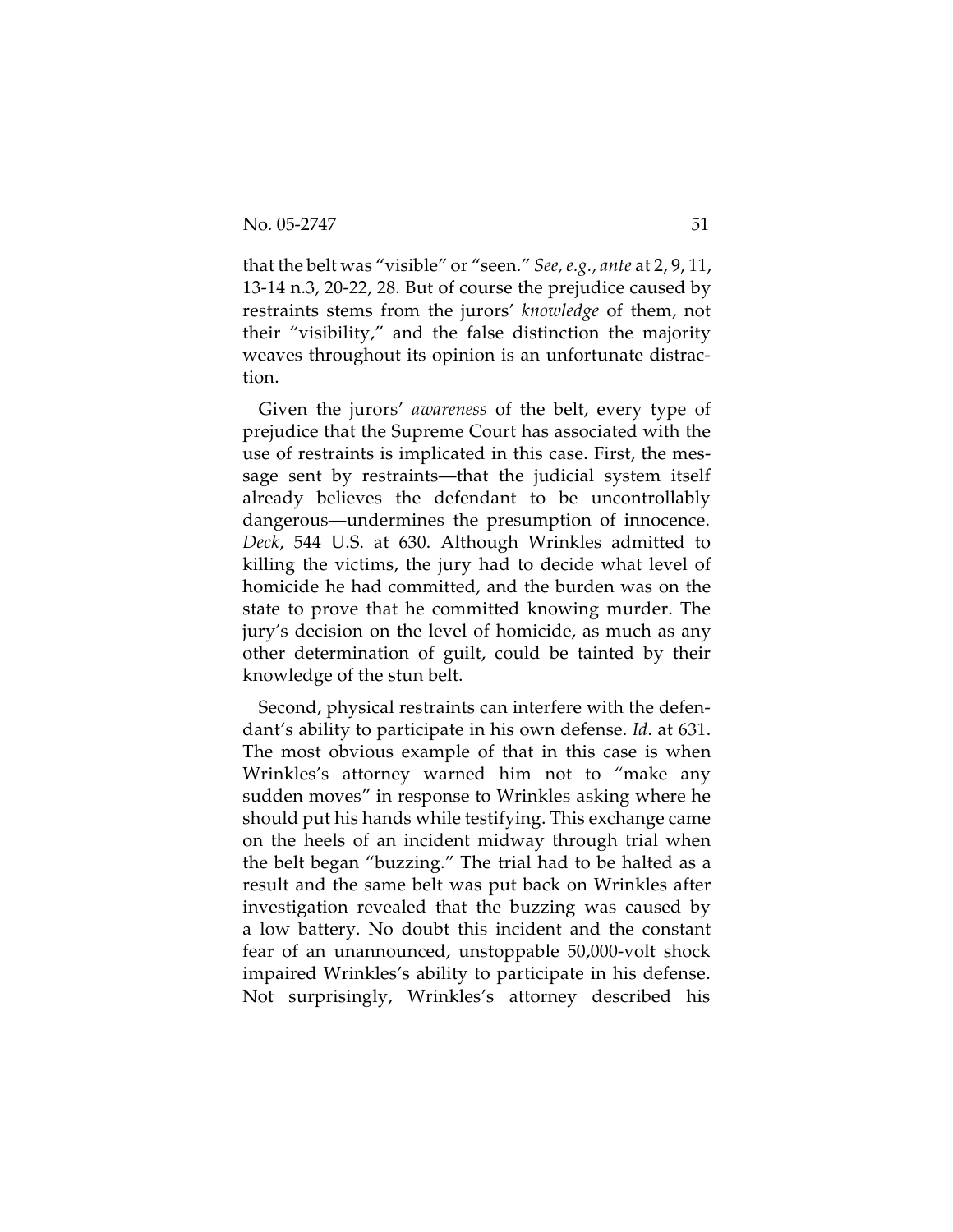client as "petrified" by the vibrations that accompanied the "buzzing" belt. Third, the dignity of judicial proceedings suffers when a participant is in restraints. *Id*. at 631- 32. That the trial had to be halted due to the belt's "buzzing" provides a stark example of this last concern.

The prejudice inflicted by restraints is particularly dangerous in a case such as this, where any one factor could have been decisive for the jury in both the guilt and penalty phases given the nature and strength of Wrinkles's defense. As appellate counsel explained, the use of the belt negated the entire theory of the defense: that Wrinkles was not a dangerous or violent person by nature but had "snapped" under extreme circumstances such as the bitter separation from his family, a recent involuntary commitment to a psychiatric facility, and a severe drug addiction. Indeed, sufficient evidence was adduced at trial to instruct the jury on voluntary manslaughter (which entails "sudden heat") and reckless homicide in addition to knowing murder. Surely a presumption that Wrinkles was so dangerous as to require restraints would make a conviction for knowing murder more likely than it might have been based on the evidence alone. *See Harrell,* 672 F.2d at 637 (visible restraints "could instill in the jury a belief that the defendant is a dangerous individual who cannot be controlled, an idea that could be devastating to his defense.") The prejudice was renewed during the sentencing phase, when the jurors who were aware of the stun belt had to decide whether to recommend death or imprisonment while believing Wrinkles was still violent and dangerous. Particularly where the mitigating factors far outnumbered the one aggravating factor allowing for the death penalty, *see Roche*, 291 F.3d at 484, the potential influence